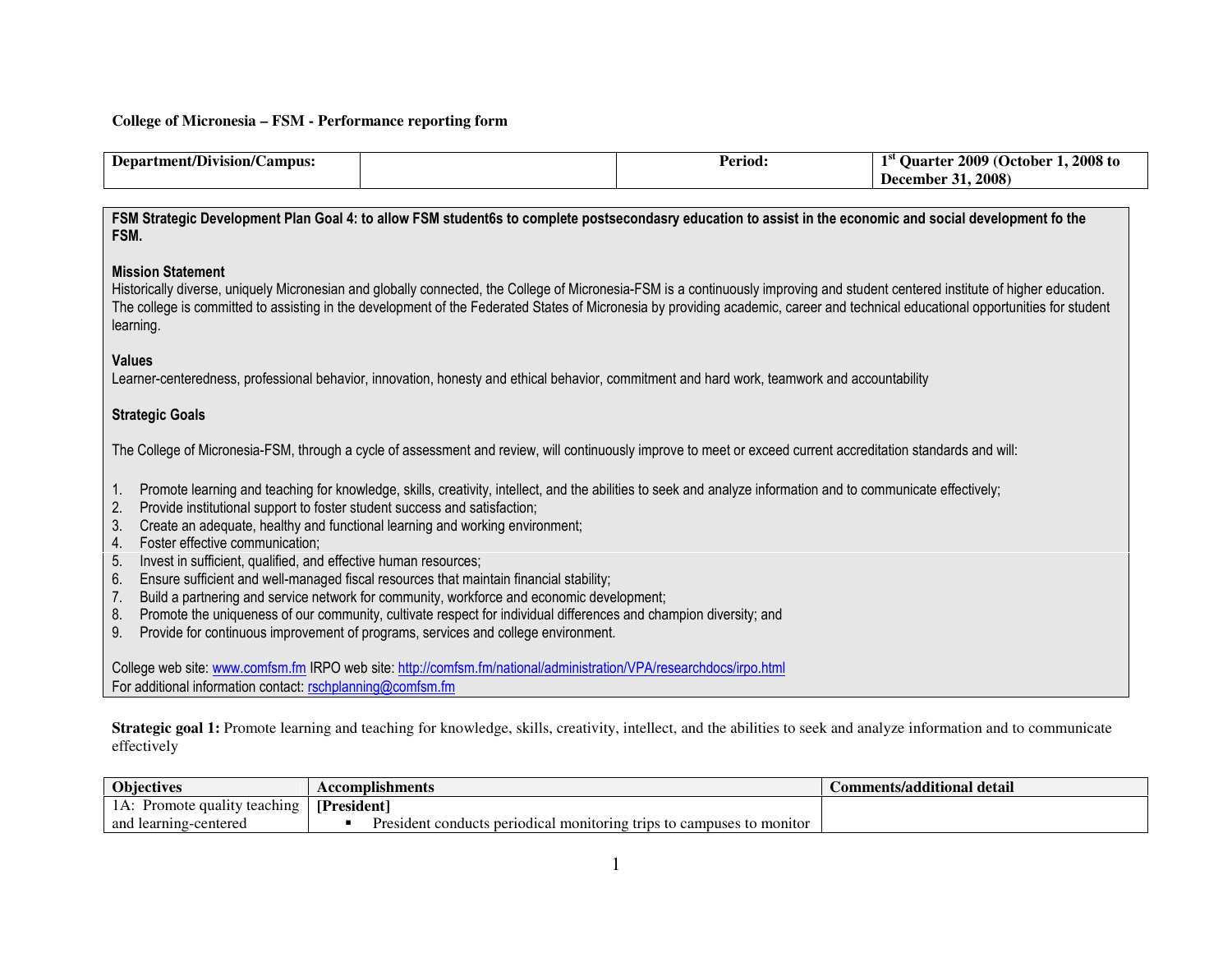| behaviors and environments | the delivery of quality programs and services.                                      |  |                               |              |                                       |          |                                                     |                                      |  |  |  |  |
|----------------------------|-------------------------------------------------------------------------------------|--|-------------------------------|--------------|---------------------------------------|----------|-----------------------------------------------------|--------------------------------------|--|--|--|--|
| for the six campuses       |                                                                                     |  |                               |              |                                       |          |                                                     |                                      |  |  |  |  |
|                            | [Vice President for Student Services]                                               |  |                               |              |                                       |          |                                                     |                                      |  |  |  |  |
|                            | VPSS as the Acting President gave a welcoming remarks at the                        |  |                               |              |                                       |          |                                                     |                                      |  |  |  |  |
|                            | Education Program meeting held at National Campus. State Campus                     |  |                               |              |                                       |          |                                                     |                                      |  |  |  |  |
|                            | education staff also participated in the meeting.                                   |  |                               |              |                                       |          |                                                     |                                      |  |  |  |  |
|                            | [Kosrae Campus]                                                                     |  |                               |              |                                       |          |                                                     |                                      |  |  |  |  |
|                            | Total Fall 2008 courses including developmental courses: 48                         |  |                               |              |                                       |          |                                                     |                                      |  |  |  |  |
|                            | Spring 2009 textbook orders and class schedules were forwarded for                  |  |                               |              |                                       |          |                                                     |                                      |  |  |  |  |
|                            | system-wide appropriate offices.                                                    |  |                               |              |                                       |          |                                                     |                                      |  |  |  |  |
|                            | SIS was successfully implemented and continued to be a useful and<br>$\blacksquare$ |  |                               |              |                                       |          |                                                     |                                      |  |  |  |  |
|                            | resourceful medium.                                                                 |  |                               |              |                                       |          |                                                     |                                      |  |  |  |  |
|                            | Community-related learning was conducted in                                         |  |                               |              |                                       |          |                                                     |                                      |  |  |  |  |
|                            | Electronic/Telecommunications, Teacher Preparation, Environmental                   |  |                               |              |                                       |          |                                                     |                                      |  |  |  |  |
|                            | science, and Chemistry                                                              |  |                               |              |                                       |          |                                                     |                                      |  |  |  |  |
|                            | Initiated discussion on development of learning community; in NIDA                  |  |                               |              |                                       |          |                                                     |                                      |  |  |  |  |
|                            | Electronics students are academically progressing in cohorts                        |  |                               |              |                                       |          |                                                     |                                      |  |  |  |  |
|                            |                                                                                     |  |                               |              |                                       |          |                                                     |                                      |  |  |  |  |
|                            | [Pohnpei Campus]                                                                    |  |                               |              |                                       |          |                                                     |                                      |  |  |  |  |
|                            | Students' participation in weekly math puzzles increased in the fall                |  |                               |              |                                       |          |                                                     |                                      |  |  |  |  |
|                            | semester with 15 winning entries. This indicates more student interest              |  |                               |              |                                       |          |                                                     |                                      |  |  |  |  |
|                            | in the subject.                                                                     |  |                               |              |                                       |          |                                                     |                                      |  |  |  |  |
|                            | Math and Science bowls organized by Math/Science Division in the                    |  |                               |              |                                       |          |                                                     |                                      |  |  |  |  |
|                            | Fall Semester 2008 was successful. More students participated in the                |  |                               |              |                                       |          |                                                     |                                      |  |  |  |  |
|                            | competitions this semester and there was a marked academic                          |  |                               |              |                                       |          |                                                     |                                      |  |  |  |  |
|                            | improvement in both subjects among them.                                            |  | Pohnpei Campus                |              |                                       |          |                                                     |                                      |  |  |  |  |
|                            | Quality classroom teaching within the HTM division utilizing lecture,               |  |                               |              |                                       |          | Fall 2008 Success Rate on Courses offered Fall 2008 |                                      |  |  |  |  |
|                            | PowerPoint, case studies and the HTM Blue Plate facilities.                         |  |                               |              | based on final grades ("C" and above) |          |                                                     |                                      |  |  |  |  |
|                            | Meghan Orgeman's ESL class had hands on experience with the use<br>٠                |  | Course                        | $\%$<br>Pass | Course                                | % Pass   | Course                                              | $\%$ Pa                              |  |  |  |  |
|                            | of the LRC reference section enhancing students' knowledge and                      |  | AG084                         | 100          | <b>ESS102B</b>                        | 74       | VCF120                                              | 75                                   |  |  |  |  |
|                            | skills in LRC use.                                                                  |  | AG088                         | 100          | <b>ESS102V</b>                        | 89       | <b>VCT153</b>                                       | 93                                   |  |  |  |  |
|                            | Learning was enhanced for students in Emmanuela Garcia's science<br>٠               |  | <b>BK095</b>                  | 35           | <b>HTM110</b>                         | 50       | <b>VEE100</b>                                       | 81                                   |  |  |  |  |
|                            | class by viewing the DVD entitled Preserving Our Natural Heritage.                  |  | <b>BU095</b>                  | 46           | HTM120                                | 82       | <b>VEM102</b>                                       | 71                                   |  |  |  |  |
|                            |                                                                                     |  | <b>BU098</b>                  | 36           | <b>HTM150</b>                         | 83       | <b>VEE103</b>                                       | 48                                   |  |  |  |  |
|                            | [Yap Campus]                                                                        |  | <b>BU101</b>                  | 91           | <b>HTM220</b>                         | 100      | <b>VEE222</b>                                       | $\overline{100}$                     |  |  |  |  |
|                            | <b>Fall 2008</b>                                                                    |  | <b>CA100</b>                  | 71           | <b>HTM250</b>                         | 67       | <b>VEE223</b>                                       | $\overline{100}$                     |  |  |  |  |
|                            | 41 courses are offered with 5 labs                                                  |  | <b>CA100S</b><br><b>EN110</b> | 86<br>59     | <b>MS095</b><br>MS096                 | 49<br>46 | <b>VEE225</b><br><b>VEE230</b>                      | $\overline{100}$<br>$\overline{100}$ |  |  |  |  |
|                            | Remedial/Developmental courses offered = 16                                         |  | <b>EN120A</b>                 | 44           | MS099                                 | 48       | <b>VEE235</b>                                       | $\overline{100}$                     |  |  |  |  |
|                            | Voc. Ed courses $= 7$                                                               |  | <b>EN120B</b>                 | 86           | <b>MS100</b>                          | 38       | <b>VEE240</b>                                       | 100                                  |  |  |  |  |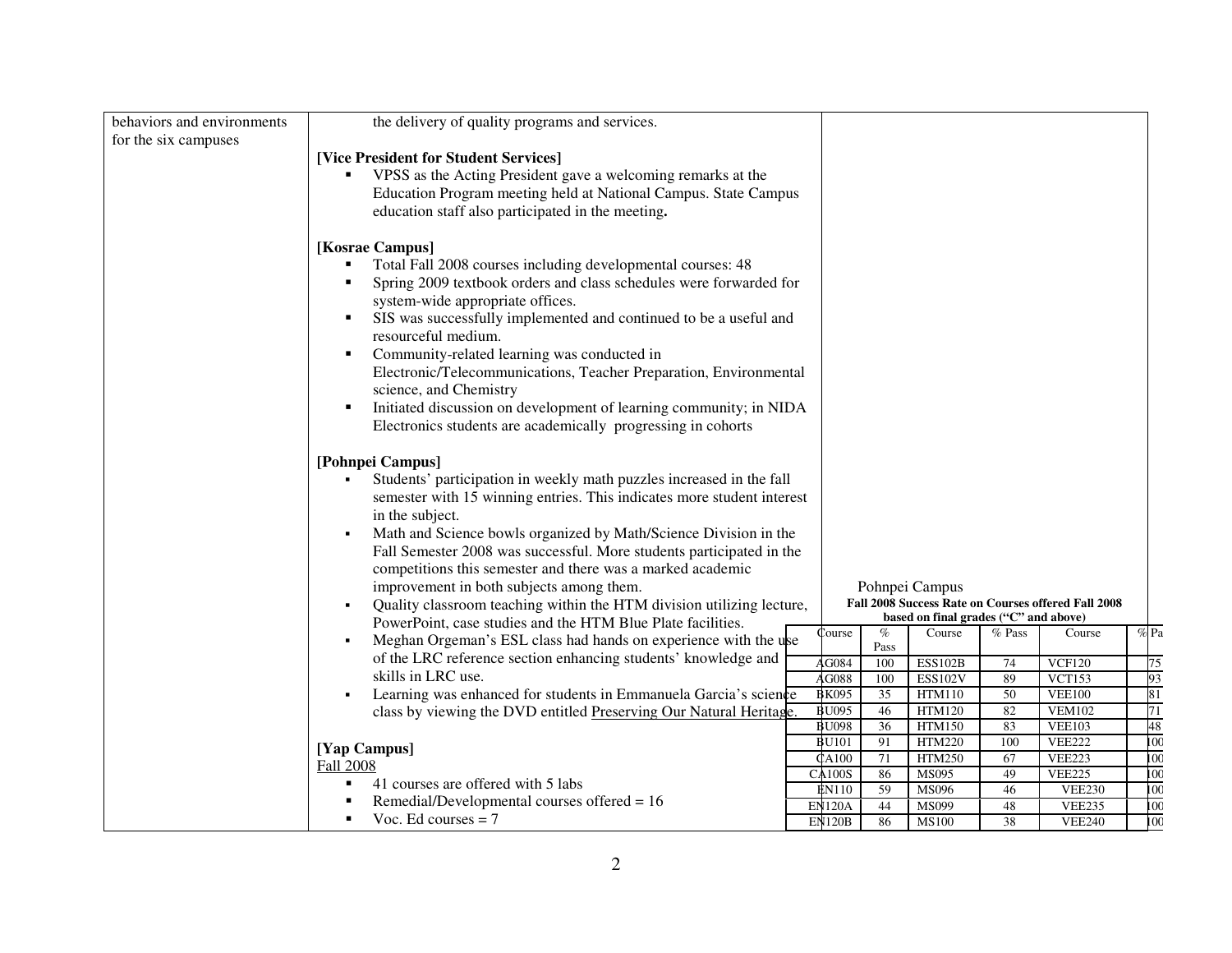|                                            | Degree courses $= 18$                             |            |          |                  |                                                                                |           | EN1123                         | 94                    | MS104                 | 75           | <b>VEE266</b>            | 100      |
|--------------------------------------------|---------------------------------------------------|------------|----------|------------------|--------------------------------------------------------------------------------|-----------|--------------------------------|-----------------------|-----------------------|--------------|--------------------------|----------|
|                                            | Total LRC collection as of Oct. $30^{th} = 7,074$ |            |          |                  |                                                                                |           | <b>ESL050</b>                  | $\overline{25}$       | SC094                 | 74           | <b>VEM110</b>            | 71       |
|                                            |                                                   |            |          |                  | Received books and other documents (Pacific Collection)                        |           | <b>ESL070</b>                  | 80                    | <b>SC098</b>          | 67           | VEE110                   | 91       |
|                                            | fromNational Campus and Book House.               |            |          |                  |                                                                                |           | <b>ESL071</b>                  | 58                    | <b>SC117</b>          | 82           | <b>VEM103</b>            | 75       |
|                                            | Received 68 videos and are now being processed.   |            |          |                  |                                                                                |           | <b>ESL079</b>                  | 39                    | SC101                 | 91           | <b>VEM113</b>            | 93       |
|                                            | Library orientation to 159 students               |            |          |                  |                                                                                |           | <b>ESL087</b><br><b>ESL088</b> | 77<br>$\overline{36}$ | <b>SS098</b><br>SS150 | $72\,$<br>88 | <b>VSP121</b><br>VSP153A | 55<br>84 |
|                                            |                                                   |            |          |                  | All students issued student IDs during registration which must be              |           | <b>ESL089</b>                  | 116                   | <b>VBM101</b>         | 78           | <b>VTM101</b>            | 93       |
|                                            | presented in LRC and Computer Labs.               |            |          |                  |                                                                                |           | <b>ESL098</b>                  | 43                    | <b>VBM104</b>         | 83           | <b>VTM104</b>            | 88       |
|                                            |                                                   |            |          |                  | Assessment for instructional programs now on-going with Jon Berger E\$L099     |           |                                | 29                    | <b>VCF104</b>         | 60           |                          |          |
|                                            |                                                   |            |          |                  | taking the lead. More and more faculties are working with Jon to $\frac{1}{2}$ |           |                                | 26                    | <b>VCF114</b>         | 50           |                          |          |
|                                            |                                                   |            |          |                  | course and program assessment. These are done in collaboration with            |           | 5                              |                       |                       |              |                          |          |
|                                            | Directors, IRPO & Academic Programs               |            |          |                  |                                                                                |           |                                |                       |                       |              |                          |          |
|                                            |                                                   |            |          |                  |                                                                                |           |                                |                       |                       |              |                          |          |
| [Vice President for Instructional Affairs] |                                                   |            |          |                  |                                                                                |           |                                |                       |                       |              |                          |          |
|                                            |                                                   |            |          |                  | A total of 165 course sections offered at campuses with total of 39 full       |           |                                |                       |                       |              |                          |          |
|                                            | time faculty and 13 part time faculty.            |            |          |                  |                                                                                |           |                                |                       |                       |              |                          |          |
| ٠                                          |                                                   |            |          |                  | Teacher Corps program admits 7 new students to the program at                  |           |                                |                       |                       |              |                          |          |
|                                            |                                                   |            |          |                  |                                                                                |           |                                |                       |                       |              |                          |          |
|                                            | national campus.                                  |            |          |                  |                                                                                |           |                                |                       |                       |              |                          |          |
| ٠                                          |                                                   |            |          |                  | 6 students graduate in BA in Elementary Education through COM-                 |           |                                |                       |                       |              |                          |          |
|                                            | FSM and UOG Partnership program.                  |            |          |                  |                                                                                |           |                                |                       |                       |              |                          |          |
| ٠                                          |                                                   |            |          |                  | 6 curriculum committee meetings held with 10 new and/or revised                |           |                                |                       |                       |              |                          |          |
|                                            | courses outlines approved.                        |            |          |                  |                                                                                |           |                                |                       |                       |              |                          |          |
| ٠                                          |                                                   |            |          |                  | Proposal for "Developmental Education Program" to replace the                  |           |                                |                       |                       |              |                          |          |
|                                            |                                                   |            |          |                  | Certificate in General Studies and IEI program presented to college            |           |                                |                       |                       |              |                          |          |
|                                            | for review by cabinet, finance committee.         |            |          |                  |                                                                                |           |                                |                       |                       |              |                          |          |
|                                            |                                                   |            |          |                  | 4 Trial Counselor program law course outlines being update                     |           |                                |                       |                       |              |                          |          |
| ٠                                          |                                                   |            |          |                  | 6 UOG Partnership BA students complete program and graduate                    |           |                                |                       |                       |              |                          |          |
|                                            |                                                   |            |          |                  |                                                                                |           |                                |                       |                       |              |                          |          |
| [Kosrae Campus]                            |                                                   |            |          |                  |                                                                                |           |                                |                       |                       |              |                          |          |
|                                            |                                                   |            |          |                  | Instructors and professors include learner-centered strategies in their        |           |                                |                       |                       |              |                          |          |
|                                            | lesson planning and delivery                      |            |          |                  |                                                                                |           |                                |                       |                       |              |                          |          |
|                                            |                                                   |            |          |                  |                                                                                |           |                                |                       |                       |              |                          |          |
| LRC Activities (October – December 2008)   |                                                   |            |          |                  |                                                                                |           |                                |                       |                       |              |                          |          |
| <b>Programs/Services</b>                   |                                                   |            |          |                  |                                                                                |           |                                |                       |                       |              |                          |          |
|                                            | CC                                                | <b>FMI</b> | $\rm KC$ | ${\rm P}{\bf C}$ | $\rm NC$                                                                       | <b>YC</b> |                                |                       |                       |              |                          |          |
| Patrons                                    |                                                   |            | 7525     | 11,525           | 40,645                                                                         |           |                                |                       |                       |              |                          |          |
| usage                                      |                                                   |            |          |                  |                                                                                |           |                                |                       |                       |              |                          |          |
| Reserved                                   |                                                   |            |          | 65               | 809                                                                            |           |                                |                       |                       |              |                          |          |
| materials<br>Materials                     |                                                   |            | 460      | 303              |                                                                                |           |                                |                       |                       |              |                          |          |
| circulated                                 |                                                   |            |          |                  | 3,905                                                                          |           |                                |                       |                       |              |                          |          |
|                                            |                                                   |            |          |                  |                                                                                |           |                                |                       |                       |              |                          |          |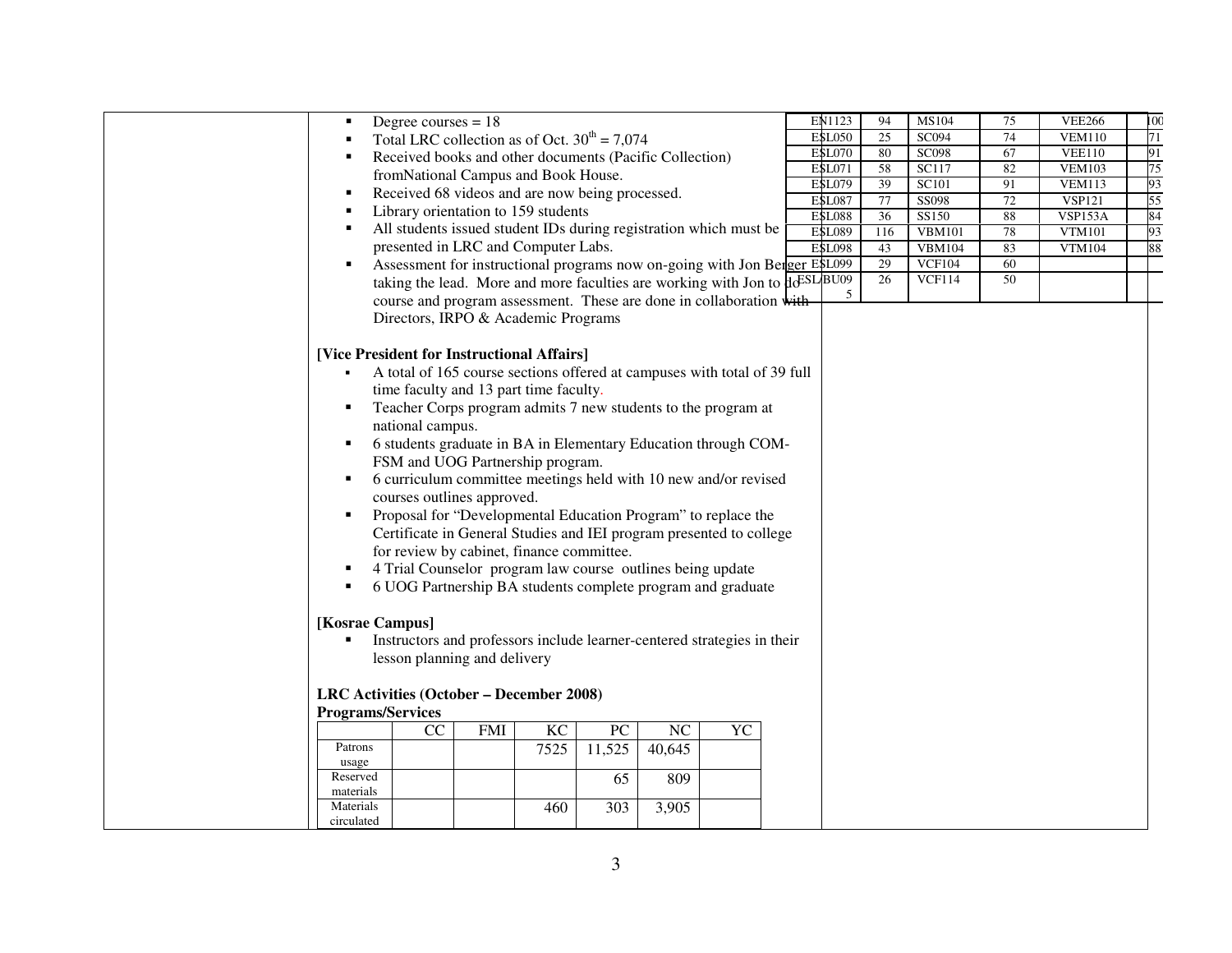|                                                 | $\text{(all)}$                                                                                                                                               |                                                                     |                   |                 |                  |                             |                  |           |  |  |  |  |
|-------------------------------------------------|--------------------------------------------------------------------------------------------------------------------------------------------------------------|---------------------------------------------------------------------|-------------------|-----------------|------------------|-----------------------------|------------------|-----------|--|--|--|--|
|                                                 | Visitors<br>using                                                                                                                                            |                                                                     |                   |                 |                  | 6                           | 134              |           |  |  |  |  |
|                                                 | computers                                                                                                                                                    |                                                                     |                   |                 |                  |                             |                  |           |  |  |  |  |
|                                                 | LRC computer usage (October – December 2008)                                                                                                                 |                                                                     |                   |                 |                  |                             |                  |           |  |  |  |  |
|                                                 |                                                                                                                                                              | CC                                                                  | <b>FMI</b>        | $\overline{KC}$ |                  | $\overline{PC}$             | NC               | YC        |  |  |  |  |
|                                                 | General                                                                                                                                                      |                                                                     |                   | 149             |                  | 1,185                       | 9,587            |           |  |  |  |  |
|                                                 | application                                                                                                                                                  |                                                                     |                   |                 |                  |                             |                  |           |  |  |  |  |
|                                                 | Reference                                                                                                                                                    |                                                                     |                   | 735             |                  | 40                          | 5,732            |           |  |  |  |  |
|                                                 | Email                                                                                                                                                        |                                                                     |                   |                 |                  |                             | 5,097            |           |  |  |  |  |
|                                                 | Technical                                                                                                                                                    |                                                                     |                   |                 |                  | NA                          | 248              |           |  |  |  |  |
|                                                 | assistance<br>LRC Reference Encounters (October - December 2008)                                                                                             |                                                                     |                   |                 |                  |                             |                  |           |  |  |  |  |
|                                                 |                                                                                                                                                              | $\overline{CC}$                                                     | <b>FMI</b>        | $\overline{KC}$ |                  | $\overline{PC}$             | $\overline{NC}$  | <b>YC</b> |  |  |  |  |
|                                                 | Reference                                                                                                                                                    |                                                                     |                   |                 |                  | $\overline{40}$             | 460              |           |  |  |  |  |
|                                                 | encounters                                                                                                                                                   |                                                                     |                   |                 |                  |                             |                  |           |  |  |  |  |
|                                                 |                                                                                                                                                              |                                                                     |                   |                 |                  |                             |                  |           |  |  |  |  |
|                                                 |                                                                                                                                                              |                                                                     |                   |                 |                  |                             |                  |           |  |  |  |  |
|                                                 |                                                                                                                                                              |                                                                     |                   |                 |                  |                             |                  |           |  |  |  |  |
|                                                 |                                                                                                                                                              |                                                                     |                   |                 |                  |                             |                  |           |  |  |  |  |
|                                                 |                                                                                                                                                              |                                                                     |                   |                 |                  |                             |                  |           |  |  |  |  |
|                                                 |                                                                                                                                                              |                                                                     |                   |                 |                  |                             |                  |           |  |  |  |  |
| 1B: Make developmental                          | [President]                                                                                                                                                  |                                                                     |                   |                 |                  |                             |                  |           |  |  |  |  |
| courses an institutional                        | $\blacksquare$                                                                                                                                               | Completion of the construction of the Pohnpei Campus Student        |                   |                 |                  |                             |                  |           |  |  |  |  |
| priority                                        |                                                                                                                                                              | Services Center and the Tutoring Center at the National Campus are  |                   |                 |                  |                             |                  |           |  |  |  |  |
|                                                 |                                                                                                                                                              | clear indications of College's intentions on making the development |                   |                 |                  |                             |                  |           |  |  |  |  |
|                                                 |                                                                                                                                                              | courses as its priorities.                                          |                   |                 |                  |                             |                  |           |  |  |  |  |
|                                                 |                                                                                                                                                              |                                                                     |                   |                 |                  |                             |                  |           |  |  |  |  |
|                                                 | [Kosrae Campus]                                                                                                                                              |                                                                     |                   |                 |                  |                             |                  |           |  |  |  |  |
|                                                 | ٠                                                                                                                                                            | Fall 2008 developmental courses: 9 (19%). Eleven developmental      |                   |                 |                  |                             |                  |           |  |  |  |  |
|                                                 |                                                                                                                                                              |                                                                     |                   |                 |                  |                             |                  |           |  |  |  |  |
|                                                 | courses were posted for Spring 09.                                                                                                                           |                                                                     |                   |                 |                  |                             |                  |           |  |  |  |  |
|                                                 |                                                                                                                                                              |                                                                     |                   |                 |                  |                             |                  |           |  |  |  |  |
|                                                 | [Pohnpei Campus]<br>42 sections of developmental courses (28 ESL & 14 Math) were<br>$\blacksquare$<br>offered in Fall 2008 semester; 35% of all the courses. |                                                                     |                   |                 |                  |                             |                  |           |  |  |  |  |
|                                                 |                                                                                                                                                              |                                                                     |                   |                 |                  |                             |                  |           |  |  |  |  |
| <b>Fall Semester 2008 Developmental Courses</b> |                                                                                                                                                              |                                                                     |                   |                 |                  |                             |                  |           |  |  |  |  |
|                                                 |                                                                                                                                                              |                                                                     |                   |                 |                  |                             |                  |           |  |  |  |  |
|                                                 | Passing Rate of "C" and above                                                                                                                                |                                                                     |                   |                 |                  |                             |                  |           |  |  |  |  |
|                                                 |                                                                                                                                                              | <b>Course</b>                                                       | <b>TTL Enroll</b> |                 | $\mathbf{A}$     | $\, {\bf B}$<br>$\mathbf C$ | <b>Pass Rate</b> |           |  |  |  |  |
|                                                 |                                                                                                                                                              | <b>ESL050</b>                                                       | 53                |                 | $\boldsymbol{0}$ | $\overline{7}$<br>6         | 25%              |           |  |  |  |  |
|                                                 |                                                                                                                                                              | <b>ESL070</b>                                                       | 60                |                 | $\,8\,$          | 16<br>24                    | $80\%$           |           |  |  |  |  |
|                                                 |                                                                                                                                                              |                                                                     |                   |                 |                  |                             |                  |           |  |  |  |  |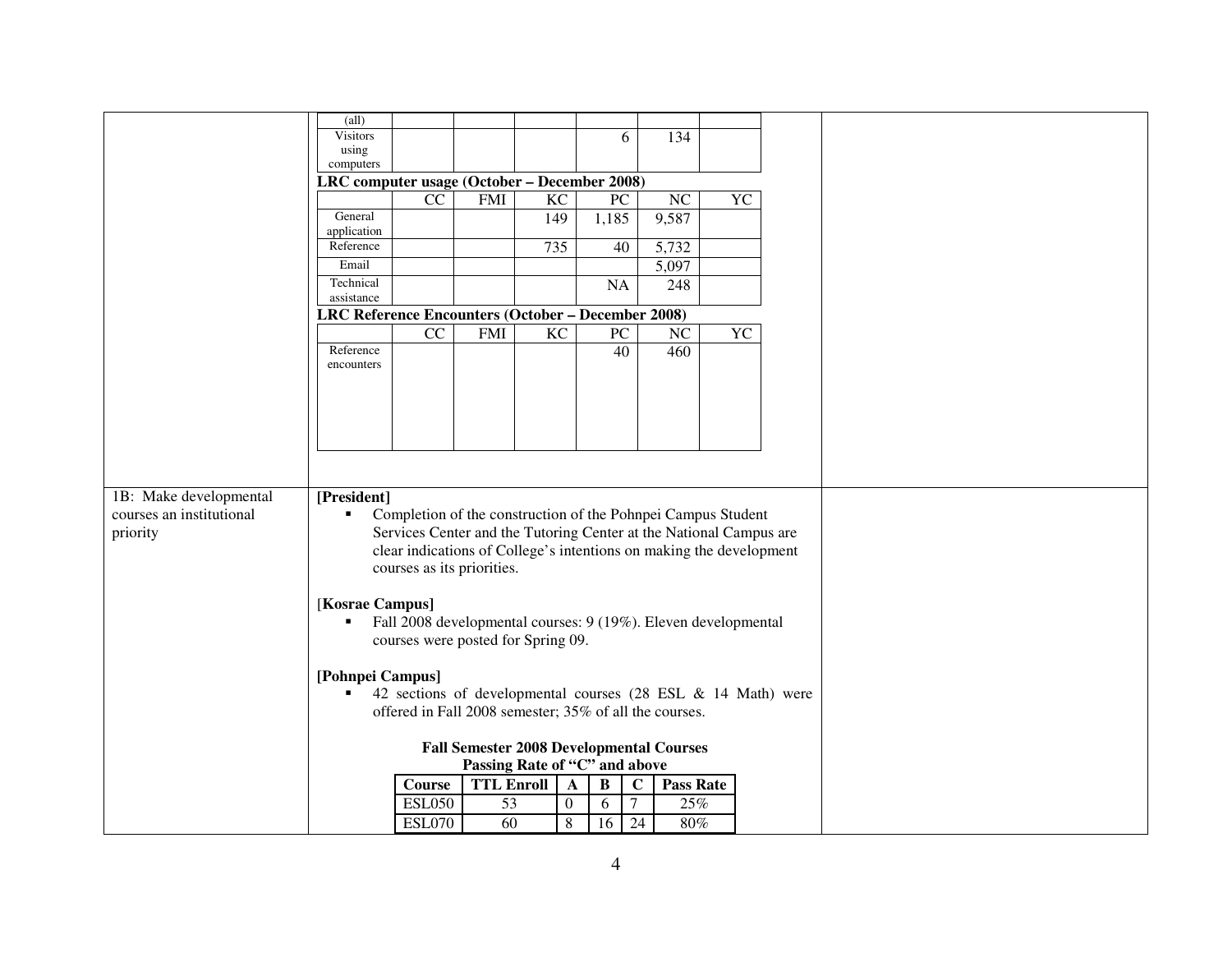|                            |                                                                                                                                                                                                                                                                                                                                                                                                                                                                                                                                                                       | <b>ESL071</b> | 50                                                                   | 1              | 14 | 14              | 58% |  |  |  |  |
|----------------------------|-----------------------------------------------------------------------------------------------------------------------------------------------------------------------------------------------------------------------------------------------------------------------------------------------------------------------------------------------------------------------------------------------------------------------------------------------------------------------------------------------------------------------------------------------------------------------|---------------|----------------------------------------------------------------------|----------------|----|-----------------|-----|--|--|--|--|
|                            |                                                                                                                                                                                                                                                                                                                                                                                                                                                                                                                                                                       | <b>ESL079</b> | 96                                                                   | 6              | 18 | 13              | 39% |  |  |  |  |
|                            |                                                                                                                                                                                                                                                                                                                                                                                                                                                                                                                                                                       | <b>ESL087</b> | 43                                                                   | 8              | 15 | 10              | 77% |  |  |  |  |
|                            |                                                                                                                                                                                                                                                                                                                                                                                                                                                                                                                                                                       | <b>ESL088</b> | 132                                                                  | $\overline{4}$ | 12 | 31              | 36% |  |  |  |  |
|                            |                                                                                                                                                                                                                                                                                                                                                                                                                                                                                                                                                                       | <b>ESL089</b> | 92                                                                   | $\tau$         | 18 | $\overline{25}$ | 54% |  |  |  |  |
|                            |                                                                                                                                                                                                                                                                                                                                                                                                                                                                                                                                                                       | <b>ESL098</b> | 117                                                                  | $\,8\,$        | 17 | 25              | 43% |  |  |  |  |
|                            |                                                                                                                                                                                                                                                                                                                                                                                                                                                                                                                                                                       | <b>ESL099</b> | 87                                                                   | $\overline{4}$ | 6  | 15              | 29% |  |  |  |  |
|                            |                                                                                                                                                                                                                                                                                                                                                                                                                                                                                                                                                                       | <b>MS095</b>  | 99                                                                   | 6              | 10 | 33              | 49% |  |  |  |  |
|                            |                                                                                                                                                                                                                                                                                                                                                                                                                                                                                                                                                                       | MS096         | 173                                                                  | 21             | 17 | 41              | 46% |  |  |  |  |
|                            |                                                                                                                                                                                                                                                                                                                                                                                                                                                                                                                                                                       | MS 099        | 98                                                                   | $\overline{2}$ | 8  | 37              | 48% |  |  |  |  |
|                            | [Chuuk Campus]<br>08                                                                                                                                                                                                                                                                                                                                                                                                                                                                                                                                                  |               | 20 remedial courses with a total of 70 sections were offered in Fall |                |    |                 |     |  |  |  |  |
|                            | [Yap Campus]<br>16 developmental courses offered this fall<br>We are working more closely with YHS English Department teachers.<br>English course outlines at YHS are being rewritten into SLO format.<br>YHS Department Chairperson working with campus IC and faculty<br>and Upward Bound staff regarding future workshops, etc                                                                                                                                                                                                                                     |               |                                                                      |                |    |                 |     |  |  |  |  |
| 1C: Enhance faculty        | [President]                                                                                                                                                                                                                                                                                                                                                                                                                                                                                                                                                           |               |                                                                      |                |    |                 |     |  |  |  |  |
| involvement in the college | Faculty members in each of the divisions at the Campuses are<br>٠<br>completing their Program Reviews and will be submitting them to<br>VPIA Office by the end of October of beginning of November.<br>Faculty members continue to work on their Course Assessment of the<br>٠<br><b>Student Learning Outcomes</b><br>Faculty members are included in the membership of the standing<br>٠<br>committees and some of them are actively participating in the<br>meetings.<br>Faculty Members are the key members in the four accreditation<br>٠<br>standard committees. |               |                                                                      |                |    |                 |     |  |  |  |  |
|                            | [Kosrae Campus]<br>full-time instructional faculty assisted with Fall 2008 orientation and<br>registration<br>The staff development committee at KC is chaired by a faculty<br>٠                                                                                                                                                                                                                                                                                                                                                                                      |               |                                                                      |                |    |                 |     |  |  |  |  |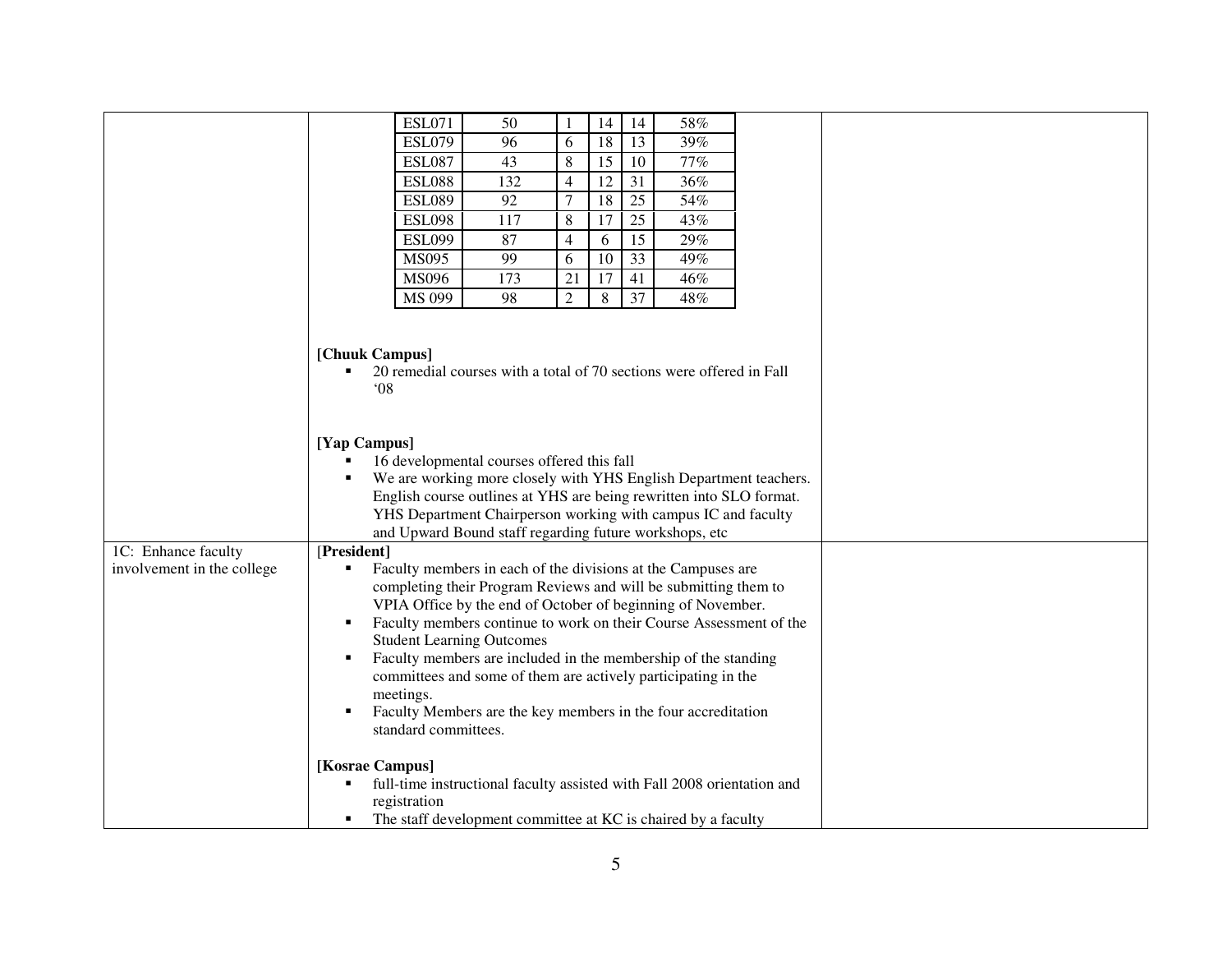| member.<br>Faculty members were assigned student advisees to assist with Spring<br>2009 course selection.<br>Instructional Coordinator and Chair of Academic Program attended<br>٠<br>system-wide meeting to revisit, review, and realign COM-FSM<br><b>Education Program</b><br>Department of Instructional Affairs participated in the preparation of<br>٠<br>FY10 Operation and Performance Based budgets                                                                                                                                                                                                                                                                                                                                                                                                                                |                                                                                                 |
|---------------------------------------------------------------------------------------------------------------------------------------------------------------------------------------------------------------------------------------------------------------------------------------------------------------------------------------------------------------------------------------------------------------------------------------------------------------------------------------------------------------------------------------------------------------------------------------------------------------------------------------------------------------------------------------------------------------------------------------------------------------------------------------------------------------------------------------------|-------------------------------------------------------------------------------------------------|
| [Pohnpei Campus]<br>Pohnpei Campus IC and faculty were selected as members of the<br>Accreditation Standards Self Study working groups and participated<br>in the write up of the self study.<br>The T & T Division Chair was selected as vice chair of the self-study<br>working group for Standard II.<br>All full-time instructors including IC and two part-time instructors are<br>involved as academic advisors.<br>Academic advisors attended workshop on advisement provided by the<br>٠<br>Student Services staff, an effort to collaboratively improve the<br>learning process.<br>15 faculty and staff members attended preliminary meeting of the<br>٠<br>Pohnpei Campus faculty staff senate.<br>EN/SS faculty were involved in proctoring of the COMET and gained<br>٠<br>valuable knowledge about the test and how it works. |                                                                                                 |
| [Yap Campus]<br>Faculty workshops on Active Learning done twice a month for all<br>faculties. Part time faculties are invited to attend.<br>All 10 full time faculties are participating in the Standards<br>٠<br>Committees as well as other standing committees<br>[Chuuk Campus]<br>a new faculty representative to the Management Council<br>٠<br>Faculty members were placed on system wide and campus<br>committees.                                                                                                                                                                                                                                                                                                                                                                                                                  | Kind Kanto, chairman of Math and Science, was<br>recently appointed to represent campus faculty |
|                                                                                                                                                                                                                                                                                                                                                                                                                                                                                                                                                                                                                                                                                                                                                                                                                                             | on the management council                                                                       |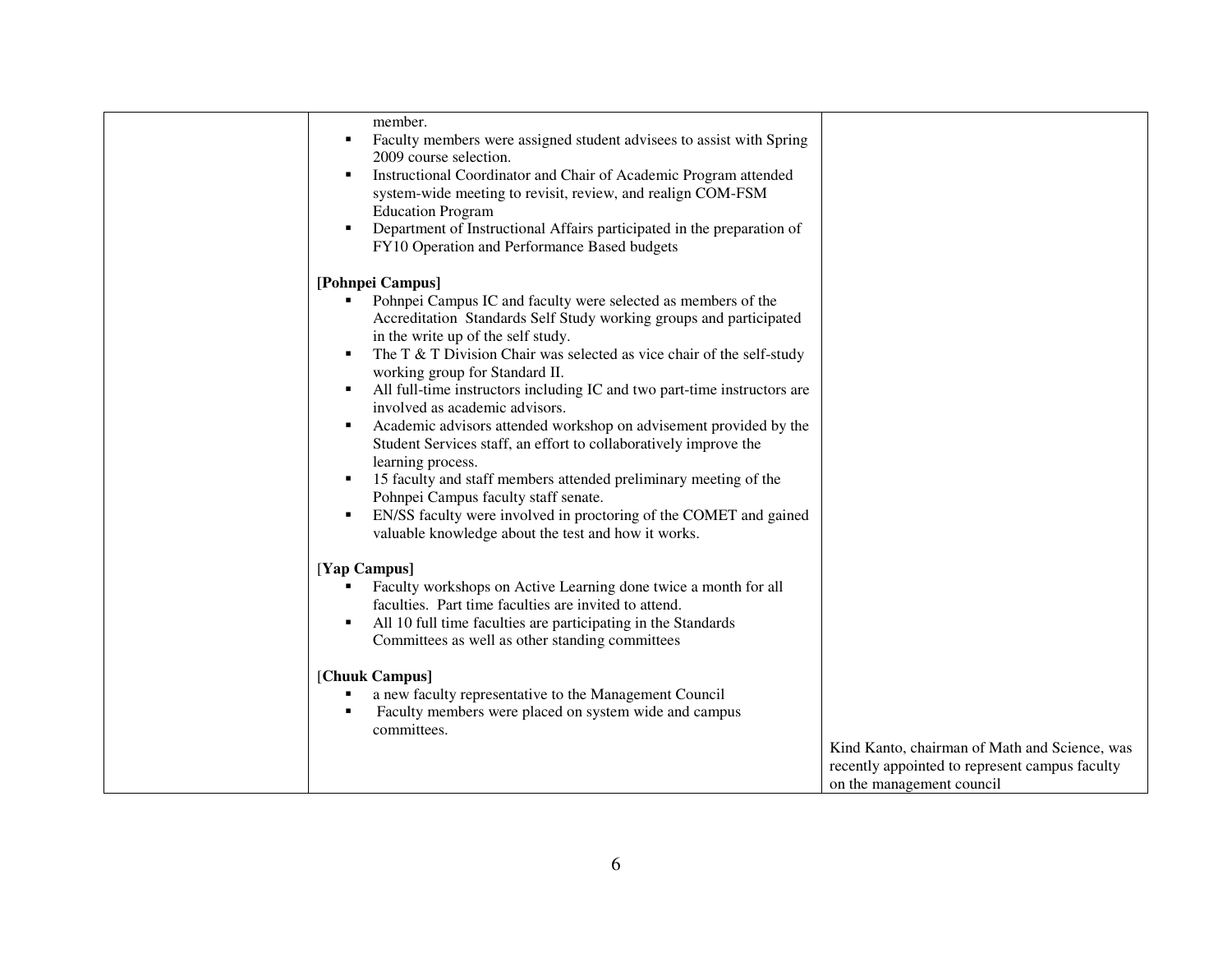**Strategic goal 2:** Provide institutional support to foster student success and satisfaction

| <b>Objectives</b>         | <b>Accomplishments</b>                                                                                                                                                                                                                                                                                                                                                                                                                                                                                                                                                                                                                                                                                                                                                                                                   |                |                                                                                                                   | <b>Comments/additional detail</b> |
|---------------------------|--------------------------------------------------------------------------------------------------------------------------------------------------------------------------------------------------------------------------------------------------------------------------------------------------------------------------------------------------------------------------------------------------------------------------------------------------------------------------------------------------------------------------------------------------------------------------------------------------------------------------------------------------------------------------------------------------------------------------------------------------------------------------------------------------------------------------|----------------|-------------------------------------------------------------------------------------------------------------------|-----------------------------------|
| 2A: Promote strategic     | <b>Fall Enrollment 2008 (final)</b>                                                                                                                                                                                                                                                                                                                                                                                                                                                                                                                                                                                                                                                                                                                                                                                      |                |                                                                                                                   |                                   |
| enrollment management for | cc<br><b>FMI</b>                                                                                                                                                                                                                                                                                                                                                                                                                                                                                                                                                                                                                                                                                                                                                                                                         | KC<br>PC<br>NC | YC                                                                                                                |                                   |
| the college               | M                                                                                                                                                                                                                                                                                                                                                                                                                                                                                                                                                                                                                                                                                                                                                                                                                        | 332            |                                                                                                                   |                                   |
|                           | $\bf F$                                                                                                                                                                                                                                                                                                                                                                                                                                                                                                                                                                                                                                                                                                                                                                                                                  | 311            |                                                                                                                   |                                   |
|                           | T                                                                                                                                                                                                                                                                                                                                                                                                                                                                                                                                                                                                                                                                                                                                                                                                                        | 643            |                                                                                                                   |                                   |
|                           | [President]<br>Establishment of Enrollment Management Working Group by the<br>٠<br>President is in support of this objective.<br>Approval of the Director of Admission, Recruitment, and Retention is<br>$\blacksquare$<br>also<br>[Vice President for Student Services]<br>Phi Theta Kappa International Honor Society, Beta Omicron Upsilon<br>Chapter inducted 9 new members. The society encourages leadership,<br>scholarship, service, and fellowship among members.<br>As co-chair for the Enrollment Management Working Group, VPSS<br>chaired biweekly and weekly meetings to develop the Marketing Plan,<br>Recruitment Plan, and the Retention Plan. As of this writing, the<br>Marketing Plan is approved by the President. The Recruitment and the<br>Retention Plan are being developed.                   |                | Continue to monitor the enrollments at campuses<br>to make sue that resources there can<br>accommodate enrollment |                                   |
|                           | [Institutional Research & Planning Office]<br>IRPO has disseminated extensive information on enrollment<br>п<br>management to the college community based on an Enrollment<br>Management Conference attended by the DIRPO and VPSS.<br>IRPO has disseminated extensive information on enrollment<br>п<br>management to the college community based on an Enrollment<br>Management Conference attended by the DIRPO and VPSS.<br>[Admissions & Records]<br>Processed 54 applications for readmission; 17 applications for the $2nd$<br>degree; and 18 applications for the $3rd$ year CA programs. Processed<br>applications had been forwarded to the Committee on Recruitment,<br>Admissions, and Retentions for considerations.<br>Processed 727 course selections for Spring 2009, National campus.<br>$\blacksquare$ |                |                                                                                                                   |                                   |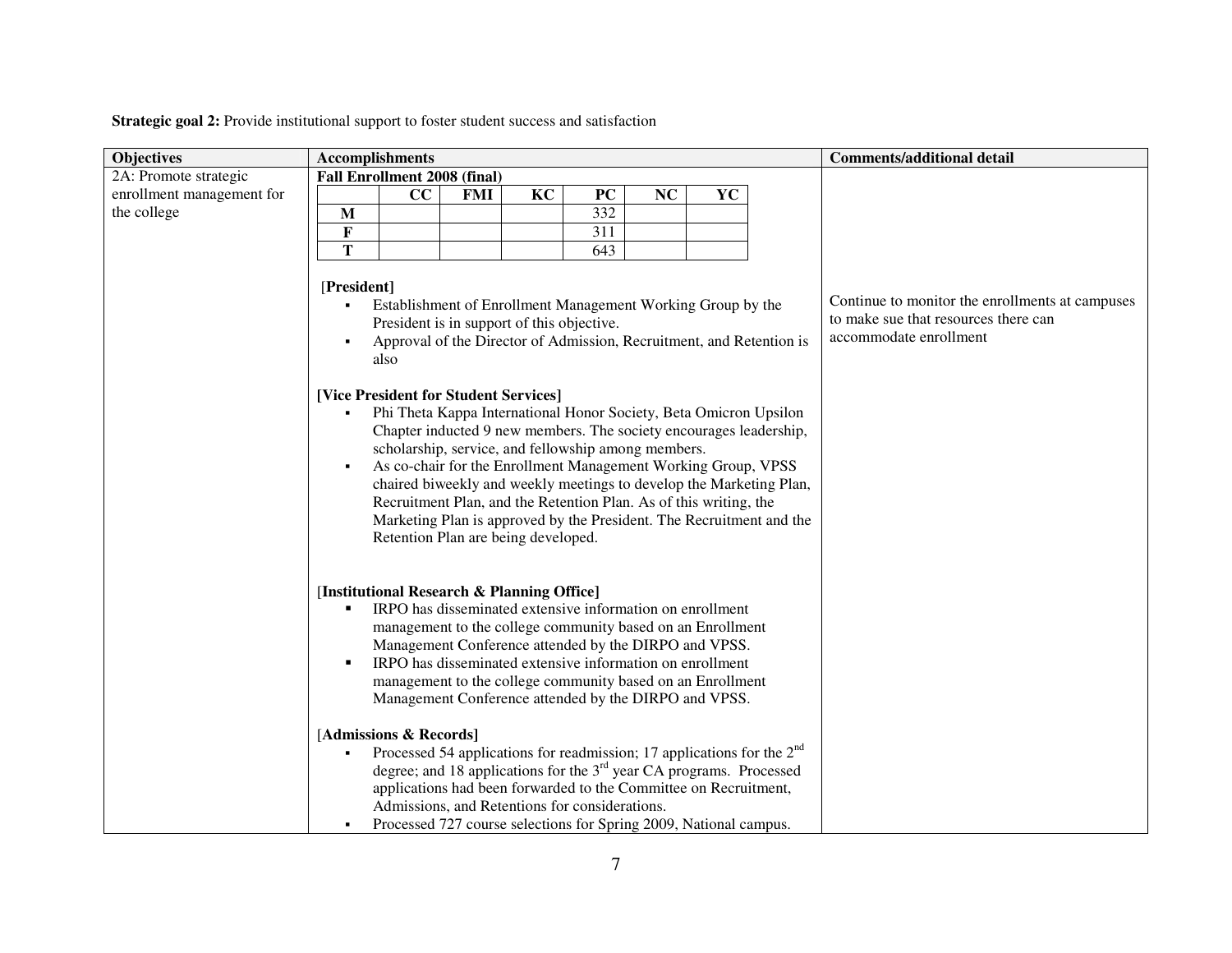| Processed 12 certificates of attendance for FSM Social Security.<br>Processed and released 19 certificates of enrollment to support<br>٠    |                                              |
|---------------------------------------------------------------------------------------------------------------------------------------------|----------------------------------------------|
| scholarship applications, and others                                                                                                        |                                              |
| [Vice President for Student Services]                                                                                                       |                                              |
| Conducted the COMET at all campuses for the certificate level<br>٠<br>students in November                                                  |                                              |
| [Kosrae Campus]                                                                                                                             |                                              |
| Tutoring program in English and Math was conducted by peer and                                                                              |                                              |
| coordinated by a faculty member. Tutees are identified by the faculty<br>during mid-term deficiency report                                  |                                              |
|                                                                                                                                             | Approximately 694 certificate and in-service |
| [Pohnpei Campus]                                                                                                                            | teachers took the test                       |
| A Landscaping Club was created with 34 student members. The new<br>٠<br>created 34-member Landscaping Club invited students and shared      |                                              |
| information on landscaping which increased students' interest in                                                                            |                                              |
| agriculture.<br>Four of the Agriculture certificate program students received full                                                          |                                              |
| scholarship from the Australian Embassy.                                                                                                    |                                              |
| Students-to-students and parents-to-parents recruitment within the<br>٠                                                                     |                                              |
| college was held for the COA Agriculture program as a collaborative<br>effort to recruit more students into the program. Details are in the |                                              |
| corresponding column.                                                                                                                       |                                              |
| HTM students continued to have dialogues with other COM-FSM and                                                                             |                                              |
| high school students as a continual recruitment strategy for the<br>program                                                                 |                                              |
|                                                                                                                                             |                                              |
| [Kosrae Campus]<br>The Enrollment Management Chairman has disseminated minutes and                                                          |                                              |
| documents relating to discussions and analysis of current problems                                                                          |                                              |
| and issues.                                                                                                                                 |                                              |
| [Chuuk Campus]                                                                                                                              |                                              |
| 450 students enrolled in Fall '08                                                                                                           |                                              |
| 15 students graduated in Fall '08                                                                                                           |                                              |
| [Yap Campus]                                                                                                                                |                                              |
| Fall 2008:<br>Total Student enrolled = $211$ Total Credits = $2,364$                                                                        |                                              |
|                                                                                                                                             |                                              |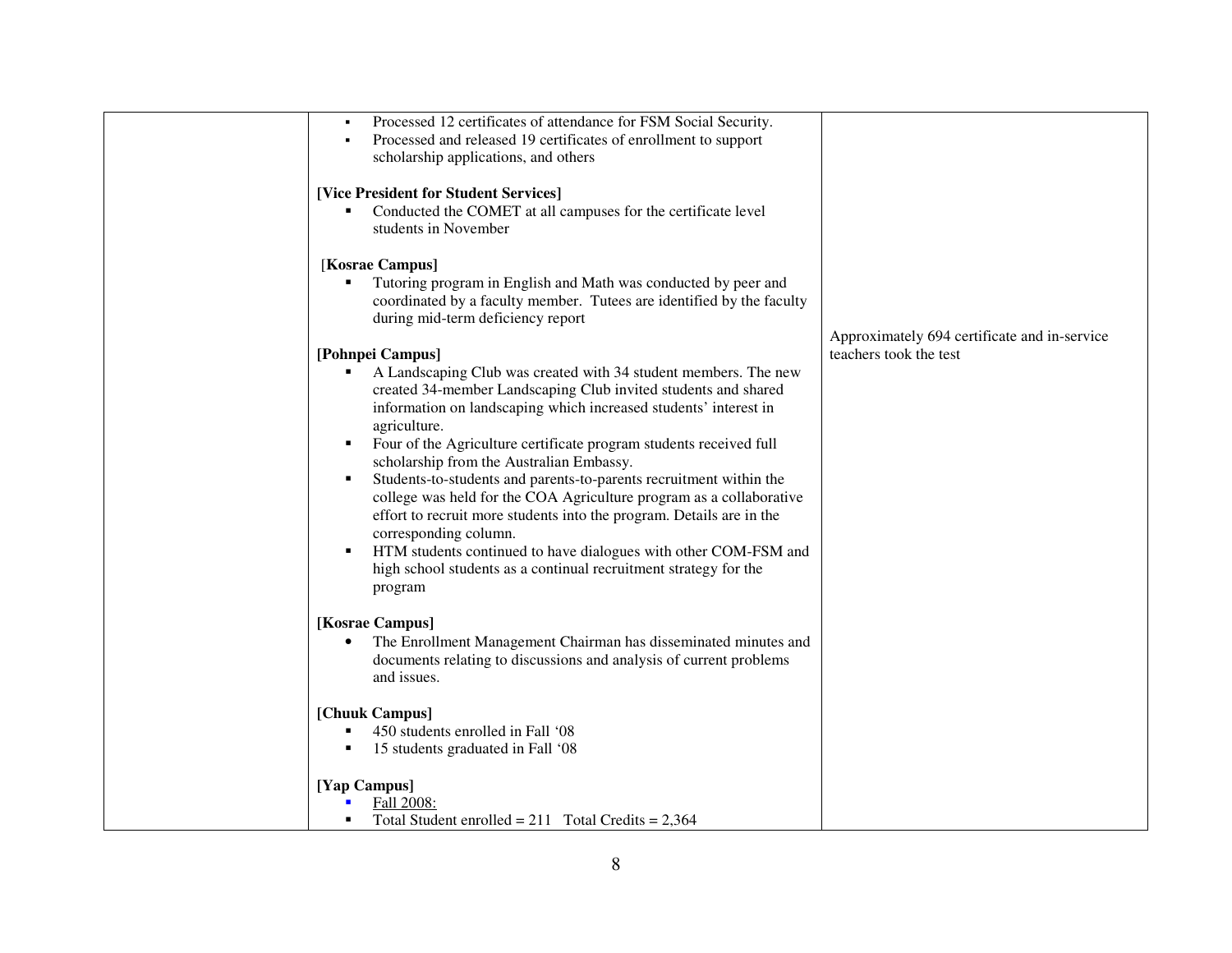|                                                                                                                  | Tl. Degree = $92$ Tl. Certificate = 118 Tl Audit = 1<br>٠<br>Freshmen = $42$ ; Sophomore = $50$<br>٠<br>New = $68$ ; Continuing = 134; Returning = 9<br>$\langle 4 \rangle$ time = 31; $\frac{1}{2}$ time = 18; $\frac{3}{4}$ time = 40; FT = 121<br>٠<br>Male = $104$ ; Female = $107$<br>٠                                                                                                                                                                                                                                                                                                                                                                                                                                                                                                                                                                                                                                                                                                                                                                                                                                                                                                                                                                                                                                                                                                                                                                                                                |                                                                                                                                                            |
|------------------------------------------------------------------------------------------------------------------|-------------------------------------------------------------------------------------------------------------------------------------------------------------------------------------------------------------------------------------------------------------------------------------------------------------------------------------------------------------------------------------------------------------------------------------------------------------------------------------------------------------------------------------------------------------------------------------------------------------------------------------------------------------------------------------------------------------------------------------------------------------------------------------------------------------------------------------------------------------------------------------------------------------------------------------------------------------------------------------------------------------------------------------------------------------------------------------------------------------------------------------------------------------------------------------------------------------------------------------------------------------------------------------------------------------------------------------------------------------------------------------------------------------------------------------------------------------------------------------------------------------|------------------------------------------------------------------------------------------------------------------------------------------------------------|
| 2B: Become more student-<br>centered in the development<br>of specific college system<br>policies and procedures | [President]<br>Establishments of the Standard Committees continue to include<br>$\bullet$<br>student representatives.<br>Development of new programs like AS Degree Programs in Public<br>$\bullet$<br>Health and revision of General Agriculture is more students centered.<br>Planning of new facilities is incorporating the needs of students into<br>$\bullet$<br>the construction of new facilities.<br>The development of the SIS the new data base for the College is a<br>$\bullet$<br>student centered initiative.<br>Majority of things done at the College are student centered.<br>$\bullet$<br>[Vice President for Student Services]<br>The Student Services Committee had regular monthly meetings to<br>address student issues. Among them were: review of the alcohol<br>policy (the working group is modifying the policy and the draft is<br>ready for the Board of Regents meeting in March.<br>The working group to begin organizing the Founding Day activities<br>٠<br>was formed.<br>[Admissions & Records]<br>Processed 260 academic transcripts to support scholarship<br>applications, transfer to four-year HE's, job applications, and others.<br>Prepared 1,002 academic dossiers of students attending Chuuk<br>Campus in conjunction with the reorganization of OAR-Chuuk<br>Campus paper-filing system.<br>Processed and 98 degrees and certificates of achievement as proofs of<br>successful program completion.<br>Released 37 degrees and 4 certificates to graduates. | President Office continues to monitor the<br>developments of policies, programs, and facilities<br>to make sure that needs of the students are<br>included |
|                                                                                                                  | [Student Support Services]<br>December – 10 Study Marathons were scheduled Oct. 6-7, Dec. $8-10^{th}$<br>, and both were carried with 56 students in attendance. Most of these<br>students did well on their final exams.                                                                                                                                                                                                                                                                                                                                                                                                                                                                                                                                                                                                                                                                                                                                                                                                                                                                                                                                                                                                                                                                                                                                                                                                                                                                                   |                                                                                                                                                            |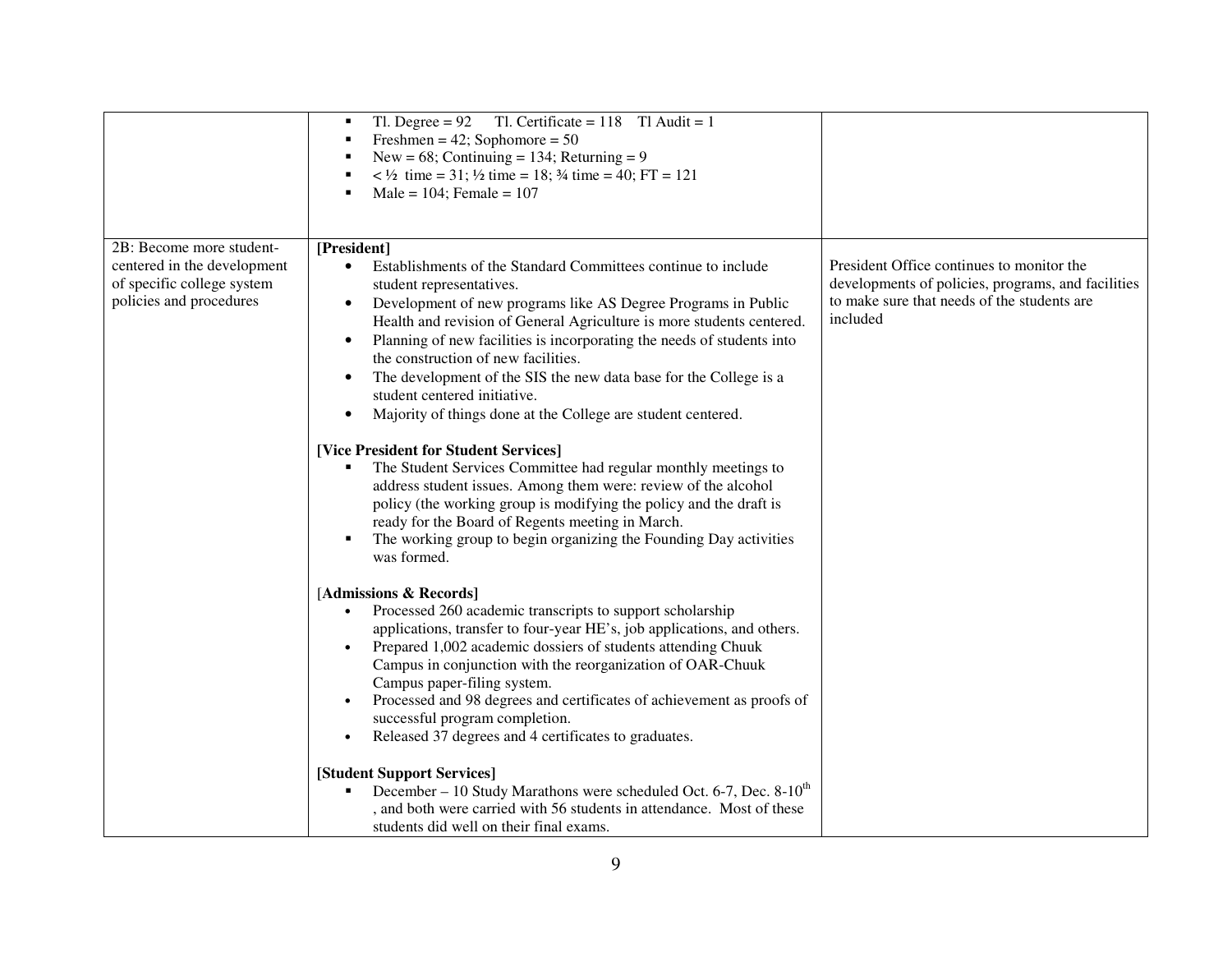| There were 5 workshops carried out by faculty and staff members<br>٠                |  |
|-------------------------------------------------------------------------------------|--|
| (name of presenter, # in attendance, evaluation results by students):               |  |
| Oct. 8 <sup>th</sup> – Reading Skills presented Resida Keller with 94 students and  |  |
| about 70-75% strongly agreed that the topic was very interesting and                |  |
| informative.                                                                        |  |
| Oct. $15th$ – Motivational Skills by Delihna Ehmes                                  |  |
| with 83 students and about 70-72% strongly agreed that the                          |  |
| topic was interesting & informational                                               |  |
| Oct. 29 – HIV/AIDS information workshop by                                          |  |
| Nurse Ilon with 53 female (only) and 30-34% felt that the                           |  |
| information presented was important and informative.                                |  |
| Nov. $12^{th}$ – Student Accounts presented by                                      |  |
| from Business Office with 73                                                        |  |
| students and 51-55% strongly agreed to topic being helpful                          |  |
| and informative.                                                                    |  |
| Nov. $19^{th}$ – HIV/AIDS workshop for male only & 24<br>٠                          |  |
| attended. Topic presented by Nurse Ilon and                                         |  |
| Overall $-21-23\%$ rated being satisfied with the<br>٠                              |  |
| information presented.                                                              |  |
| 85% of student who received tutorial assistance do better on their tests            |  |
| and school work                                                                     |  |
|                                                                                     |  |
| [Kosrae Campus]                                                                     |  |
| COM-FSM Entrance Test was administered to forty nine (49) students                  |  |
| on November 24, 2008.                                                               |  |
| The Fall 2008 semester ended with 8 students completed their AS<br>٠                |  |
| Degree in Education - Elementary.                                                   |  |
| The Students Body Association helped in the organization of the<br>٠                |  |
| Spirit Week, the Thanks Giving Day, and Christmas Celebration.                      |  |
| The Peer Counseling Center for the students continue to provide it<br>٠             |  |
| services to the students especially drug related issues, and so as the              |  |
|                                                                                     |  |
| Campus Health Clinic.                                                               |  |
|                                                                                     |  |
| [Pohnpei Campus]<br>Updates and announcements from the followings: FAO, SBA, Sports |  |
| & Recreation, and Math/Science Division offices were provided to                    |  |
|                                                                                     |  |
| students at the special student assembly held on October 15, 2008.                  |  |
| 105 students attended the assembly.                                                 |  |
| Fall 2008 semester Math/Science Quiz Bowl at the gym on October<br>٠                |  |
| 22. 2008 was well participated.                                                     |  |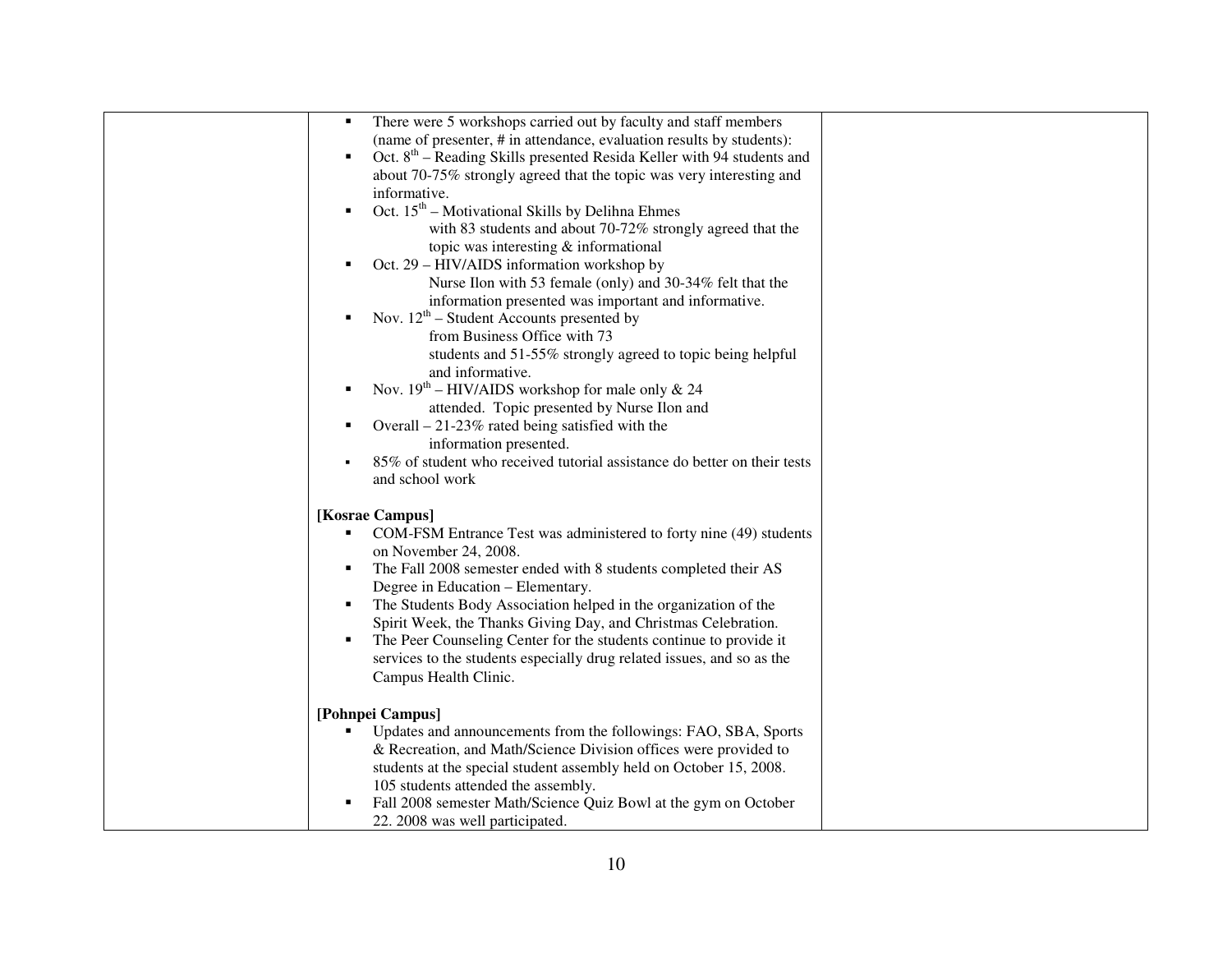|                            | $\blacksquare$                                             |                                                                     |     |    | Welcoming party for campus students was successfully held at the      |    |    |  |  |
|----------------------------|------------------------------------------------------------|---------------------------------------------------------------------|-----|----|-----------------------------------------------------------------------|----|----|--|--|
|                            |                                                            |                                                                     |     |    | Student Center. Students enjoyed themselves with good food with       |    |    |  |  |
|                            |                                                            |                                                                     |     |    | dances and live music performed by the students.                      |    |    |  |  |
|                            | ٠                                                          |                                                                     |     |    | SBA Officers were active in student affairs.                          |    |    |  |  |
|                            | ٠                                                          |                                                                     |     |    | Students in COA Agriculture improved their study habits through the   |    |    |  |  |
|                            |                                                            |                                                                     |     |    | development of a study group and advise on time management.           |    |    |  |  |
|                            | ٠                                                          |                                                                     |     |    | To motivate students to seek help when needed and to provide          |    |    |  |  |
|                            |                                                            |                                                                     |     |    | information on their special needs, Meghan Orgeman has devised a      |    |    |  |  |
|                            |                                                            | tutorial referral form.                                             |     |    |                                                                       |    |    |  |  |
|                            | ٠                                                          |                                                                     |     |    | Issued toolkit sets and uniforms to relevant students in the T & T    |    |    |  |  |
|                            |                                                            | programs.                                                           |     |    |                                                                       |    |    |  |  |
|                            | ٠                                                          | 15 new computers and 20 power supply backups were installed for T   |     |    |                                                                       |    |    |  |  |
|                            |                                                            | $&$ T programs                                                      |     |    |                                                                       |    |    |  |  |
|                            |                                                            |                                                                     |     |    |                                                                       |    |    |  |  |
|                            | [Yap Campus]                                               |                                                                     |     |    |                                                                       |    |    |  |  |
|                            | Advisement of students is done continuously this semester. |                                                                     |     |    |                                                                       |    |    |  |  |
|                            | ٠                                                          |                                                                     |     |    | New students this fall are given orientation at the beginning of this |    |    |  |  |
|                            |                                                            |                                                                     |     |    | semester and are encouraged to take advantage of tutoring program.    |    |    |  |  |
|                            |                                                            |                                                                     |     |    | Students during registration were also encourage to sign up for the   |    |    |  |  |
|                            |                                                            |                                                                     |     |    | tutoring program. These students have been assigned to tutors and are |    |    |  |  |
|                            |                                                            |                                                                     |     |    | encouraged to take advantage of the tutoring program on campus.       |    |    |  |  |
|                            | ٠                                                          |                                                                     |     |    | Out of 211 students enrolled, 64 were on midterm deficiency list. A   |    |    |  |  |
|                            |                                                            | total of 35 withdrawals.                                            |     |    |                                                                       |    |    |  |  |
|                            | ٠                                                          |                                                                     |     |    | Announcements and policies are posted in classrooms, lab, and         |    |    |  |  |
|                            |                                                            | student areas for public awareness.                                 |     |    |                                                                       |    |    |  |  |
|                            | $\blacksquare$                                             | Workshops / Seminars held:                                          |     |    |                                                                       |    |    |  |  |
|                            |                                                            |                                                                     |     |    | Time management, STI presentations at both YHS and Yap                |    |    |  |  |
|                            |                                                            |                                                                     |     |    | Campuses, Peer training to peer educators, Nutrition, diabetes &      |    |    |  |  |
|                            |                                                            |                                                                     |     |    | Hypertension at YHS, Tobacco, Family Planning, and Anemia.            |    |    |  |  |
|                            | ٠                                                          | Student activities: Ice Cream Social, Movie Nights (2x) with public |     |    |                                                                       |    |    |  |  |
|                            |                                                            | invited, Students meeting with Joe Saimon, and Social Nite.         |     |    |                                                                       |    |    |  |  |
|                            | ٠                                                          | Yap Upward Bound has established this semester a UB Club            |     |    |                                                                       |    |    |  |  |
|                            |                                                            | consisting of students who were participants in the UB program.     |     |    |                                                                       |    |    |  |  |
|                            |                                                            | Through this club, UB staffs continue to monitor their progress and |     |    |                                                                       |    |    |  |  |
|                            |                                                            | provide counseling and tutoring when needed.                        |     |    |                                                                       |    |    |  |  |
| 2C: Promote timely college |                                                            |                                                                     |     |    |                                                                       |    |    |  |  |
| tenure and graduation of   |                                                            |                                                                     |     |    |                                                                       |    |    |  |  |
|                            |                                                            |                                                                     |     |    |                                                                       |    |    |  |  |
| students with mastery of   |                                                            | CC                                                                  | FMI | KC | October - December 2008 # of Counseling Contacts<br>PC                | NC | YC |  |  |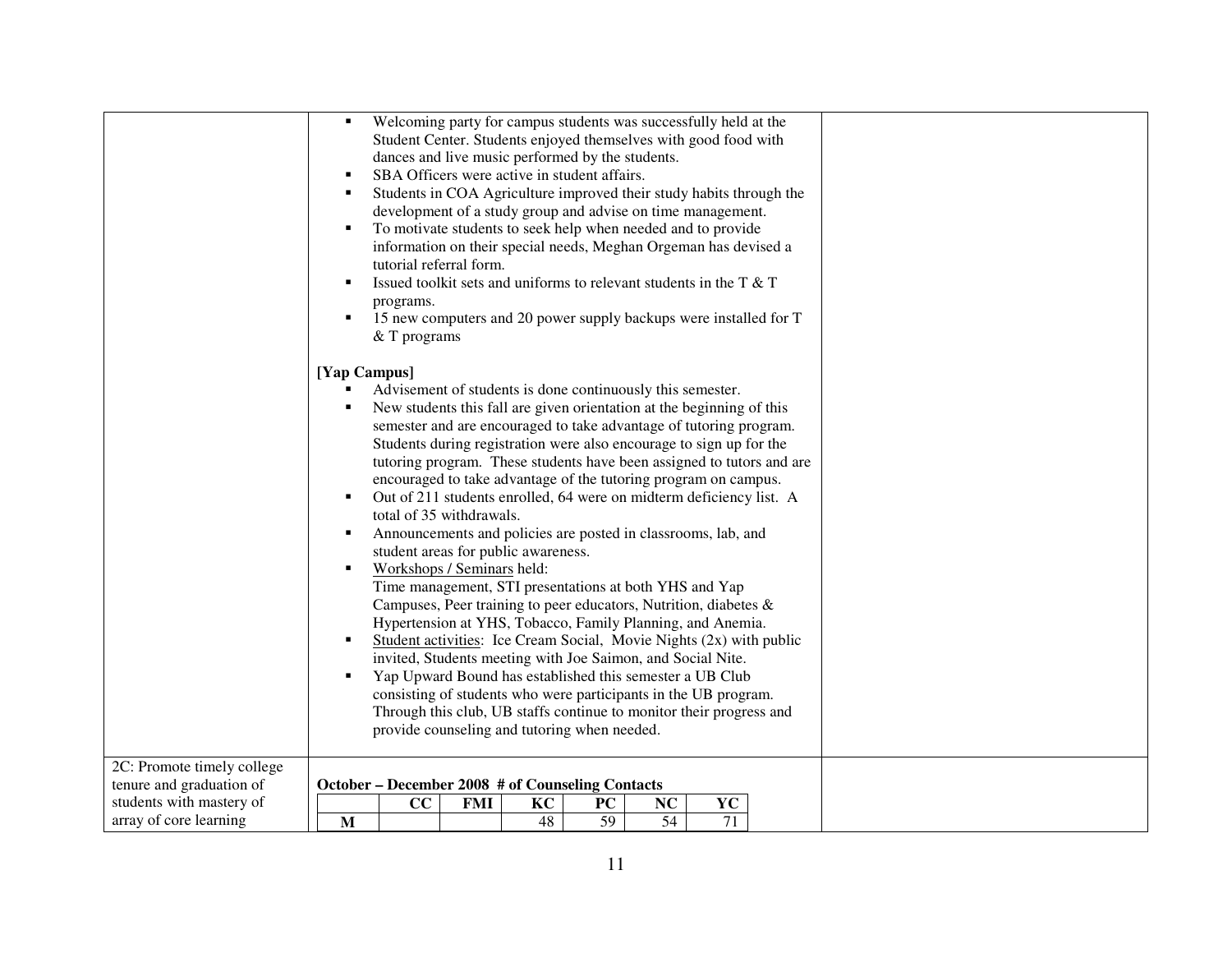| objectives, including civic- | F                                                  |           |                                                                                                                                                                                                                                                                                                                                                                                                                                                                                               | 48    | 65    | 56     | 112       |                                                                        |  |  |  |
|------------------------------|----------------------------------------------------|-----------|-----------------------------------------------------------------------------------------------------------------------------------------------------------------------------------------------------------------------------------------------------------------------------------------------------------------------------------------------------------------------------------------------------------------------------------------------------------------------------------------------|-------|-------|--------|-----------|------------------------------------------------------------------------|--|--|--|
| mindedness and self-value    | T                                                  |           |                                                                                                                                                                                                                                                                                                                                                                                                                                                                                               | 96    | 124   | 110    | 183       |                                                                        |  |  |  |
|                              | College Total:<br>SEG SEOG/CWS Fall 2008(#/Amount) |           |                                                                                                                                                                                                                                                                                                                                                                                                                                                                                               |       |       |        |           |                                                                        |  |  |  |
|                              | #                                                  | CC        | <b>FMI</b>                                                                                                                                                                                                                                                                                                                                                                                                                                                                                    | KC    | PC    | NC     | <b>YC</b> |                                                                        |  |  |  |
|                              | M                                                  | 11        | 12                                                                                                                                                                                                                                                                                                                                                                                                                                                                                            | 11    | 20    | 86     | 12        |                                                                        |  |  |  |
|                              | F                                                  | 14        |                                                                                                                                                                                                                                                                                                                                                                                                                                                                                               | 10    | 21    | 117    | 8         |                                                                        |  |  |  |
|                              | T                                                  | 25        | 12                                                                                                                                                                                                                                                                                                                                                                                                                                                                                            | 21    | 41    | 203    | 20        |                                                                        |  |  |  |
|                              | \$                                                 |           |                                                                                                                                                                                                                                                                                                                                                                                                                                                                                               |       |       |        |           |                                                                        |  |  |  |
|                              | M                                                  | 2,165     | 1,200                                                                                                                                                                                                                                                                                                                                                                                                                                                                                         | 1,828 | 1,302 | 6,764  | 1,300     |                                                                        |  |  |  |
|                              | $\mathbf F$                                        | 4,824     |                                                                                                                                                                                                                                                                                                                                                                                                                                                                                               | 1,325 | 1,419 | 9,175  | 779       |                                                                        |  |  |  |
|                              | T                                                  | 6,989     | 1,200                                                                                                                                                                                                                                                                                                                                                                                                                                                                                         | 3153  | 2,721 | 15,939 | 2,079     |                                                                        |  |  |  |
|                              | [President]<br>٠<br>٠<br>٠<br>[Pohnpei Campus]     | $(17\%).$ | Continue to work on improving retention $(50\%)$ and graduation rate<br>Inputs from employers and leaders in the FSM indicated that work<br>ethics of graduates are not good and graduates are not transition<br>smoothly into the workforce. A survey instrument will be developed<br>we can improve their work ethics.<br>Campus Directors have been directed to establish monthly meetings<br>with their state leadership.<br>Counselors conducted a workshop on Test Taking Tips where 32 |       |       |        |           | for getting inputs from graduates and current students ways they think |  |  |  |
|                              | ٠<br>٠<br>٠<br>[Kosrae Campus]                     |           | interested students attended.<br>More than 300 students learned first-hand what tutoring services are<br>all about and how to benefit for them.<br>Counseling given to 100 students on early warning and mid-term<br>deficiency to assist them in improving their final grades.<br>AG Program coordinator has weekly conferences with students to<br>evaluate their progress and to discuss other issues.                                                                                     |       |       |        |           | The College Work Study Program was also coordinate during the Fall     |  |  |  |
|                              |                                                    |           | semester. There were 21 students participated. One of the students                                                                                                                                                                                                                                                                                                                                                                                                                            |       |       |        |           |                                                                        |  |  |  |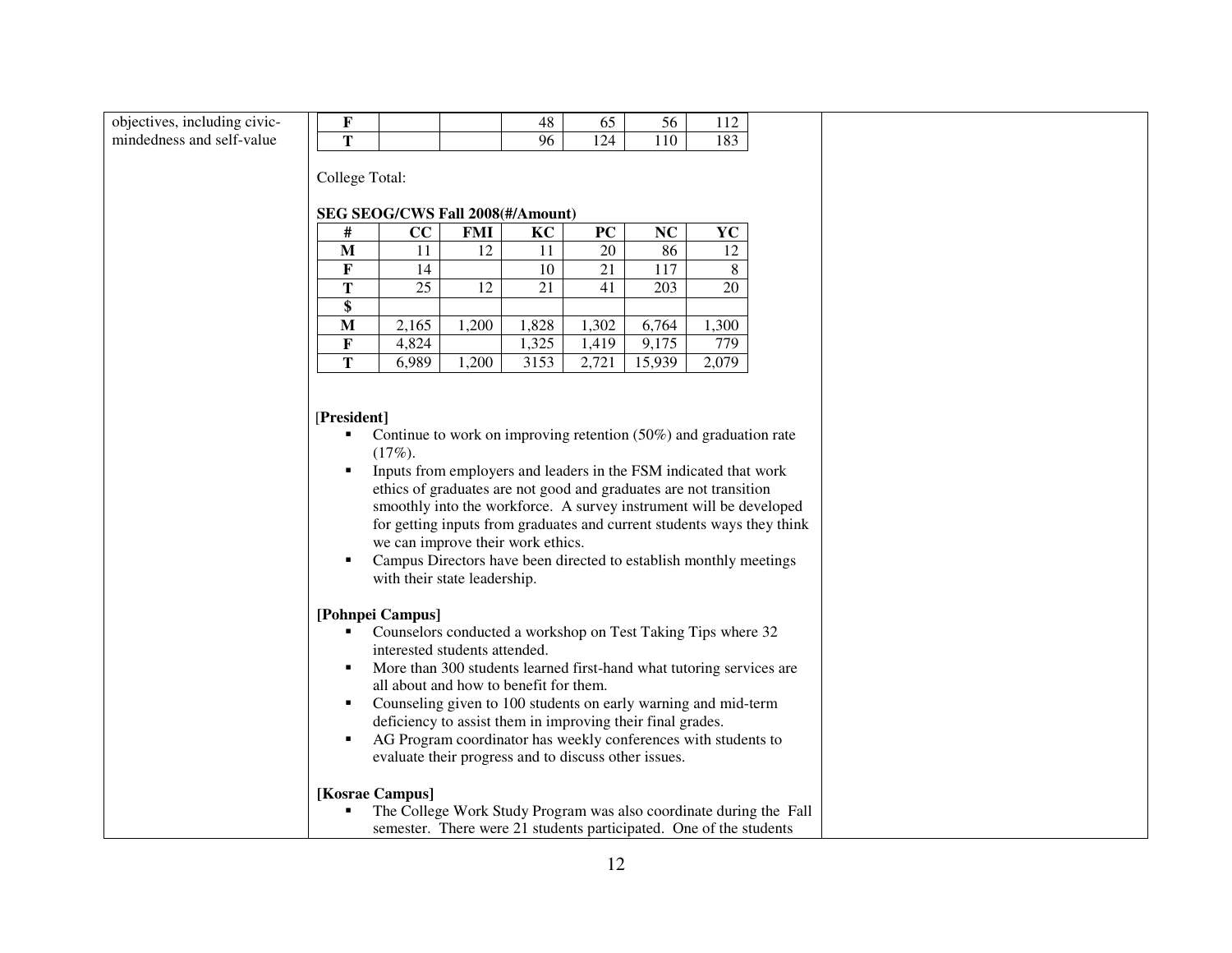| was placed off campus. It was the first time to place student off-      |                                                  |
|-------------------------------------------------------------------------|--------------------------------------------------|
| campus. The agency that host the student express great appreciation     |                                                  |
| for the performances provided by the work study student.                |                                                  |
|                                                                         |                                                  |
| [Admissions & Records]                                                  |                                                  |
| Certified 66 graduates for Fall 2008, National Campus; 4 graduates      |                                                  |
| for Fall 2008, Pohnpei Campus; 6 graduates for Fall 2008, Kosrae        |                                                  |
| Campus; 8 graduates for Fall 2008, Yap Campus; and 14 graduates for     |                                                  |
| Fall 2008, Chuuk Campus.                                                |                                                  |
| Processed and released end-of-2008.3 term grade reports of all          |                                                  |
| students attending National Campus;                                     | Approximate 110 students marched during the      |
| Updated Individual Development Plans (IDP's) of students and            | midyear graduation on December 18. Fr. Francis   |
| released them to students and/or academic advisors for academic         | Hezel was selected by the graduates as the guest |
| advisement purposes.                                                    | speaker. A theme was selected by the graduates,  |
|                                                                         | "Education as the key to success".               |
| [Yap Campus]                                                            |                                                  |
| We have made some progress in this area. For this fall, 134 out of the  |                                                  |
| 211 enrolled students are continuing students. More students are        |                                                  |
| staying in school to complete their program.                            |                                                  |
|                                                                         |                                                  |
| The student services staffs have conducted student advisement           |                                                  |
| workshops to all advisors (staffs & faculty) during spring semester.    |                                                  |
| This is part of the effort to provide better advising and guidance to   |                                                  |
| students so they have a better and clearer understanding of the         |                                                  |
| programs they are in and what it takes to successfully complete their   |                                                  |
| programs.                                                               |                                                  |
|                                                                         |                                                  |
| [Vice President for Student Services]                                   |                                                  |
| Beta Omicron Upsilon Chapter sponsored an essay contest to screen       |                                                  |
| interested student leaders for the US Presidential Inauguration. The    |                                                  |
| College was invited to send two students to Washington to take part in  |                                                  |
| the inauguration in January 2009. As a result, two members of the       |                                                  |
| chapter were selected based on their leadership qualities and the essay |                                                  |
| result.                                                                 |                                                  |
| The committee also formed a working group to work on the midyear        |                                                  |
| graduation.                                                             |                                                  |
|                                                                         |                                                  |
| [Peer Counseling]                                                       |                                                  |
| A total of 1,878 students were counseled during the 4th quarter of      |                                                  |
| 2008; 963 of which were family planning, 26 for financial aid, 139      |                                                  |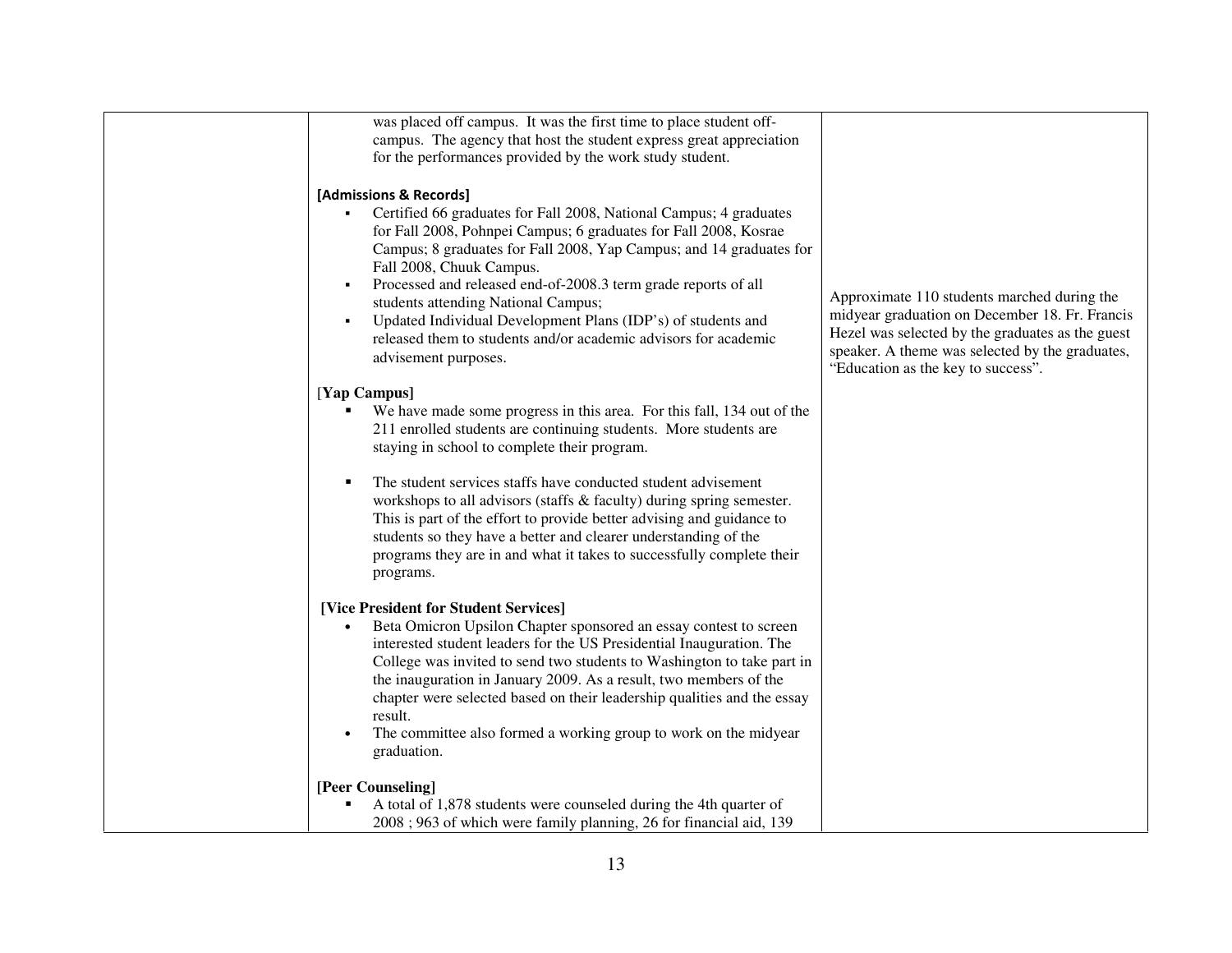|                                                                                                  | for substance abuse, 5 for personal, and 726 were others.                                                                                                                                                                                                                                                                                                                                                                                                                                                                                                                                                                                                                                                                                                                                                                                                                                                                                                                                                                                                                                                                                                                                                     |                                                                                                                                                                                                                        |
|--------------------------------------------------------------------------------------------------|---------------------------------------------------------------------------------------------------------------------------------------------------------------------------------------------------------------------------------------------------------------------------------------------------------------------------------------------------------------------------------------------------------------------------------------------------------------------------------------------------------------------------------------------------------------------------------------------------------------------------------------------------------------------------------------------------------------------------------------------------------------------------------------------------------------------------------------------------------------------------------------------------------------------------------------------------------------------------------------------------------------------------------------------------------------------------------------------------------------------------------------------------------------------------------------------------------------|------------------------------------------------------------------------------------------------------------------------------------------------------------------------------------------------------------------------|
|                                                                                                  | There were 19 students reported for tutoring.<br>п                                                                                                                                                                                                                                                                                                                                                                                                                                                                                                                                                                                                                                                                                                                                                                                                                                                                                                                                                                                                                                                                                                                                                            |                                                                                                                                                                                                                        |
|                                                                                                  |                                                                                                                                                                                                                                                                                                                                                                                                                                                                                                                                                                                                                                                                                                                                                                                                                                                                                                                                                                                                                                                                                                                                                                                                               | All reports were received and this is the actual<br>statistics reported. More counseling were done<br>on Family Planning.<br>*The number of tutors are lesser each time after<br>the A+ Center has begun its services. |
| 2D: Develop a student-                                                                           | [President]                                                                                                                                                                                                                                                                                                                                                                                                                                                                                                                                                                                                                                                                                                                                                                                                                                                                                                                                                                                                                                                                                                                                                                                                   |                                                                                                                                                                                                                        |
| friendly campus environment<br>that encourages and enables<br>students to be health<br>conscious | Maintenance of the facilities and grounds at all campuses makes the<br>campuses tidy and makes students to be more health conscious.<br>Approved hiring of nurses at two campuses to provide necessary<br>$\bullet$<br>health related activities and services.<br>Attended the student leadership retreat that assisted students leaders<br>$\bullet$<br>on academic and health related issues.                                                                                                                                                                                                                                                                                                                                                                                                                                                                                                                                                                                                                                                                                                                                                                                                               |                                                                                                                                                                                                                        |
|                                                                                                  |                                                                                                                                                                                                                                                                                                                                                                                                                                                                                                                                                                                                                                                                                                                                                                                                                                                                                                                                                                                                                                                                                                                                                                                                               |                                                                                                                                                                                                                        |
|                                                                                                  | [Health Services]<br>HIV/AIDS Presentation-October 29 & Nov 19, 2008<br>п<br>A total of 73 male and female students participated<br>The dispensary planned and implemented activities, in collaboration<br>П<br>with Pohnpei State Primary Health Care, to promote public awareness<br>on the effects of diabetes and hypertension and ways to prevent and<br>control these chronic diseases.<br>The committee on World Aids Day planned and implemented<br>Е<br>activities to educate the public about the devastating effects of the<br>HIV/AIDS and ways to prevent and control its spread. Activities<br>included Essays & Poetry competition with prizes, a World Aids Day<br>March, distribution of red ribbons and t-shirts highlighting this year's<br>World Aids Day theme "Lead: Stop AIDS. Keep the Promise" and<br>video showing and distribution of information on the topic.<br>The outcome of activities planned for this year's Diabetes Day and<br>٠<br>World Aids Day shows an increase number of participants in both<br>events Last year's World Aids Day, we had over 375 participants<br>while this year's event, we had over 450 participants, an increase of<br>20% over last year's. | Continued to work with Instructional and<br>Student Services Departments to promote health<br>conscious activities at all campuses                                                                                     |
|                                                                                                  | [Peer Counseling]                                                                                                                                                                                                                                                                                                                                                                                                                                                                                                                                                                                                                                                                                                                                                                                                                                                                                                                                                                                                                                                                                                                                                                                             |                                                                                                                                                                                                                        |
|                                                                                                  | Close to 350 staff, faculty and students participated in the World<br>AIDS Day on campus on December 1st.<br>There were about 2,500 brochures given out to students who come to<br>٠                                                                                                                                                                                                                                                                                                                                                                                                                                                                                                                                                                                                                                                                                                                                                                                                                                                                                                                                                                                                                          |                                                                                                                                                                                                                        |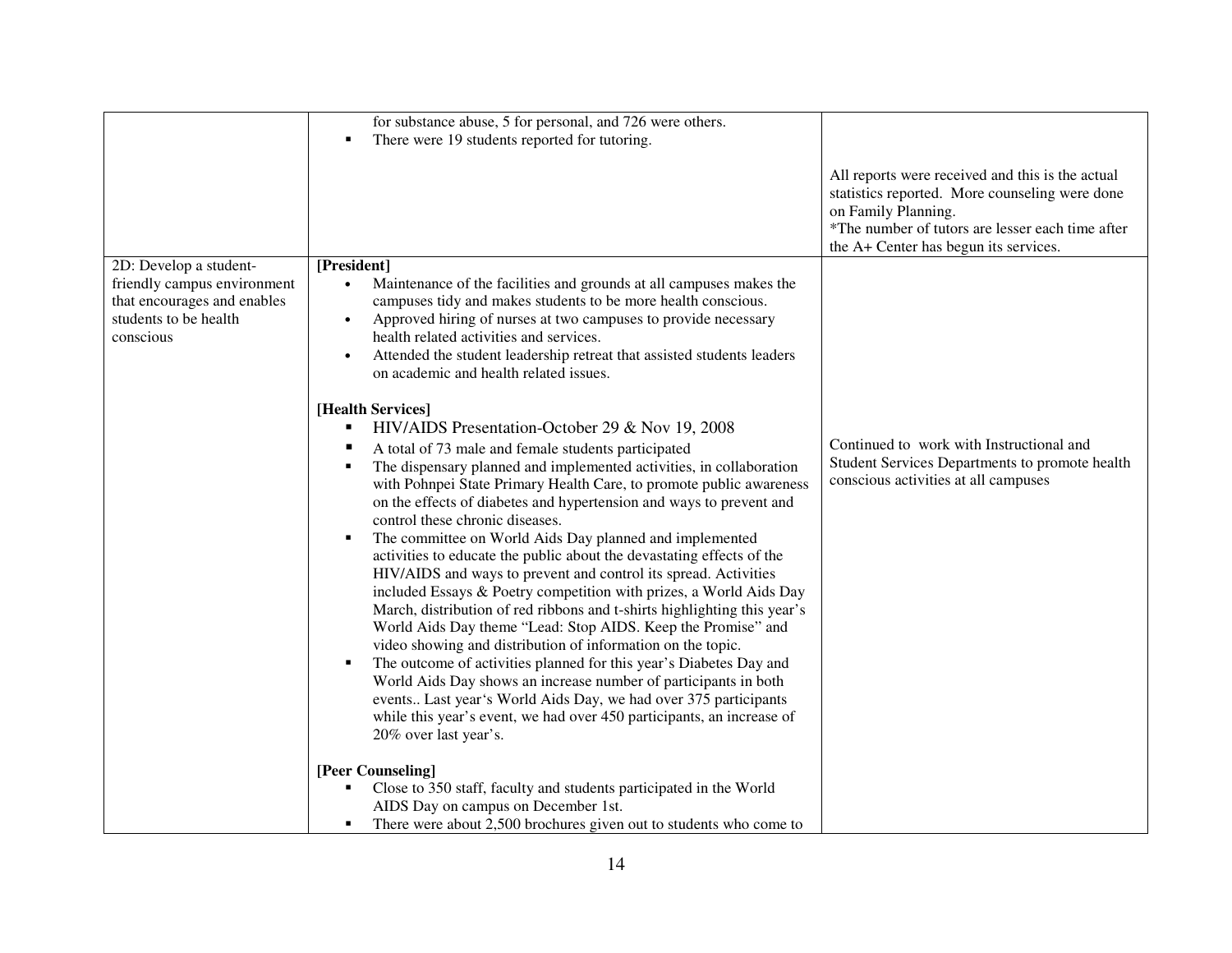| the centers and who participated in our outreach activities.                                                                                                                                                                                                                                                                                                                                                                                                                                                                                                                                                                                                                                                                                                                                                                                                                                                                                                                                                                                                                                                                                                                                                                                                                                                                                                                                                                                                                                                                                                                                                                                                                                                                                                                                        |                                                                                                                                                                                                     |
|-----------------------------------------------------------------------------------------------------------------------------------------------------------------------------------------------------------------------------------------------------------------------------------------------------------------------------------------------------------------------------------------------------------------------------------------------------------------------------------------------------------------------------------------------------------------------------------------------------------------------------------------------------------------------------------------------------------------------------------------------------------------------------------------------------------------------------------------------------------------------------------------------------------------------------------------------------------------------------------------------------------------------------------------------------------------------------------------------------------------------------------------------------------------------------------------------------------------------------------------------------------------------------------------------------------------------------------------------------------------------------------------------------------------------------------------------------------------------------------------------------------------------------------------------------------------------------------------------------------------------------------------------------------------------------------------------------------------------------------------------------------------------------------------------------|-----------------------------------------------------------------------------------------------------------------------------------------------------------------------------------------------------|
| [Recreation/Gym]<br>Hosted Sports & Recreation staff, SBA & Students organization<br>meetings to get organize for school year 2008/09.<br>Continued in the coaching the COM-FSM National Male/Female<br>$\blacksquare$<br>teams participating in the Pohnpei State basketball open leagues in<br>Kolonia.<br>Continued assist SBA, student organizations/clubs of sports &<br>$\blacksquare$<br>recreation. All groups have reps and are active in participating in<br>their activities.<br>PROMOTIONAL ACTIVITIES OF THE COLLEGE: High<br>٠<br>School Basketball Tournament (December $20 - 29$ )Schools and<br>teams participated: The host 2 male teams - COM-FSM PICS 2<br>teams - male/femaleCCA 1 male teamSDA 2 teams -<br>male/femaleCLUBS<br>COM-FSM Security Aikido Training<br>ESS Volleyball, ESS Basketball, ESS Weight Resistance and PE<br>٠<br>Method for 4 <sup>th</sup> year students.<br>Summer 2008/Fall Semester 2008 ESS basketball, volleyball,<br>$\blacksquare$<br>yoga, weight resistance classes, aikido training.<br>Students Organization/Clubs, DSO social function<br>٠<br>SBA Halloween Party was a blast about 100 plus students<br>٠<br>showed up and out of the 100 plus about 26% was females $\&$<br>74% males, boarding students about 60% and off campus students<br>40%. There were a few drunks but the recreation staff and the<br>security managed to maintain peace and kept the party going.<br>With in this reporting period October to December 2008 students<br>٠<br>visited the sports center to utilize the game rooms indoor and<br>outdoor is 351 males $\&$ 98 females according to the visitor's log.<br>Total visitation of students including community is around 8000<br>٠<br>plus. Of this number about 40% are females and 60% are males | Outreach activities help disseminate information<br>about the program and information that is needed<br>for the youth today, especially on the prevailing<br>diseases like STIs and Teen Pregnancy. |
| [Pohnpei Campus]<br>Fall 2008 Intramurals basketball and volleyball were well participated<br>٠                                                                                                                                                                                                                                                                                                                                                                                                                                                                                                                                                                                                                                                                                                                                                                                                                                                                                                                                                                                                                                                                                                                                                                                                                                                                                                                                                                                                                                                                                                                                                                                                                                                                                                     |                                                                                                                                                                                                     |
| by students.                                                                                                                                                                                                                                                                                                                                                                                                                                                                                                                                                                                                                                                                                                                                                                                                                                                                                                                                                                                                                                                                                                                                                                                                                                                                                                                                                                                                                                                                                                                                                                                                                                                                                                                                                                                        |                                                                                                                                                                                                     |
| Total number of visits to the Pohnpei Campus gym during the month<br>٠                                                                                                                                                                                                                                                                                                                                                                                                                                                                                                                                                                                                                                                                                                                                                                                                                                                                                                                                                                                                                                                                                                                                                                                                                                                                                                                                                                                                                                                                                                                                                                                                                                                                                                                              |                                                                                                                                                                                                     |
| of October is 542, 743 in November, and 97 in December.<br>HTM office remains open to students. HTM Club members were<br>٠                                                                                                                                                                                                                                                                                                                                                                                                                                                                                                                                                                                                                                                                                                                                                                                                                                                                                                                                                                                                                                                                                                                                                                                                                                                                                                                                                                                                                                                                                                                                                                                                                                                                          |                                                                                                                                                                                                     |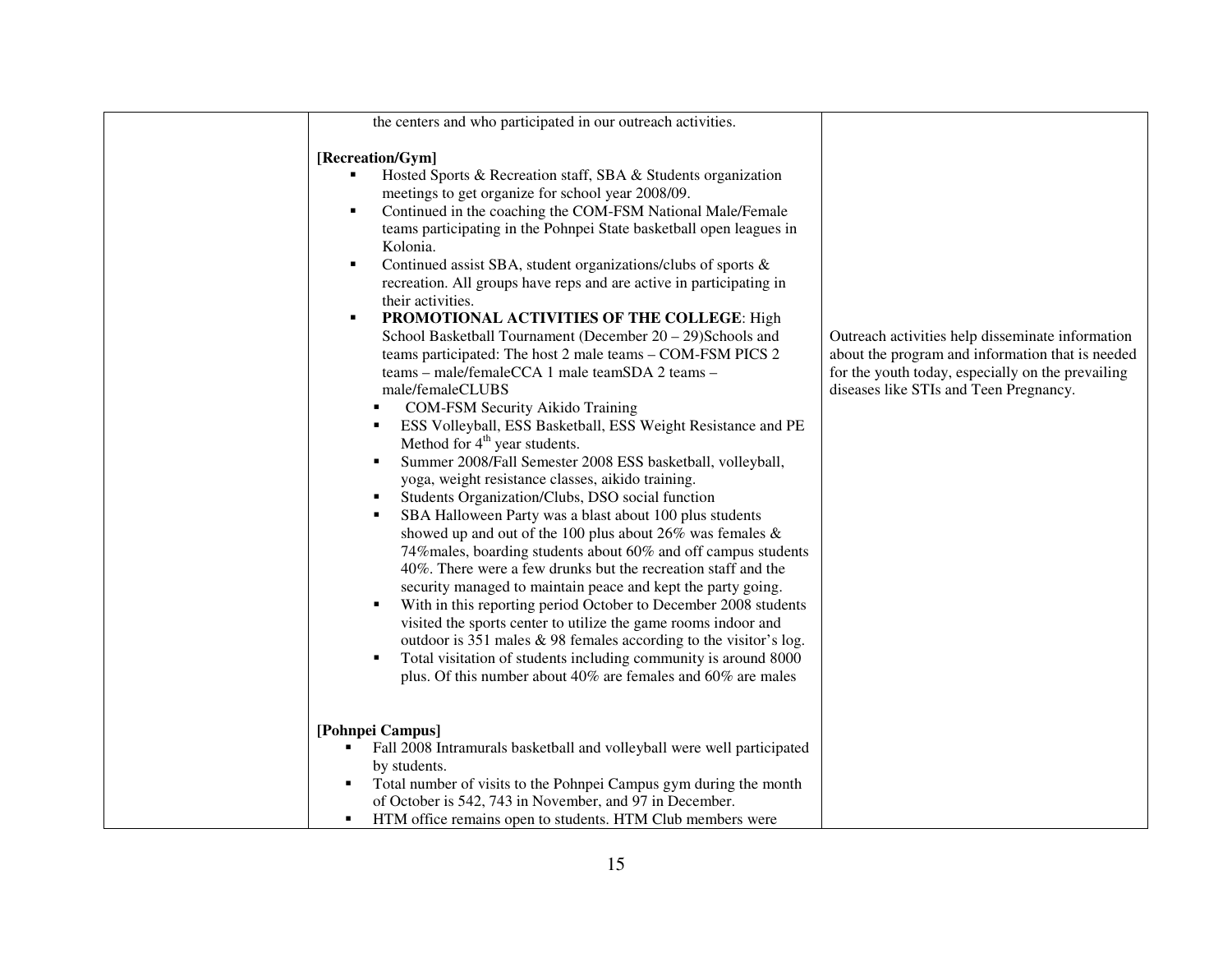| given access to a desk and computer for club affiliated work.<br>Students in the COA Agriculture program promoted healthy eating<br>٠<br>habits as well as an increased awareness of the important roles that<br>agriculture has in daily lives by growing and selling vegetables to<br>other students.<br>October – December 2008 # Visits to Dispensaries |                 |            |                        |                 |                 |                        |  |  |  |  |
|-------------------------------------------------------------------------------------------------------------------------------------------------------------------------------------------------------------------------------------------------------------------------------------------------------------------------------------------------------------|-----------------|------------|------------------------|-----------------|-----------------|------------------------|--|--|--|--|
|                                                                                                                                                                                                                                                                                                                                                             | CC              | <b>FMI</b> | $\overline{KC}$        | PC              | NC              | YC                     |  |  |  |  |
| M                                                                                                                                                                                                                                                                                                                                                           |                 |            | 80                     | 97              | 54              | 8                      |  |  |  |  |
| $\mathbf F$                                                                                                                                                                                                                                                                                                                                                 |                 |            | 67                     | 112             | 56              | $\overline{15}$        |  |  |  |  |
| T                                                                                                                                                                                                                                                                                                                                                           |                 |            | 147                    | 209             | 110             | 23                     |  |  |  |  |
| Academic                                                                                                                                                                                                                                                                                                                                                    | $\overline{CC}$ | <b>FMI</b> | $\overline{KC}$<br>272 | $\overline{PC}$ | $\overline{NC}$ | $\overline{YC}$<br>149 |  |  |  |  |
|                                                                                                                                                                                                                                                                                                                                                             |                 |            |                        |                 |                 |                        |  |  |  |  |
| Discipline                                                                                                                                                                                                                                                                                                                                                  |                 |            | $\boldsymbol{0}$       |                 |                 | $\Omega$               |  |  |  |  |
| Personal                                                                                                                                                                                                                                                                                                                                                    |                 |            | 9                      |                 | 110             | $\overline{34}$        |  |  |  |  |
| Career                                                                                                                                                                                                                                                                                                                                                      |                 |            |                        |                 |                 | 120                    |  |  |  |  |
| Transfer                                                                                                                                                                                                                                                                                                                                                    |                 |            | 6                      |                 |                 | n/a                    |  |  |  |  |
| Other                                                                                                                                                                                                                                                                                                                                                       |                 |            |                        |                 |                 | 120                    |  |  |  |  |
|                                                                                                                                                                                                                                                                                                                                                             |                 |            |                        |                 |                 | $\overline{58}$        |  |  |  |  |
| October – December 2008 # visits to Peer Counseling                                                                                                                                                                                                                                                                                                         |                 |            |                        |                 |                 |                        |  |  |  |  |
|                                                                                                                                                                                                                                                                                                                                                             | CC              | <b>FMI</b> | KC                     | PC              | NC              | YC                     |  |  |  |  |
| Family                                                                                                                                                                                                                                                                                                                                                      |                 |            | 96                     |                 |                 | 27                     |  |  |  |  |
| <b>Planning</b>                                                                                                                                                                                                                                                                                                                                             |                 |            |                        |                 |                 |                        |  |  |  |  |
| <b>Financial</b><br>Aid                                                                                                                                                                                                                                                                                                                                     |                 |            | 105                    |                 |                 | 18                     |  |  |  |  |
| <b>Substance</b><br>Abuse                                                                                                                                                                                                                                                                                                                                   |                 |            | $\Omega$               |                 |                 | 91                     |  |  |  |  |
| Personal                                                                                                                                                                                                                                                                                                                                                    |                 |            | $\boldsymbol{0}$       |                 |                 | 31                     |  |  |  |  |

**Strategic goal 3:** Create an adequate, healthy and functional learning and working environment

| Objectives                                 | Accomplishments                                                   | Comments/additional detail                                         |
|--------------------------------------------|-------------------------------------------------------------------|--------------------------------------------------------------------|
| $3\Delta$ .<br>: Provide for adequate      | <b>President</b>                                                  |                                                                    |
| facilities to support<br>. learning<br>. а | Signed the end of the project documents for the completion of the | $T^{\prime}$<br>' & I Department at the<br>Continue to work with ' |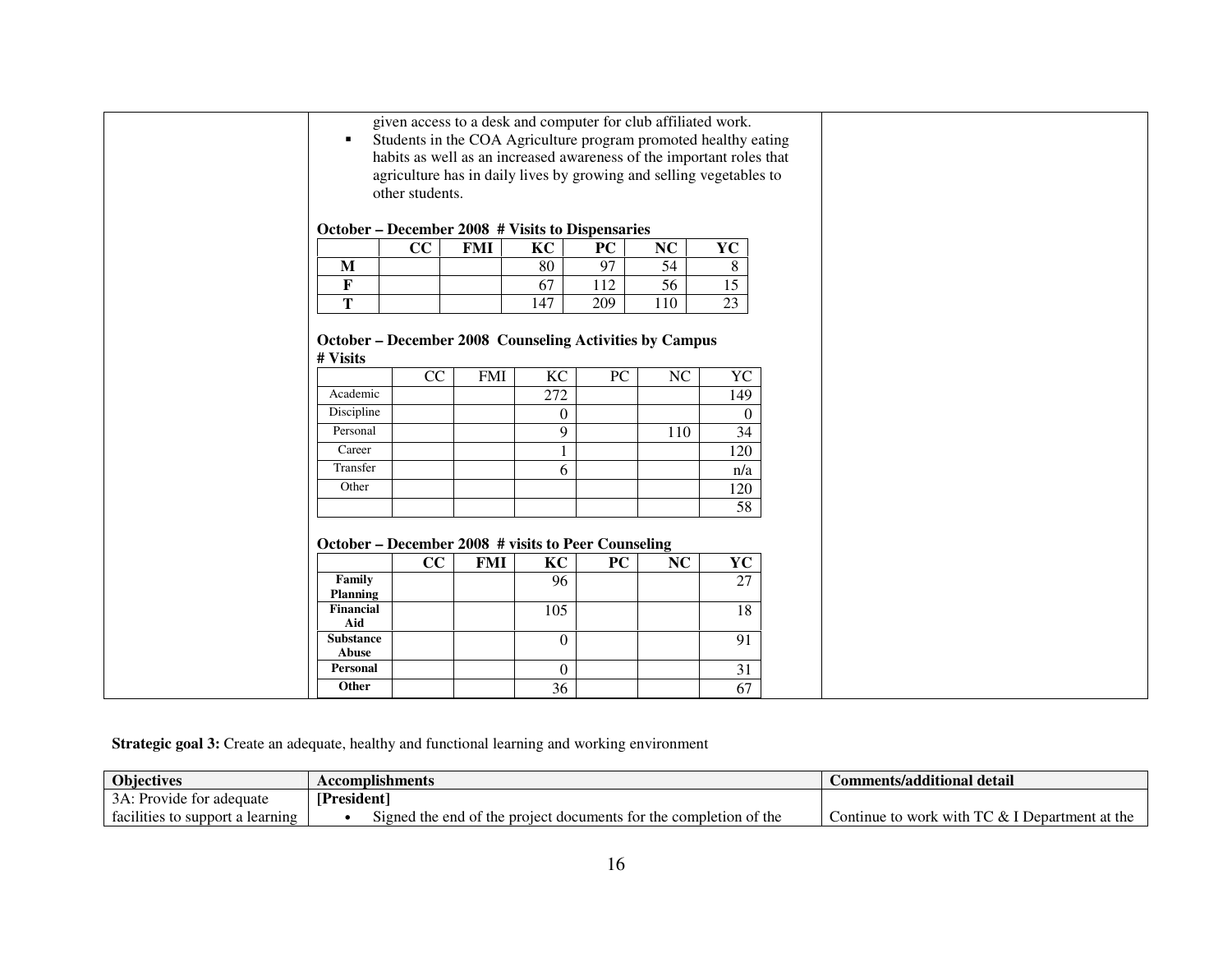| community | Pohnpei Campus Student Services Center.<br>Also signed the end of the project documents for the tutoring center at<br>National Campus. In the process of ordering the furniture for the<br>center<br>BOR approved over \$100,000 for supplementing utility costs at<br>National and Pohnpei Campuses.<br>Secured 40 years Lease Agreement for the Kosrae Campus Land with<br>$\bullet$<br>Kosrae State Government. Payment of the Lease Agreement<br>(\$34,335.10) has been made during the later part of December 2008.<br>Science Building at Yap Campus has been completed<br>$\bullet$                                                                                                               | FSM Government on certification of plans for<br>other facilities system wide. |
|-----------|----------------------------------------------------------------------------------------------------------------------------------------------------------------------------------------------------------------------------------------------------------------------------------------------------------------------------------------------------------------------------------------------------------------------------------------------------------------------------------------------------------------------------------------------------------------------------------------------------------------------------------------------------------------------------------------------------------|-------------------------------------------------------------------------------|
|           | [Vice President for Administrative Services]<br>Provide support to the Director of Maintenance to carry out the<br>implementation of the facilities plan namely the Chuuk Campus site<br>Provide support for the extension f the Yap campus laboratory<br>building                                                                                                                                                                                                                                                                                                                                                                                                                                       |                                                                               |
|           | <b>Status Report Major Projects By Campus (Maintenance)</b><br>[Chuuk Campus]<br>Construction of new power house and power upgrade in progress.<br>٠<br>BOR designated Nantaku Site as Permanent site.<br>٠<br>BOR Approved \$150,000 for construction of Nantaku Access road.<br>٠<br>Completed construction of Research Laboratory.<br>٠<br>BOR approve FY2010 IDP project proposal and Budget of \$2.23<br>Million Chuck Campus Phase-I for the Nantaku Site Development                                                                                                                                                                                                                              | Comments on facilities from campuses in<br>comments/additional detail         |
|           | [Kosrae Campus]<br>Initiated facilities and Site Master Plan<br>٠<br>LRC pre-design work completed and ready for submission to FSM-<br>٠<br>PMU office.<br>Endorsed lease agreement as proposed by Kosrae State government.<br>٠<br>Renovation of Research Laboratory still in progress<br>٠<br>Preliminary designs for Learning Resource Center and Student<br>٠<br>Support Service have been completed. Major IDPs for KC have been<br>scheduled for FY07 and FY08 budget period.<br>Land area for Kosrae Campus was increased to approximately 38k sq.<br>meters and was bought on a 40-year lease agreement.<br>Renovation of the MPPRC is still in progress; more than $60\%$ is<br>٠<br>completed. |                                                                               |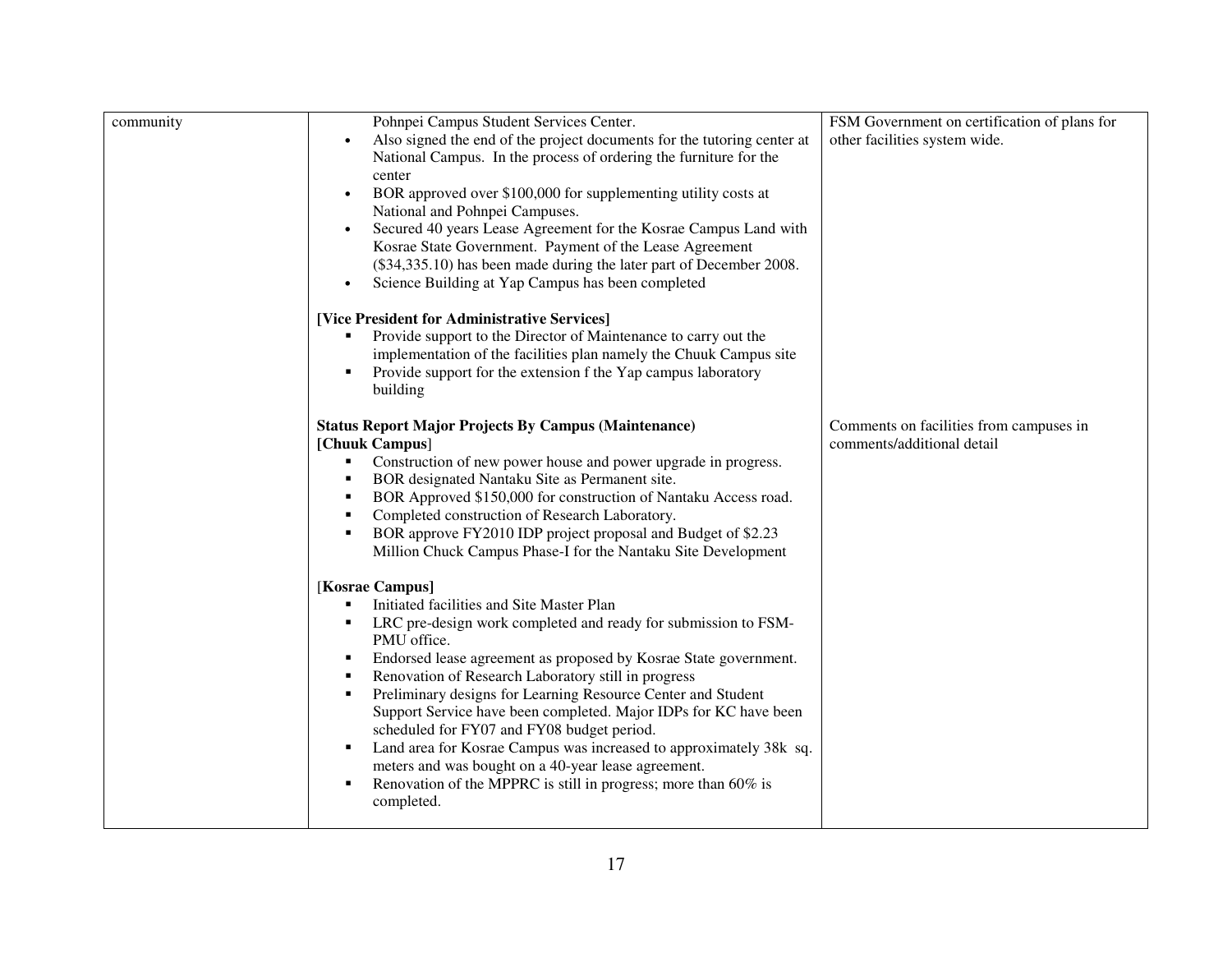| [National campus]                                                                                                                                                                     |                                                                                                                                                                                                                                                                                                                                                                                                                                                                                                                                                                                                                                                                                                                                                                                                                                                          |                                                                                                                                                                                                                                                                                                                                                                                                                                                          |
|---------------------------------------------------------------------------------------------------------------------------------------------------------------------------------------|----------------------------------------------------------------------------------------------------------------------------------------------------------------------------------------------------------------------------------------------------------------------------------------------------------------------------------------------------------------------------------------------------------------------------------------------------------------------------------------------------------------------------------------------------------------------------------------------------------------------------------------------------------------------------------------------------------------------------------------------------------------------------------------------------------------------------------------------------------|----------------------------------------------------------------------------------------------------------------------------------------------------------------------------------------------------------------------------------------------------------------------------------------------------------------------------------------------------------------------------------------------------------------------------------------------------------|
| Security Office.<br>Completed extension of IRPO Office.<br>٠                                                                                                                          | Completed construction of the "A Plus Center and Arts Classroom".<br>Completed construction of the Mail Room, Bookstore storage area,                                                                                                                                                                                                                                                                                                                                                                                                                                                                                                                                                                                                                                                                                                                    |                                                                                                                                                                                                                                                                                                                                                                                                                                                          |
| [Pohnpei Campus]<br>٠<br>٠<br>٠<br>break is 95% completed.<br>٠<br>is 95% completed.<br>٠<br>area.<br>٠<br>study area.<br>٠<br>Completed the Student Center building.<br>٠<br>Office. | Student Services Center --construction is 100% completed.<br>PSBDC Building – construction is 70% completed.<br>AES Research Lab – construction is 85% completed.<br>English/Social Science Office – renovation done during the Christmas<br>Administration Building – painting done during the Christmas break<br>Landscaping students constructed a greenhouse which was utilized for<br>teaching landscaping and agriculture courses and an additional sitting<br>Empty space in the Business Division is often utilized by students as a<br>Traditional and Medicinal Plant Botanical Garden Screen House<br>Project was completed through external funding<br>Submitted pre-design documents for the new LRC to FSM-PMU                                                                                                                             | The AES Research Facilities are funded under<br>special USDA funding provided through COM-<br>LGP to the college and these facilities are the<br>focal point for agriculture and Natural Resources<br>research in each state.<br>Pohnpei Campus Certificate in Agriculture<br>Landscaping students continued to improve the<br>campus through landscape design<br>The T&M Garden Screen House is center for<br>the Landscaping club and the lab. classes |
| [Yap Campus]<br>by Yap State Government.<br>٠<br>staffs. Desperate need for more office space.<br>٠                                                                                   | Completed the FEMA funded Science Laboratory building.<br>Construction of the Science Lab Bldg. will be completed on January<br>$8th$ , 2009. This project is funded by FEMA with matching provided<br>BECA Engineering firm from New Zealand is presently working on<br>designs for other projects - Classroom Bldg., Student Center, and<br>Vocational Ed. Center. (The existing voc ed center is located on<br>private property with the lease agreement due to expire in 2009.)<br>Currently there is not enough space for staff and faculty. Full time<br>faculty members are squeezed into 2 small offices. The admin office<br>is filled with the rest of the staff, including Upward Bound & Peer<br>Counseling Center, & 1 faculty with the exception of IT and CRE<br>There is no space set aside for part time instructors. They are asked to |                                                                                                                                                                                                                                                                                                                                                                                                                                                          |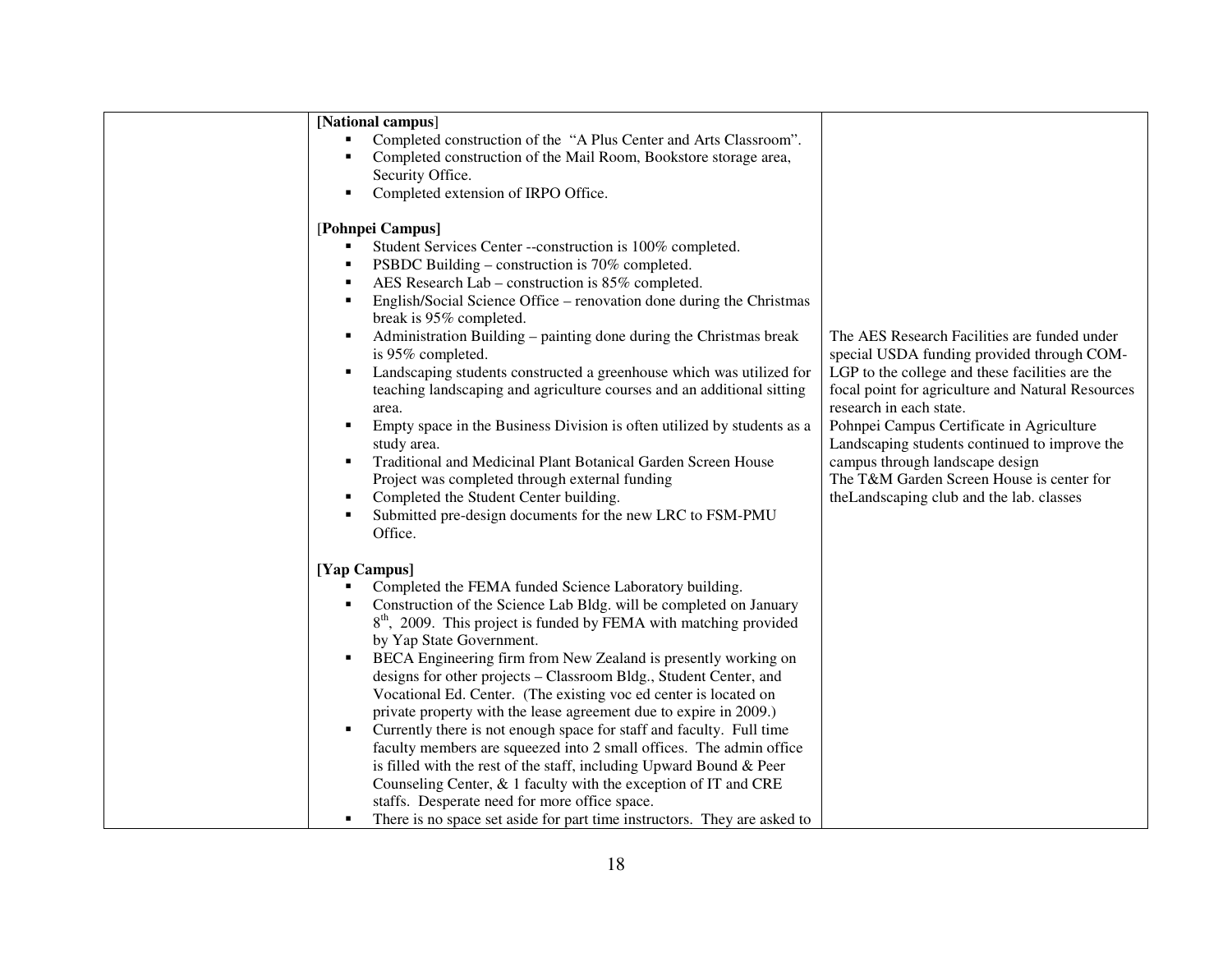|                                                     | use computers in the lab and/or LRC.                                                                                                                                                                                                                                                                                                                                                                                                                                                                                                                                                                                                                                                                                                                                                              |                                                                                                                 |
|-----------------------------------------------------|---------------------------------------------------------------------------------------------------------------------------------------------------------------------------------------------------------------------------------------------------------------------------------------------------------------------------------------------------------------------------------------------------------------------------------------------------------------------------------------------------------------------------------------------------------------------------------------------------------------------------------------------------------------------------------------------------------------------------------------------------------------------------------------------------|-----------------------------------------------------------------------------------------------------------------|
|                                                     | [Chuuk Campus]<br>Funding for the access road to the Nantaku Site was approved by the<br>Finance Committee.<br>New building for Sponsor Program and Vocation Education has been<br>proposed by President Spensin James<br>New Generator for Mori Site is located into new generator house.<br>٠                                                                                                                                                                                                                                                                                                                                                                                                                                                                                                   |                                                                                                                 |
| 3B: Provide for maintenance                         | [President]                                                                                                                                                                                                                                                                                                                                                                                                                                                                                                                                                                                                                                                                                                                                                                                       |                                                                                                                 |
| and upkeep of grounds,<br>facilities, and equipment | Approved over 30 special contracts for the new fiscal year for<br>$\bullet$<br>maintenance crew at all campuses.<br>BOR approved additional funds for fuel for transportation and<br>$\bullet$<br>equipment use for maintaining grounds at all campuses.<br>Approved purchased orders for electrical wires for re-wiring of Chuuk<br>$\bullet$<br>Campus on phase III. This will allow the campus to be hooked up                                                                                                                                                                                                                                                                                                                                                                                 | Continue to work with FSM Department of TC &<br>I for the release of maintenance funds from<br>Compact II funds |
|                                                     | [Kosrae Campus]                                                                                                                                                                                                                                                                                                                                                                                                                                                                                                                                                                                                                                                                                                                                                                                   |                                                                                                                 |
|                                                     | Continue purchasing air conditioning units with freon R10A that is<br>both energy efficient and environment friendly.<br>Two staff completed the solar power installation workshop held at<br>$\bullet$<br>Pohnpei Campus with the hope that planning for alternative energy<br>becomes a priority in the construction and maintenance of facilities at<br>KC.                                                                                                                                                                                                                                                                                                                                                                                                                                    |                                                                                                                 |
|                                                     | [Pohnpei Campus]                                                                                                                                                                                                                                                                                                                                                                                                                                                                                                                                                                                                                                                                                                                                                                                  |                                                                                                                 |
|                                                     | Campus maintenance and janitorial crew continued to maintain the<br>campus facilities, grounds and equipment as needed. Preventive<br>maintenance was emphasized.<br>Security guards were assigned to closely monitor all campus offices<br>after office hours and during the weekends to make sure that all of the<br>lights and air-conditioners in classrooms and offices were turned off<br>when not in use to conserve power.<br>Maintenance Supervisor, in collaboration with Fiscal Officer,<br>٠<br>regularly monitored power consumption for the whole campus and<br>reported to Campus Director on a monthly basis.<br>Landscaping staff cleared the weeds around the laboratory area for<br>crop production class.<br>Scheduled maintenance was performed on the HTM teaching facility |                                                                                                                 |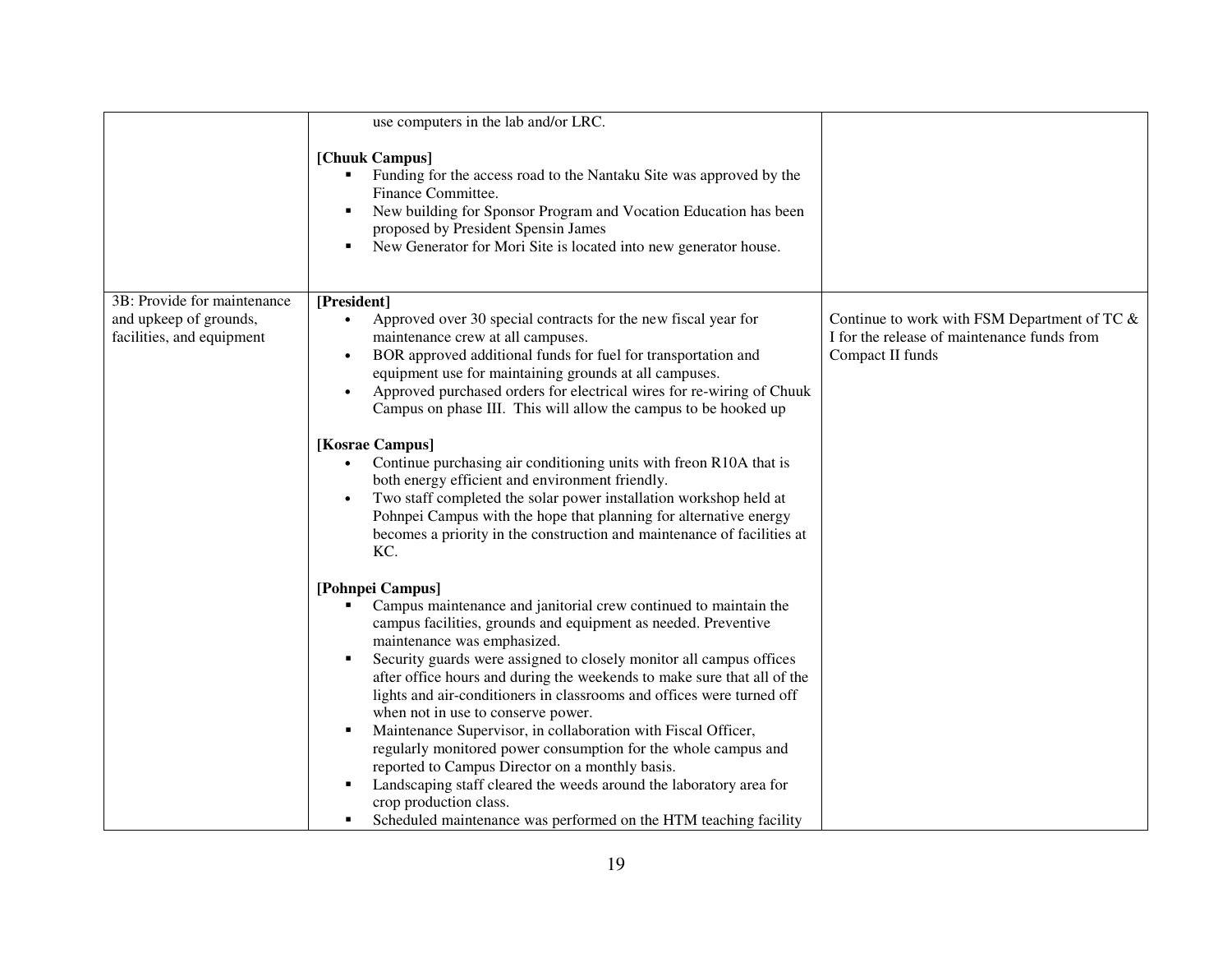|                                                                        | as needed.<br>Students in Carpentry & BM programs expanded RAC workshop for a<br>more accommodating training space.<br>Students designed landscapes at the T & T workshops as their hands-<br>on projects.                                                                                                                                                                                                                                                                                                                                                                                                                                                                                                                                                                                                                                                                                                |                                                                                                                                                                                                                                                     |
|------------------------------------------------------------------------|-----------------------------------------------------------------------------------------------------------------------------------------------------------------------------------------------------------------------------------------------------------------------------------------------------------------------------------------------------------------------------------------------------------------------------------------------------------------------------------------------------------------------------------------------------------------------------------------------------------------------------------------------------------------------------------------------------------------------------------------------------------------------------------------------------------------------------------------------------------------------------------------------------------|-----------------------------------------------------------------------------------------------------------------------------------------------------------------------------------------------------------------------------------------------------|
|                                                                        | [Yap Campus]<br>There are now 2 maintenance staff for the campus doing regular repair<br>and maintenance of all buildings (3) and all their equipment, such as<br>central AC units, split type AC s in addition to voc ed program<br>equipment and campus vehicles.<br>Ground maintenance is done 2x a month by a contractor.<br>2 janitors clean classrooms, computer labs, restrooms, voc. ed. shops<br>on a daily basis. Other rooms (offices, etc.) are cleaned every other<br>day.<br>All computer systems and software are regularly maintained by the IT<br>team (2 persons). The 2 labs are monitored daily to ensure that<br>students have access to working computers every school day. They<br>also maintain all staff's computers to check for viruses and to install<br>software when needed.<br>Classrooms and voc ed office glass windows have been tinted to help<br>л<br>conserve energy |                                                                                                                                                                                                                                                     |
|                                                                        | [Maintenance & Security]<br>Competed Exterior painting of building D, M&N.<br>Cleaned roof on bldg. D<br>Utilities budget for FY2009 may be short by \$60,000 at the current<br>rate.<br>Kilo Watt Hour usage Oct. 91,510, Nov. 89,493 & Dec. 82,551<br>A new 28 passenger bus is purchased to improve transportation<br>service to Dorm.<br>Completed 158work orders and 29 transportation requests.                                                                                                                                                                                                                                                                                                                                                                                                                                                                                                     |                                                                                                                                                                                                                                                     |
| 3C: Provide for a safe, secure<br>and effective college<br>environment | [President]<br>Signed over 20 special contracts for security guards to provide<br>security services at all campuses.<br>Approved one contract for extension of the parking lot at Chuuk<br>$\bullet$<br>Campus.<br>Approved an addendum to Mori Site that provides additional lands for                                                                                                                                                                                                                                                                                                                                                                                                                                                                                                                                                                                                                   | Continue to work with utility companies for<br>improvement of services they provide to College.<br>National Campus has experienced low water<br>pressure and no water at odd hours that impacted<br>dorm. Need to increase budgets for utilities in |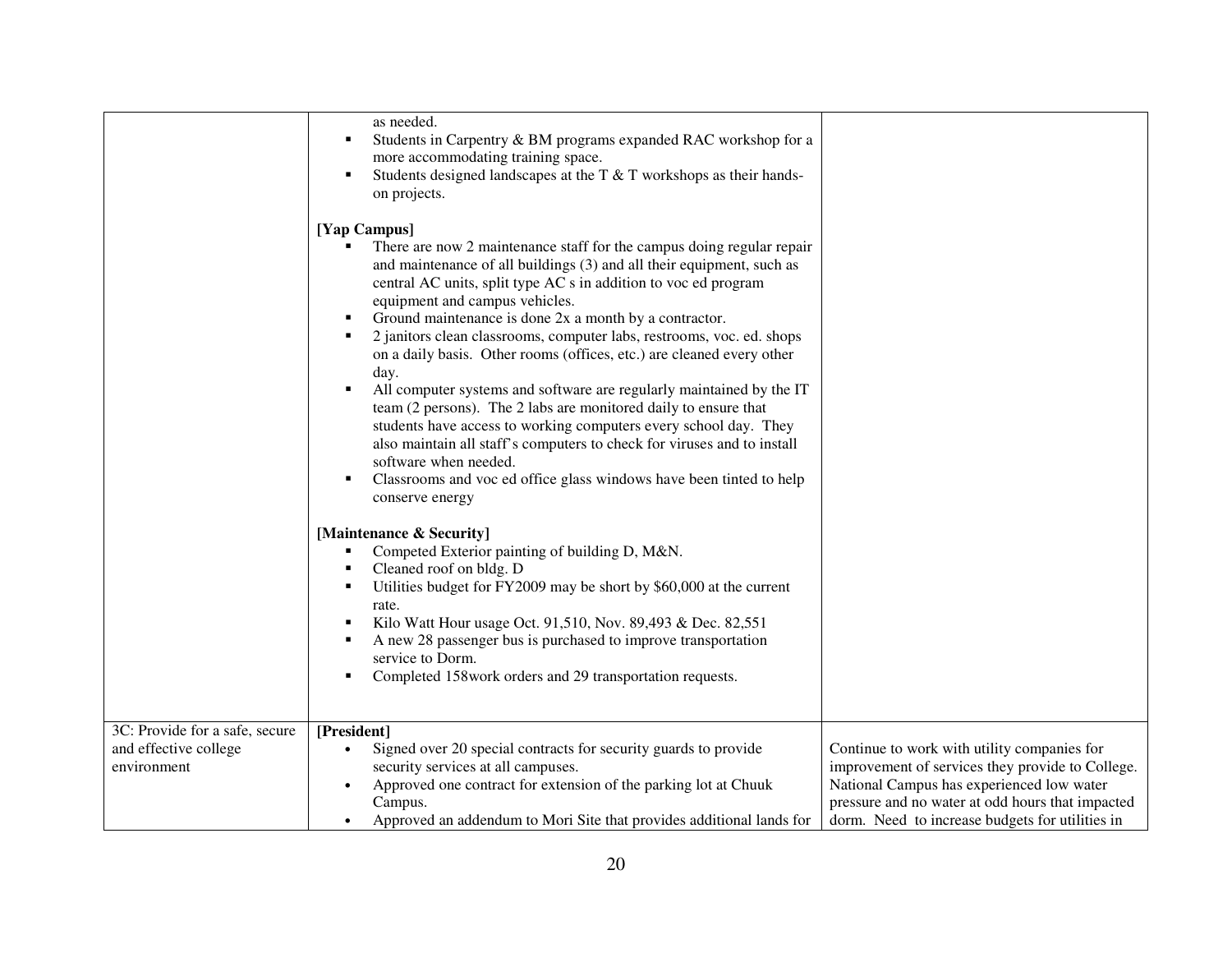| construction of classrooms.                                                        | FY 2008 at all campuses                       |
|------------------------------------------------------------------------------------|-----------------------------------------------|
| Approved a contract for renovation of the tissue culture lab at Kosrae             |                                               |
| Campus.                                                                            |                                               |
| Approved a contract for pesticide treatment of the construction site for           |                                               |
| the tissue culture lab at Kosrae Campus.                                           |                                               |
| Approved the construction of the Land Grant Research Lab for Chuuk<br>$\bullet$    |                                               |
|                                                                                    |                                               |
| State at Chuuk Campus. The Research Lab for Chuuk State has been                   |                                               |
| completed.                                                                         |                                               |
| Research Lab for Pohnpei State construction will start after the first             |                                               |
| and second floor of the Pohnpei SBDC is completed                                  |                                               |
|                                                                                    |                                               |
| [Dormitory]                                                                        |                                               |
| Ensure that Bedrooms are w/lockers study tables, lightings, ceiling<br>٠           |                                               |
| fan, bunker beds, and escape/emergency exits.                                      |                                               |
| Purchase and installed new washers and dryers for both dorms<br>٠                  |                                               |
| Daily ground crew inspections and have Maintenance crew/plumbers.<br>٠             |                                               |
| Painted the outside fire escape walkway.<br>٠                                      |                                               |
| On-site/and operated security crew with emergency vehicle<br>٠                     |                                               |
|                                                                                    |                                               |
| [Maintenance & Security]                                                           |                                               |
| Conducted Freshmen orientation in campus security and safety                       |                                               |
| policies, practices and information on campus crime rate.                          |                                               |
|                                                                                    |                                               |
| Completed and submitted crime survey for all campus to USDOE<br>٠                  |                                               |
| Completed dormitory fire drill and safety inspection for fall semester.<br>٠       |                                               |
| Completed fire equipment inspection                                                |                                               |
| Place 2 officers in permanent position                                             |                                               |
|                                                                                    |                                               |
| [Pohnpei Campus]                                                                   |                                               |
| Landscaping staff continues to secure and check on students'                       |                                               |
| laboratory area on weekend                                                         |                                               |
| HTM teaching facility maintained safety standards for utensil use and<br>٠         |                                               |
| hot item cooking procedures.                                                       |                                               |
| Safety courses are an integral part of all of the T & T programs<br>$\blacksquare$ |                                               |
|                                                                                    | Of the 260 cases of Violations, 106 alcohol   |
|                                                                                    | related,                                      |
| [Yap Campus]                                                                       | 20 possession of illegal weapon, 24 arrests   |
| For the first time, security service is provided on campus on a 24                 | Increase in alcohol violations are related to |
| hours, 7 days a week basis. There are now 3 full time security guards              | college sponsored activities on campus.       |
| and 1 part timer. All are on special contracts. Still in process of                | Increase support from local law enforcement   |
| recruiting one more security guard.                                                | units.                                        |
| A staff who is also a registered nurse provides basic health care to               |                                               |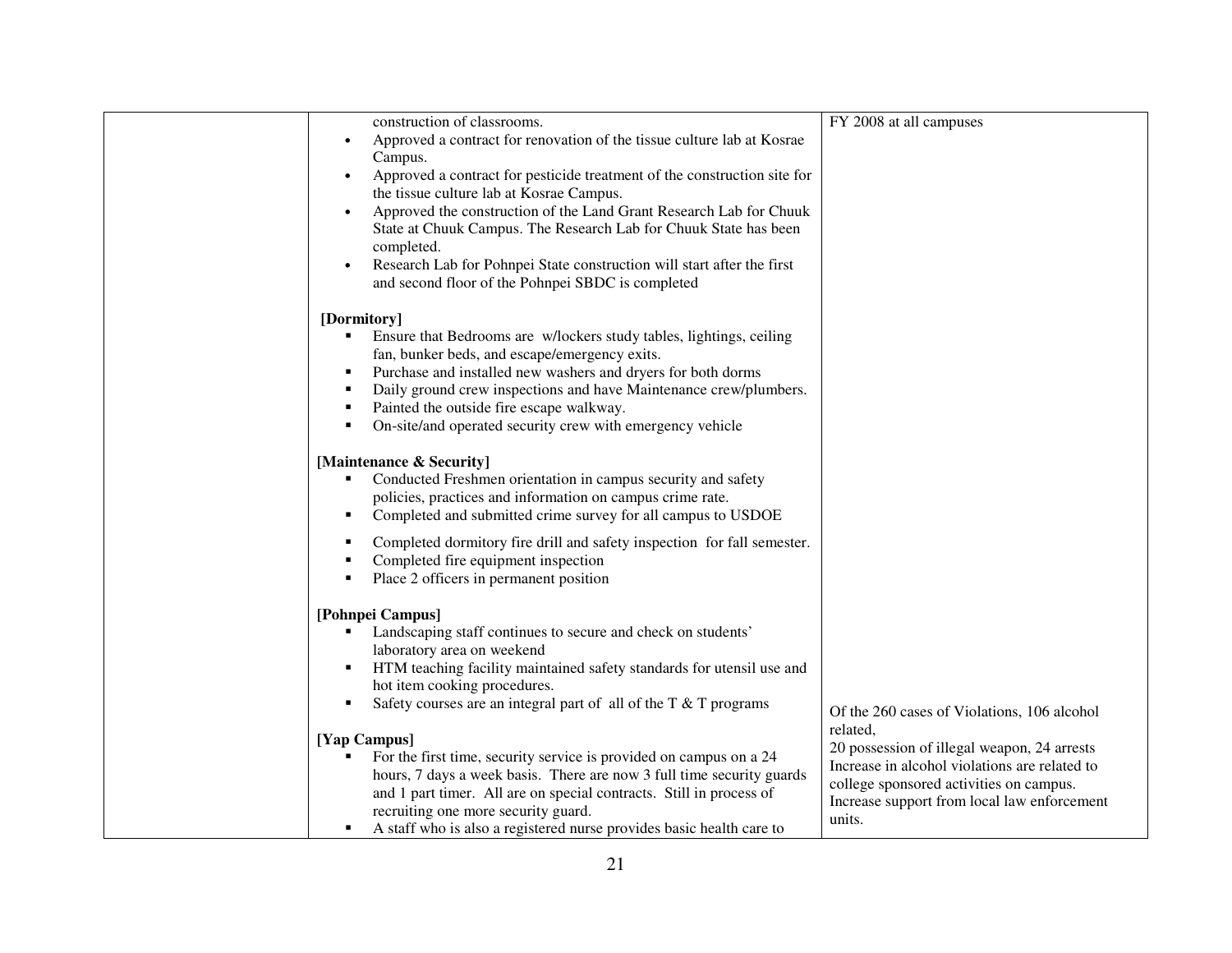|                                                    |                                                                  | students, faculty, and staff. In cases where a student is injured or very        | 5 officers will complete Martial Arts Training in  |
|----------------------------------------------------|------------------------------------------------------------------|----------------------------------------------------------------------------------|----------------------------------------------------|
|                                                    | ill, we bring them to the hospital.                              | Feb. 2009.                                                                       |                                                    |
| ٠                                                  | Still working with HRO to fill the position of a Student Service | $\cdot$                                                                          |                                                    |
|                                                    | Specialist II/Nurse for the campus.                              |                                                                                  |                                                    |
|                                                    |                                                                  |                                                                                  |                                                    |
| [Information Technology]                           |                                                                  |                                                                                  |                                                    |
| $\blacksquare$                                     |                                                                  | System-wide Virus/Exploit attempts per month for 1 <sup>st</sup> Quarter 2009:   | Clearing the site for landscaping class.           |
| October                                            | 67                                                               |                                                                                  | Extension of electronic workshops and the          |
| November                                           | 14                                                               |                                                                                  | construction of 36 individual lockers for students |
| December                                           | 15                                                               |                                                                                  |                                                    |
|                                                    |                                                                  |                                                                                  |                                                    |
| $\blacksquare$                                     |                                                                  | System-wide e-mail identified as potential SPAM per month for 1 <sup>st</sup>    |                                                    |
| Quarter 2009:                                      |                                                                  |                                                                                  |                                                    |
|                                                    |                                                                  |                                                                                  |                                                    |
| October                                            | 82349                                                            |                                                                                  |                                                    |
| November                                           | 116907                                                           |                                                                                  |                                                    |
| December                                           | 175976                                                           |                                                                                  |                                                    |
|                                                    |                                                                  |                                                                                  |                                                    |
|                                                    |                                                                  |                                                                                  |                                                    |
| $\blacksquare$                                     |                                                                  | System-wide High Score SPAM e-mail Deleted per month for 1 <sup>st</sup>         |                                                    |
| Quarter 2009:                                      |                                                                  |                                                                                  |                                                    |
| October                                            | 69020                                                            |                                                                                  |                                                    |
|                                                    |                                                                  |                                                                                  |                                                    |
| November                                           | 98147                                                            |                                                                                  |                                                    |
| December                                           | 155761                                                           |                                                                                  |                                                    |
|                                                    |                                                                  |                                                                                  |                                                    |
| $\blacksquare$                                     |                                                                  | Kb/s Data Traffic by Main Gateway per minute average for 1 <sup>st</sup> Quarter |                                                    |
| 2009:                                              |                                                                  |                                                                                  |                                                    |
|                                                    |                                                                  |                                                                                  |                                                    |
| *kb/s = Kilobits Per Second (source; mrtg. graphs) |                                                                  |                                                                                  |                                                    |
|                                                    |                                                                  |                                                                                  |                                                    |
| Chuuk                                              | In                                                               | 87.1 kb/s (17.0%)                                                                |                                                    |
|                                                    | Out                                                              | 13.6 kb/s (2.7%)                                                                 |                                                    |
|                                                    |                                                                  |                                                                                  |                                                    |
|                                                    |                                                                  |                                                                                  |                                                    |
|                                                    |                                                                  | 93.9 kb/s (18.3%)                                                                |                                                    |
| Kosrae                                             | in                                                               |                                                                                  |                                                    |
|                                                    | out                                                              | 33.9 kb/s (6.6%)                                                                 |                                                    |
|                                                    |                                                                  |                                                                                  |                                                    |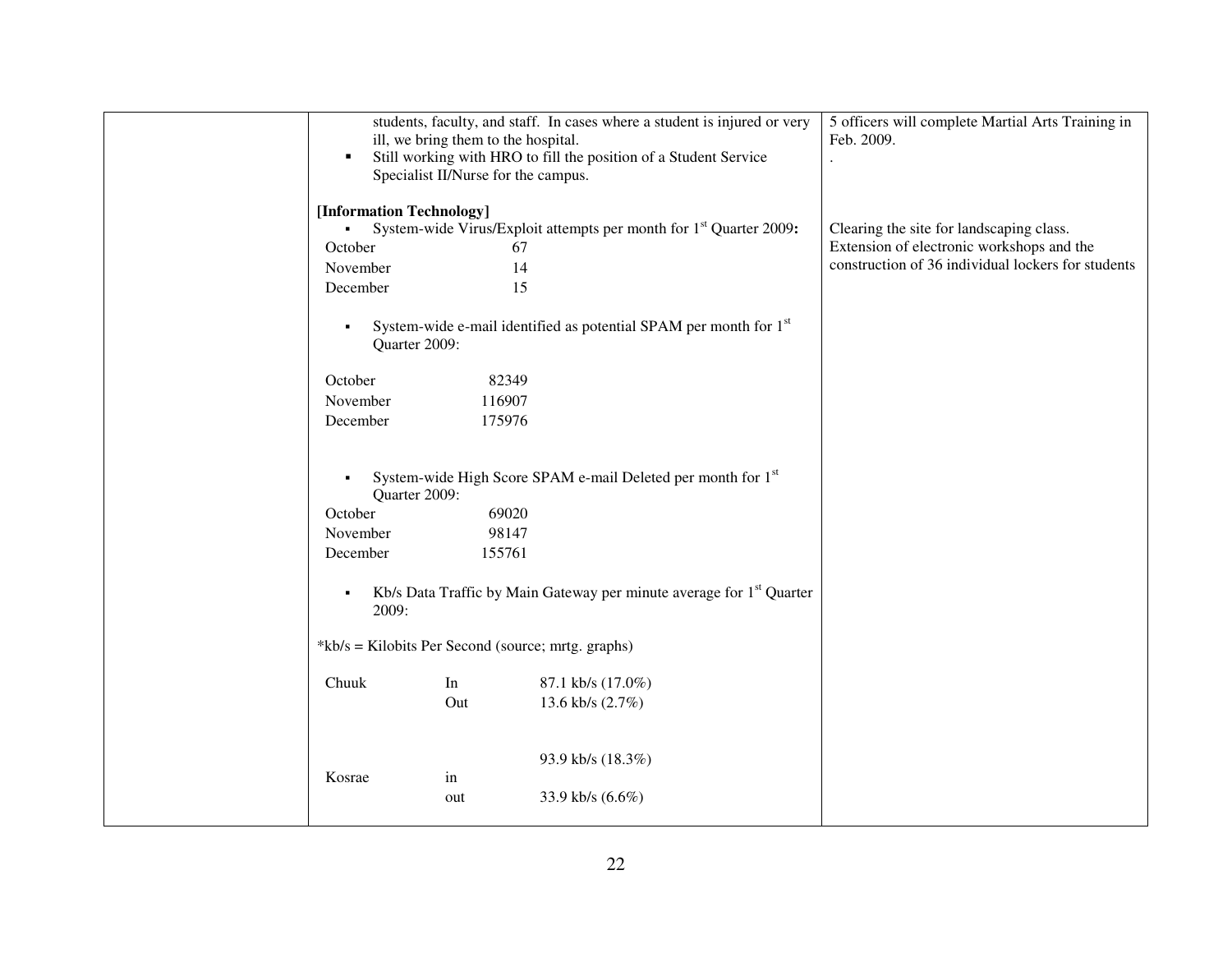| National/PNI | in        | 23.0 kb/s $(2.7%)$<br>82.1 kb/s $(9.6\%)$ |  |
|--------------|-----------|-------------------------------------------|--|
| Yap/FMI      | out<br>in | 180.1 kb/s (35.2%)                        |  |
|              | out       | 22.8 kb/s $(4.5\%)$                       |  |

## **Strategic goal 4:** Foster effective communication

| <b>Objectives</b>          | <b>Accomplishments</b>                                                                                                                                                                                                                                                                                                                                                                                                                                                                                                                                              | <b>Comments/additional detail</b> |
|----------------------------|---------------------------------------------------------------------------------------------------------------------------------------------------------------------------------------------------------------------------------------------------------------------------------------------------------------------------------------------------------------------------------------------------------------------------------------------------------------------------------------------------------------------------------------------------------------------|-----------------------------------|
| 4A: Enhance communications | [President]                                                                                                                                                                                                                                                                                                                                                                                                                                                                                                                                                         |                                   |
| pathways                   | All Standard Committees have been organized and dates of meetings<br>for the committees have been established. Chairs have been trained<br>on their roles and responsibilities.<br>Secretaries that will be taking minutes of standing committee<br>$\bullet$<br>meetings have been trained<br>College will continue to provide the hardware and software to<br>$\bullet$<br>enhance communication pathways.<br>President's cabinet members voted unanimously to re-instate the<br>$\bullet$<br>campus directors as non voting members of the cabinet as a means of |                                   |
|                            | improving communication system wide<br>[Vice President for Administrative Services]<br>Established mechanisms to improve communication by making it<br>٠<br>routine for secretaries to send out minutes and other important<br>documents and timely submissions of reports<br>[Institutional Research & Planning Office]<br>Communication plan is being drafted                                                                                                                                                                                                     |                                   |
|                            | [Pohnpei Campus]<br>Pohnpei Campus key staff participated in the Pohnpei Education<br>Symposium (November 25-28,2008) and gave 4 presentations                                                                                                                                                                                                                                                                                                                                                                                                                      | Estimated completion date of      |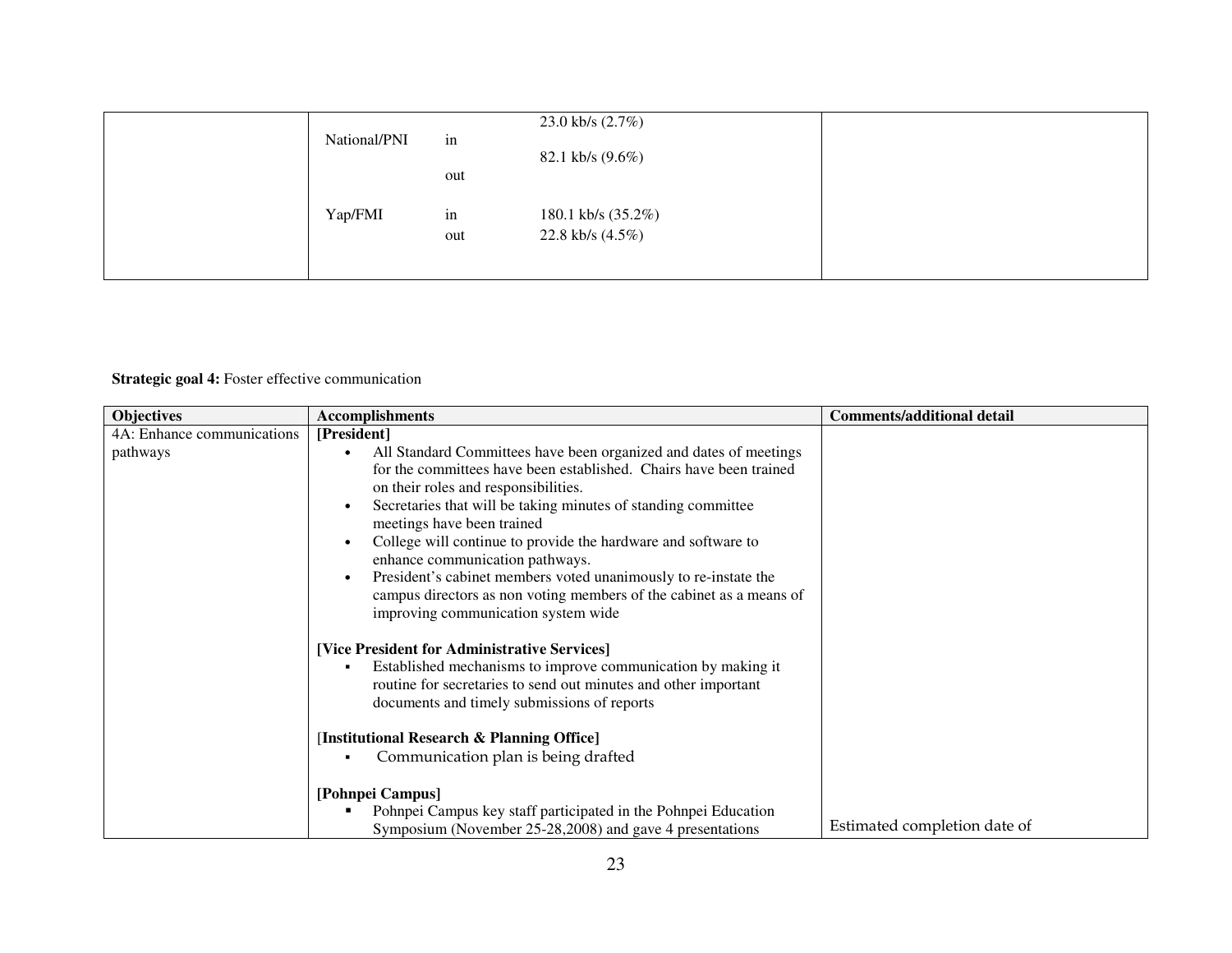|                                                                                   | regarding models to improve high school and grade school programs                                                                                                                                                                                                                                                                                                                                                                                                                                                             |                                         |
|-----------------------------------------------------------------------------------|-------------------------------------------------------------------------------------------------------------------------------------------------------------------------------------------------------------------------------------------------------------------------------------------------------------------------------------------------------------------------------------------------------------------------------------------------------------------------------------------------------------------------------|-----------------------------------------|
|                                                                                   | to bridge the gap between the schools and the college. The 4 models<br>presented were: (1) Proposed GEAR UP model prepared by Pohnpei<br>Campus; (2) School-to-Work Model as implemented by Pohnpei<br>Campus at PICS a few year ago, (3) Educational Talent Search<br>Program Model; and (4) Upward Bound Model.                                                                                                                                                                                                             | communication plan is mid November 2008 |
|                                                                                   | [Kosrae Campus]<br>Participated in a FSMDOE institute where bridging the gap from K-12<br>and higher education was discussed.<br>The final report on Project Teach was submitted to Kosrae DOE with<br>recommendation to institute Kosrae TEACH as part of the induction<br>program for teachers<br>Participated in a campus director's meeting where functions of<br>campus director was reviewed and discussed.                                                                                                             |                                         |
|                                                                                   | [Yap Campus]<br>Staff/Management Team meetings every 2 weeks on Monday<br>morning. Second meeting of each month is focused on assessment.<br>All information for students are also posted on bulletin boards and<br>л<br>announced in all classes and via SBA officers.<br>Faculty Workshops / meetings take place twice a month. Focus now<br>п<br>is on active / cooperative learning techniques.<br>Yap Campus staffs / faculties participate in meetings on campus and<br>with other campuses via teleconference and VoIP |                                         |
| 4B: Provide communications<br>infrastructure to support<br>communication pathways | [President]<br>Installations of VoIP telephones at major offices at all campuses.<br>Approval of the \$95,000 by BOR at its August 2009 meeting will the<br>$\bullet$<br>Network that will leads into improve communication and data sharing.<br>Whiteboard is now available; concerns about the size of current<br>bandwidth at KC were raised in several system-wide meetings<br>[VP Cooperative Research & Extension]<br>Conducted one quarterly CRE Committee meeting                                                     |                                         |
|                                                                                   | Developed TORs for state advisory councils<br>[ Director of Community Relations]<br>Support the communications pathways by reviewing the student<br>services website for content and format then recommending for                                                                                                                                                                                                                                                                                                             |                                         |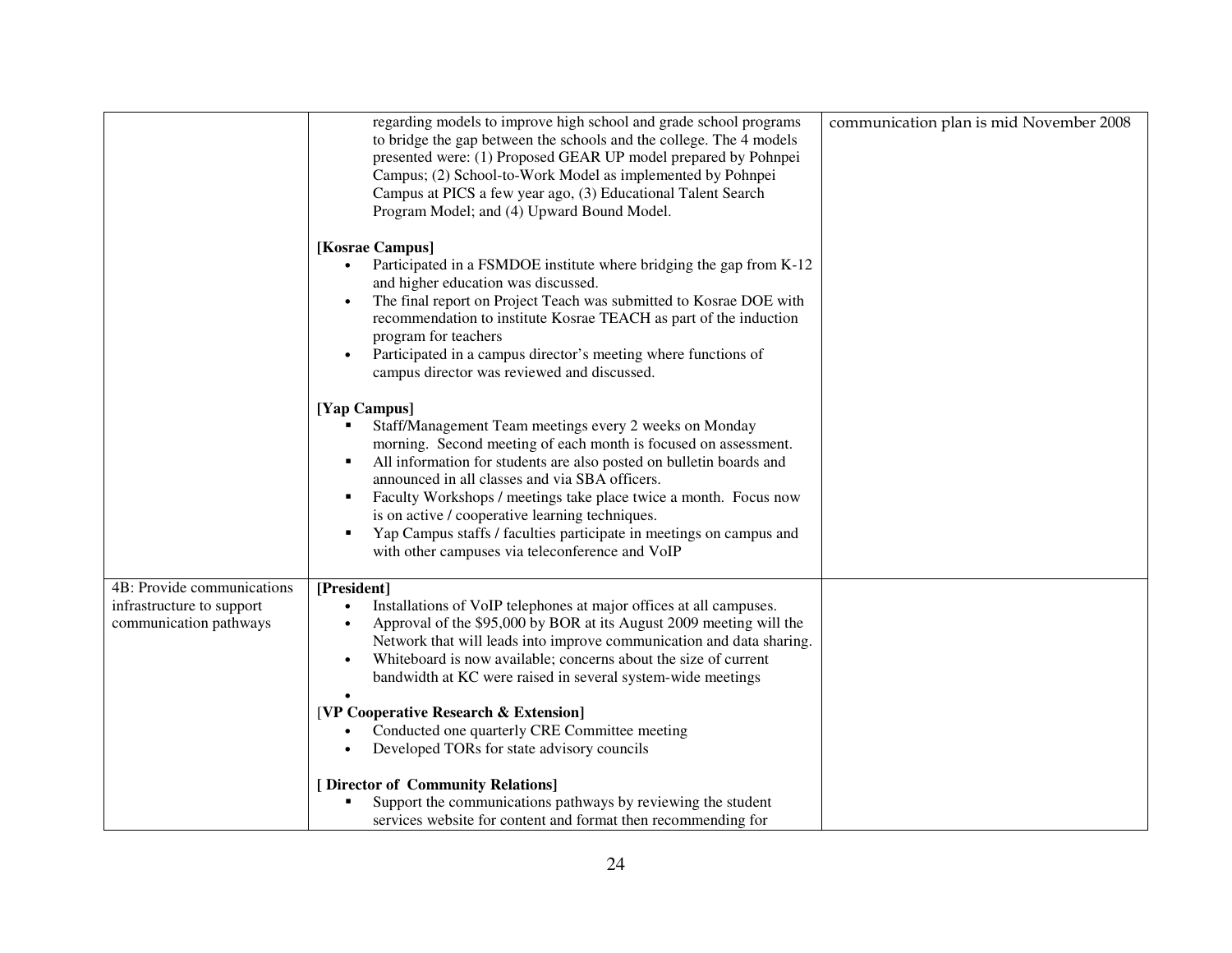|                         | publication                                                                                                                                                                                                                                                                                                                                                                                                                                                                                                                                                                                                                                                                                                                                                                                                                                                                                                                                                                                                 |  |
|-------------------------|-------------------------------------------------------------------------------------------------------------------------------------------------------------------------------------------------------------------------------------------------------------------------------------------------------------------------------------------------------------------------------------------------------------------------------------------------------------------------------------------------------------------------------------------------------------------------------------------------------------------------------------------------------------------------------------------------------------------------------------------------------------------------------------------------------------------------------------------------------------------------------------------------------------------------------------------------------------------------------------------------------------|--|
|                         | [Information Technology]<br>IT continues with efforts and options with companies in the region<br>using the new GE23 satellite to further support, enhance and improve<br>communications, particularly for distance education capabilities<br>between com-fsm campuses.<br>Efforts to be part of the WINDS high speed satellite experiment<br>$\bullet$<br>continue:                                                                                                                                                                                                                                                                                                                                                                                                                                                                                                                                                                                                                                        |  |
|                         | [Pohnpei Campus]<br>Math/Science Division web-site was developed. It is a digital<br>infrastructure that provides communications alternative to the<br>students. Provided on the website are needed information for classes,<br>assignments, grades, and other relevant class information for students.                                                                                                                                                                                                                                                                                                                                                                                                                                                                                                                                                                                                                                                                                                     |  |
|                         | [Yap Campus]<br>Network and internet connectivity for all on campus is maintained.<br>All faculty and staff each have a computer to use with the exception<br>of a couple of CRE extension agents.<br>The 2 computer labs have a total of 45 computer systems for faculties<br>٠<br>and students to use.<br>The LRC only has 4 computers set aside for research purposes. Once<br>٠<br>the Sci. Lab. Bldg. is complete, LRC will move into a bigger room<br>with plan to have a total of 12 computers.<br>VoIP is set up in offices for use by faculty and staff for meetings and<br>٠<br>consultations with the other campuses. There are now 4 VoIP set up<br>on campus which has greatly improved / enhanced communication<br>with the rest of the campuses.<br>VoIP has improved communication whereby Committees with<br>٠<br>members at each of the campus can have conferences to discuss<br>issues, etc. There are still improvements to be made, although this is a<br>very encouraging beginning. |  |
| 4C: Enhance the college | [President]                                                                                                                                                                                                                                                                                                                                                                                                                                                                                                                                                                                                                                                                                                                                                                                                                                                                                                                                                                                                 |  |
| community's ability to  | Use of E-mail continues to be major means of communication at<br>$\bullet$                                                                                                                                                                                                                                                                                                                                                                                                                                                                                                                                                                                                                                                                                                                                                                                                                                                                                                                                  |  |
| communicate effectively | COM-FSM as the bandwidth has increased system wide.                                                                                                                                                                                                                                                                                                                                                                                                                                                                                                                                                                                                                                                                                                                                                                                                                                                                                                                                                         |  |
|                         | Working with VPs on developing decision making grid that will<br>$\bullet$                                                                                                                                                                                                                                                                                                                                                                                                                                                                                                                                                                                                                                                                                                                                                                                                                                                                                                                                  |  |
|                         | enhance communication system wide.                                                                                                                                                                                                                                                                                                                                                                                                                                                                                                                                                                                                                                                                                                                                                                                                                                                                                                                                                                          |  |
|                         | Instructed the IT Division to develop a user friendly website and train                                                                                                                                                                                                                                                                                                                                                                                                                                                                                                                                                                                                                                                                                                                                                                                                                                                                                                                                     |  |
|                         | more staff on posting things on the website.                                                                                                                                                                                                                                                                                                                                                                                                                                                                                                                                                                                                                                                                                                                                                                                                                                                                                                                                                                |  |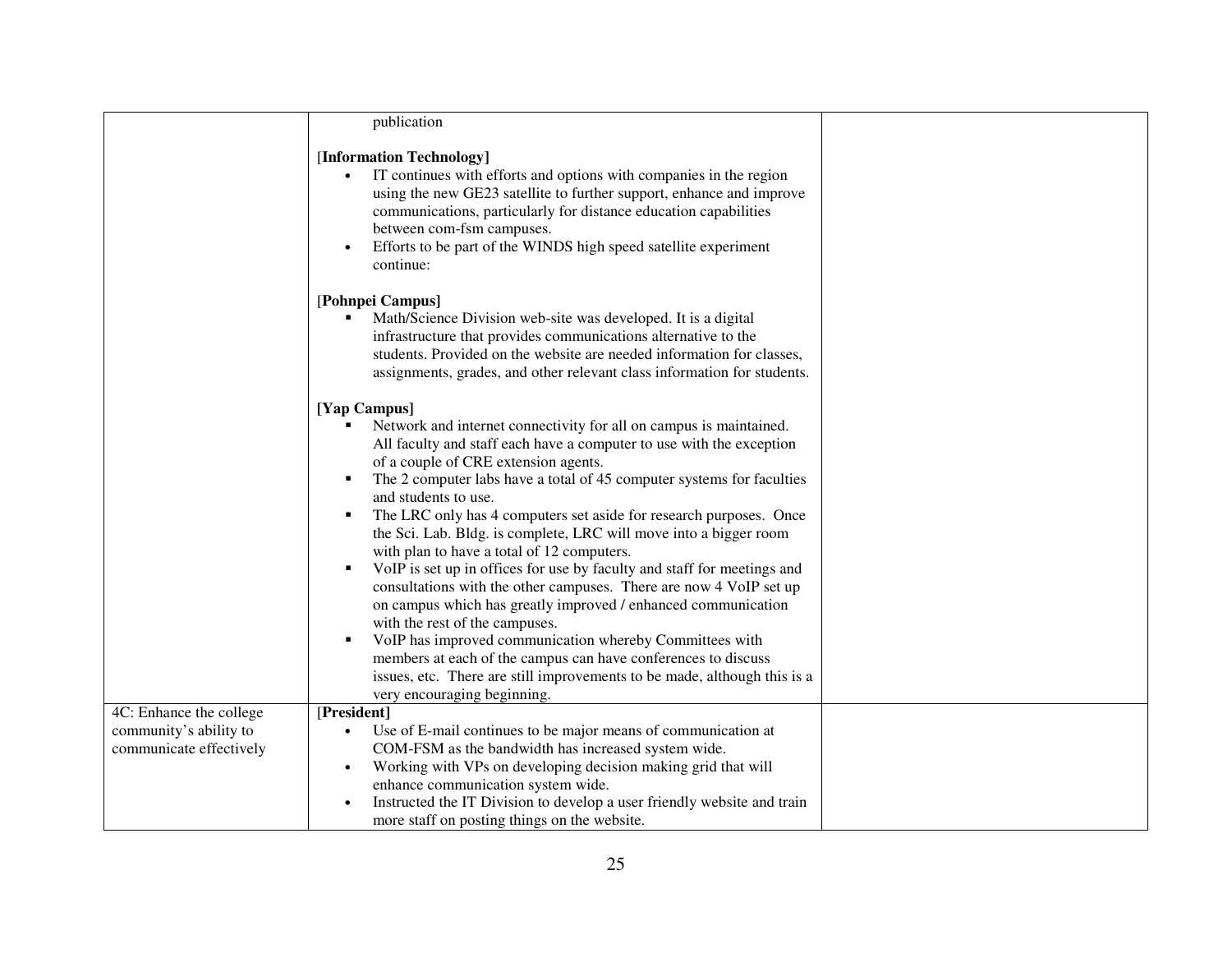| Adopted a new form for taking minutes of the standing committee<br>$\bullet$        |                                                     |
|-------------------------------------------------------------------------------------|-----------------------------------------------------|
|                                                                                     |                                                     |
| meetings that may be easily distributed to all at the College.                      |                                                     |
| Continue to use President's Update to inform the college community<br>$\bullet$     |                                                     |
| members of things that are happening at the college.                                |                                                     |
|                                                                                     |                                                     |
| [Director of Community Relations]                                                   |                                                     |
| Ensure the college community is up-to-date with its current affairs                 |                                                     |
| through the updating of the online calendar of events with weekly                   |                                                     |
| reminders.                                                                          |                                                     |
| Ensure that students are up-to-date with issues that concern them by                | Continuously updating the online schedule of the    |
| conducting a hearing for them on the proposed tuition increase.                     | college's events and meeting schedule, providing    |
| Ensured student participation in the communication process by<br>٠                  | weekly reminder through email to all campuses       |
| conducting a Christmas Card design competition and inviting them to                 | staff and faculty. The hearing was arranged by      |
| participate.                                                                        | the SBA officers The competition was open to all    |
| Promote effective communication through the production of news<br>٠                 | staff and students at all campuses. Impartial       |
| stories for print and online publishing                                             | judgments were made through the publication         |
|                                                                                     |                                                     |
|                                                                                     | committee. The winning design was printed as        |
|                                                                                     | the college official greeting card for 2008. Cards  |
| [Pohnpei Campus]                                                                    | were sold to the college community which            |
| Campus Student Services staff assisted ALO Joe Saimon in his                        | benefits the college through the sales deposited to |
| presentation to campus students regarding accreditation.                            | the college's endowment fund.                       |
| Regular standing campus committee meetings were held according to<br>$\blacksquare$ | The following pieces were published:                |
| schedule. For <i>Administration</i> , the meetings were: Management Team            | Partnership BA release -                            |
| (monthly), Administrative Staff (monthly), Maintenance, Security,                   | Kaselehlie Press and COM-                           |
| and Janitorial Staff (bi-weekly); for <i>Instructional</i> , the meetings were:     | FSM website:                                        |
| Division Chairs meetings (three this quarter), BU/CA Division                       | http://www.comfsm.fm/news/d                         |
| (monthly), EN/SS Division (two this quarter), Math/Science Division                 | cr/PartnershipBArelease.htm                         |
| (monthly) $T \& T$ Division (three times this quarter); for <i>Student</i>          | Open Lab at National Campus - COM-FSM               |
| Services, the meetings were held three times this quarter                           | website:                                            |
| Special meeting regarding PSBDC building was held in November. It                   | http://www.comfsm.fm/news/dcr/Chem/OpenCh           |
| was attended by the VPAS, Director of Maintenance, PSBDC                            | emLab.htm                                           |
| Coordinator, and CD. The meeting was to address a request for space                 |                                                     |
| by the Pohnpei State Administration.                                                |                                                     |
|                                                                                     |                                                     |
|                                                                                     |                                                     |
| [Kosrae Campus]                                                                     |                                                     |
| Directives from the VPAS focus on proper channeling of                              |                                                     |
| information and requests through the appropriate office.                            |                                                     |
|                                                                                     |                                                     |
| [Yap Campus]                                                                        |                                                     |
| The yapsite email address has proven effective such that draft policies             |                                                     |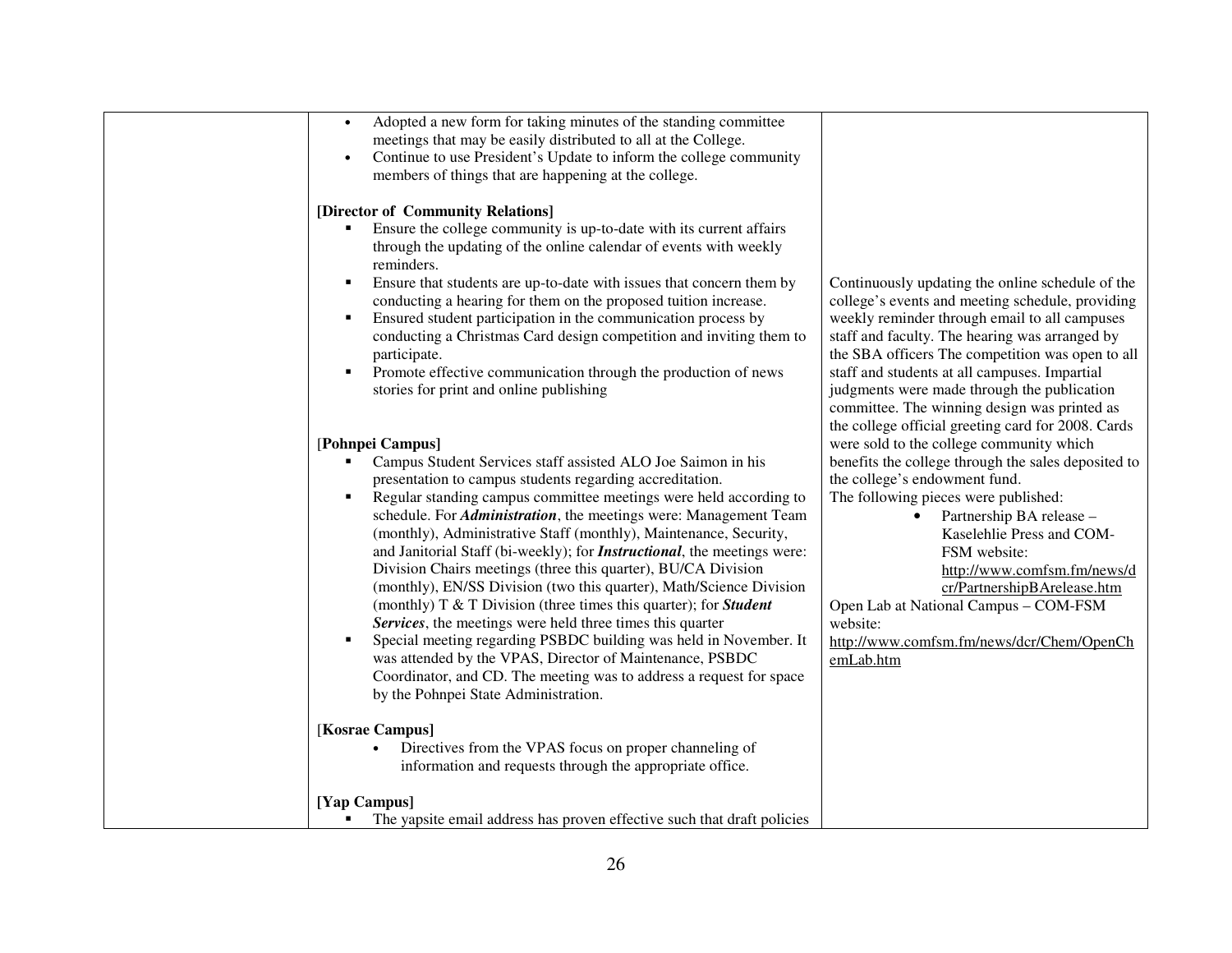| & procedures, announcements, etc., are shared with all employees on     |  |
|-------------------------------------------------------------------------|--|
| campus.                                                                 |  |
| New campus representatives have been assigned to committees at the<br>٠ |  |
| national campus. Committees include Accreditation, Curriculum,          |  |
| Finance, CRE, Sponsored Programs, Personnel, Staff Development,         |  |
| Planning & Resources, Admissions, Financial Aid, Student Services,      |  |
| Publications, and Endowment Fundraising Steering Committee.             |  |
| The on-going assessment process will improve communication, at          |  |
| least for Yap Campus as we will need to work together as one team in    |  |
| order to accomplish all goals and objectives                            |  |

**Strategic goal 5:** Invest in sufficient, qualified, and effective human resources

| <b>Objectives</b>           | <b>Accomplishments</b>                                                                  | <b>Comments/additional detail</b> |
|-----------------------------|-----------------------------------------------------------------------------------------|-----------------------------------|
| 5A: Provide on-going        | [President]                                                                             |                                   |
| professional development of | Approved 5 staff development requests.<br>٠                                             |                                   |
| faculty and staff           | Disapproved 2 staff development requests.<br>٠                                          |                                   |
|                             | One Board of Regent Member, President, Comptroller, and VPA<br>٠                        |                                   |
|                             | attended the Investment Workshop in Manila, Philippines during the                      |                                   |
|                             | week of October 9-11, 2008.                                                             |                                   |
|                             | Three Regents, President, VPIA, and VPSS attended the<br>$\blacksquare$                 |                                   |
|                             | Boardmanship Training in Saipan during the week of October 27-28,                       |                                   |
|                             | 2008. VPSS also represented the President at the PPEC meeting that                      |                                   |
|                             | preceded the boardmanship training.                                                     |                                   |
|                             | President also traveled to Zheijiang Ocean University during the week<br>$\blacksquare$ |                                   |
|                             | of October 30-November 2, 2008 and attended the 50 <sup>th</sup> Year                   |                                   |
|                             | Anniversary for the University. President also participated in the                      |                                   |
|                             | President Forum that was presented by 14 Presidents from                                |                                   |
|                             | international institutions that attended the 50 <sup>th</sup> Year Anniversary for      |                                   |
|                             | the Zheijiang Ocean University in Zhousan Province in China.                            |                                   |
|                             | Approved five advanced degree staff development requests for faculty<br>٠               |                                   |
|                             | and staff during Fall Semester 2008.                                                    |                                   |
|                             | An Investment Workshop has been organized for the BOR members<br>$\blacksquare$         |                                   |
|                             | and the management team. This workshop will take place on                               |                                   |
|                             | December 1, 2008.                                                                       |                                   |
|                             | COM-FSM is collaborating with San Diego State University on an<br>п                     |                                   |
|                             | online master degree program for about 20 staff from the college                        |                                   |
|                             | campuses that will commence the beginning of spring 2008.                               |                                   |
|                             | Pacific Postsecondary Education Council will be providing the<br>п                      |                                   |
|                             | funding supports for COM-FSM staff that will be attending the Level                     |                                   |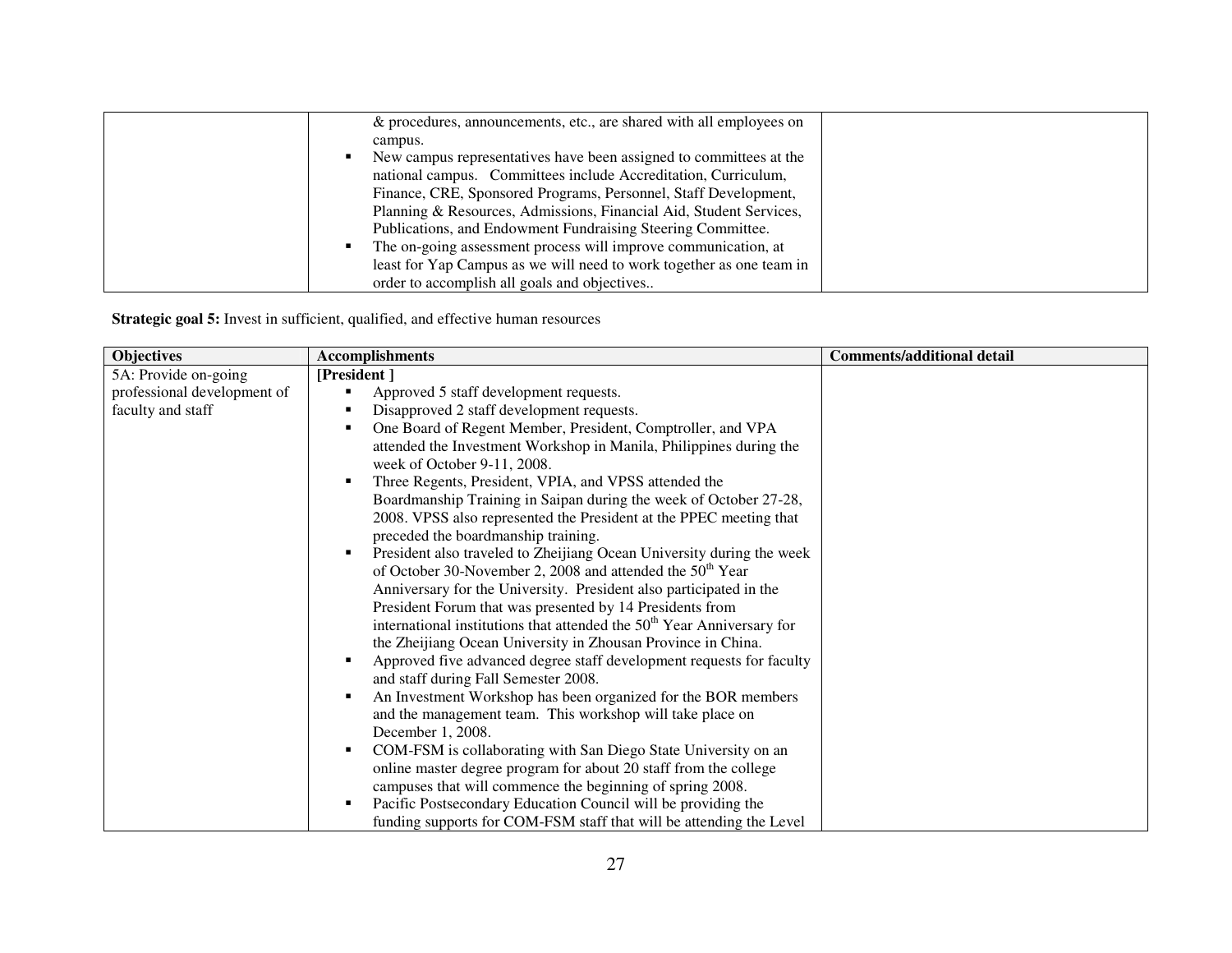| I assessment in San Francisco during April 2009                                                                                                                                                                                                                                                                                                                                                                                                                                                                                                                                                                                                                 |                                                                                                                                                                                                                                                                                          |
|-----------------------------------------------------------------------------------------------------------------------------------------------------------------------------------------------------------------------------------------------------------------------------------------------------------------------------------------------------------------------------------------------------------------------------------------------------------------------------------------------------------------------------------------------------------------------------------------------------------------------------------------------------------------|------------------------------------------------------------------------------------------------------------------------------------------------------------------------------------------------------------------------------------------------------------------------------------------|
| [Vice President for Administrative Services]<br>Provide support and directions for the HR Office to implement college<br>policies effectively<br>[Vice President for Instructional Affairs]<br>Four national campus LRC staff attended/participated in annual<br>٠<br>Pacific Islands Association of Libraries and Archives meeting in Yap<br>and preconference workshop on grants<br>National campus librarian, Julie Martin co presented with UH/Manoa<br>librarian on US Government Documents collections.<br>Three national campus language instructors attend Guam DOE/UOG<br>٠<br>sponsored Language Arts Conference on writing across the<br>curriculum. | Sue Caldwell, LRC director, US govt documents<br>librarians Julia Martin and Jenny Hainrick, and<br>Media assistant Karleen Manuel participated in<br>the Pacific Islands<br>Karleen and Jenny's were selected for<br>IMLS/PREL travel grants to support their<br>attending PIALA in Yap |
| [Peer Counseling]<br>The Peer Trainer continuously doing his training in Substance Abuse<br>Prevention.<br>The Peer Trainer graduated from the $4th$ yr. program here at our<br>٠<br>college.                                                                                                                                                                                                                                                                                                                                                                                                                                                                   |                                                                                                                                                                                                                                                                                          |
| <b>Summary Major Professional Development Activities by Campus</b>                                                                                                                                                                                                                                                                                                                                                                                                                                                                                                                                                                                              |                                                                                                                                                                                                                                                                                          |
| [Chuuk Campus]<br>Staff development training was provided to the student services<br>divisions in OAR and FAO by Joey Odugado and staff from National<br>Campus<br>[Kosrae Campus]<br>Willer Benjamin is continuing his studies at UH-Manoa online<br>program. Mr. Arthur Jonas has been accepted to enroll SDSU online<br>Masters degree program.<br>Beverly Wabol is on leave without pay attending UOG College of<br>$\bullet$<br>Education<br>[National campus]                                                                                                                                                                                             | As a result of the training, one grant proposal was<br>submitted and three others were improved by using<br>the models and budget advice provided                                                                                                                                        |
| VPCRE and PNI State Coordinator Engly Ioanis attended the<br>CSREES Grant Writing Workshop in Salt Lake City Oct. 6-9                                                                                                                                                                                                                                                                                                                                                                                                                                                                                                                                           |                                                                                                                                                                                                                                                                                          |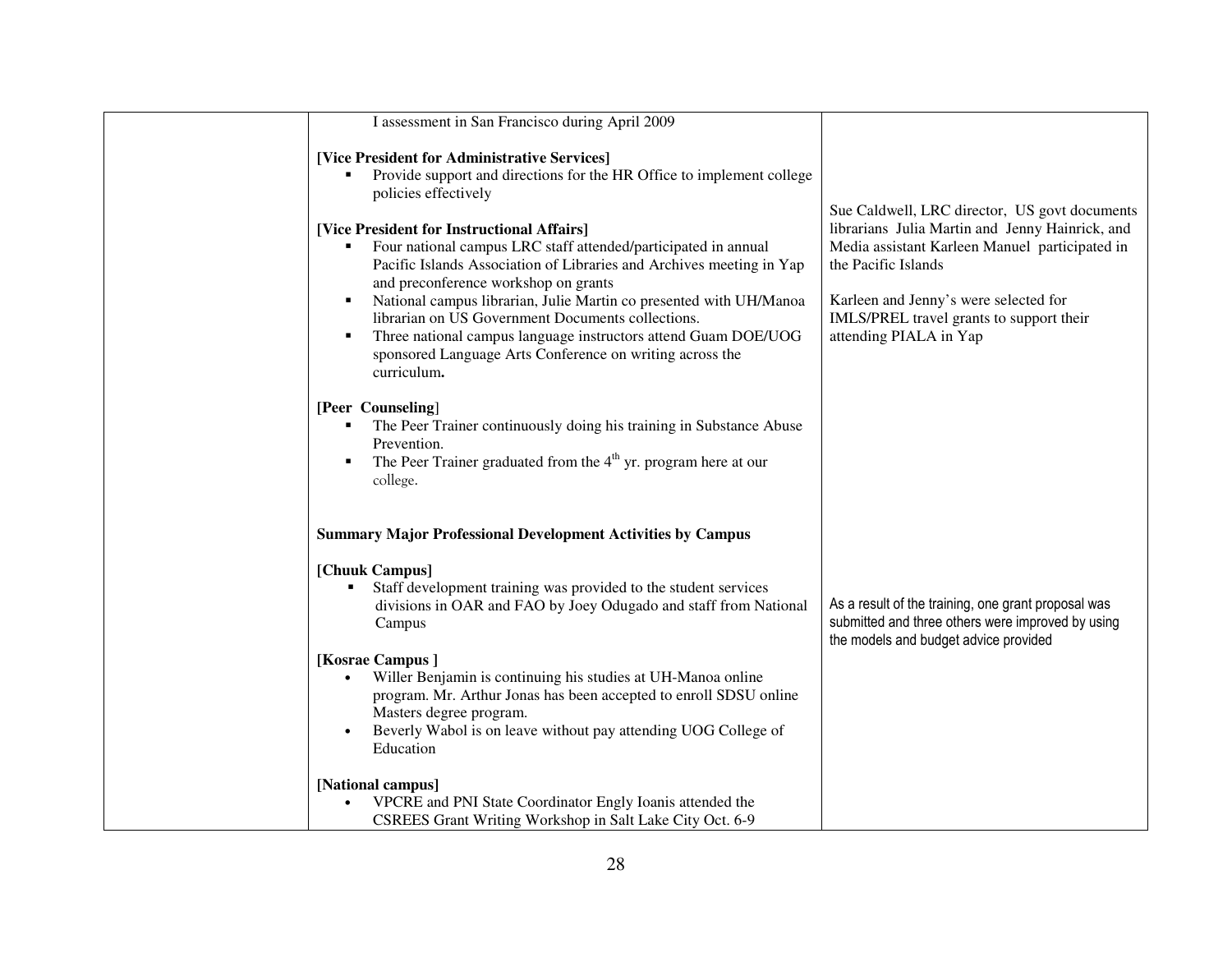| [Pohnpei Campus]                                                            |  |
|-----------------------------------------------------------------------------|--|
| The following staff and faculty are pursuing higher education : Maria       |  |
| <b>Dison</b> (IC pursuing master's degree on line, University of Hawaii);   |  |
| Deeleann Daniel (Math instructor, completed her requirements for            |  |
| master's degree in Education majoring in Mathematics at UH Manoa            |  |
| in December 2008); <i>Joyce Roby</i> (HTM assistant instructor, for         |  |
| bachelor's degree in HTM at MSU, will work on her internship at             |  |
| Pohnpei Campus); <i>Debra Perman</i> (Business/Computer instructor, for     |  |
| MBA online, Walden University); <i>Romino Victor</i> (T & T assistant       |  |
| instructor $3^{rd}$ year education program, COM-FSM); Salba Silbanuz        |  |
| (T & T assistant instructor in Apprenticeship Program, COM-FSM);            |  |
| Stanley Etse (Counselor, master's degree on line program, Capella           |  |
| University); Twyla Poll (Fiscal Officer, $3rd$ year Accounting Program,     |  |
| COM-FSM); Timothy Franklin (Maintenance Specialist in                       |  |
| Apprenticeship Program, COM-FSM); Yoneko Kanichy (Students                  |  |
| Services in FAO, in $3^{rd}$ year Education Program, COM-FSM); <i>Edwin</i> |  |
| Sione (Student Services in Recreation taking English courses for            |  |
| enrichment and enhancing job skills); <i>Albert Amson</i> (Vocational       |  |
| Technician, taking a course in Business Machine Servicing, COM-             |  |
| FSM, to enhance job performance).                                           |  |
| For short-term trainings: (1) Emma Garcia, Evelyn Tadena, Cindy             |  |
| Edwin, Emanual Rodriguez, Nercy Simina, and Penny Weilbacher                |  |
| attended the Web Page Design and Development Workshop taught                |  |
| by Pohnpei Campus Math/Science Division Chair George Mangonom               |  |
| in October; (2) Cerilo Recana, Rimino Victor, Timothy Franklin and          |  |
| Wilson Martin attended a two-week training on Alternative Energy            |  |
| sponsored by EU held at Pohnpei Campus in November.                         |  |
| Off-island training and conference's attendance during this quarter         |  |
| are: Jeffrey Arnold (SC, attending PACCRO 2008 Annual                       |  |
| Conference in Portand, Oregon in November; two UBP staff attended           |  |
| COE Annual Conference in Washington, DC to enhance their skills             |  |
| and knowledge in the new changes made for the APR and the new               |  |
| legislation; CES Nutrition Aide attended a week-long conference for         |  |
| disability worker held in Nadi, Fiji in December; also in December          |  |
| <b>CES Extension Agent in Aquaculture traveled to the Marshall</b>          |  |
| Islands to conduct sea cucumber survey particularly for sand fish           |  |
| species.                                                                    |  |
| Two T & T instructors (Romino Victor & Xavier Yarofmal) received            |  |
| NCCER certification.                                                        |  |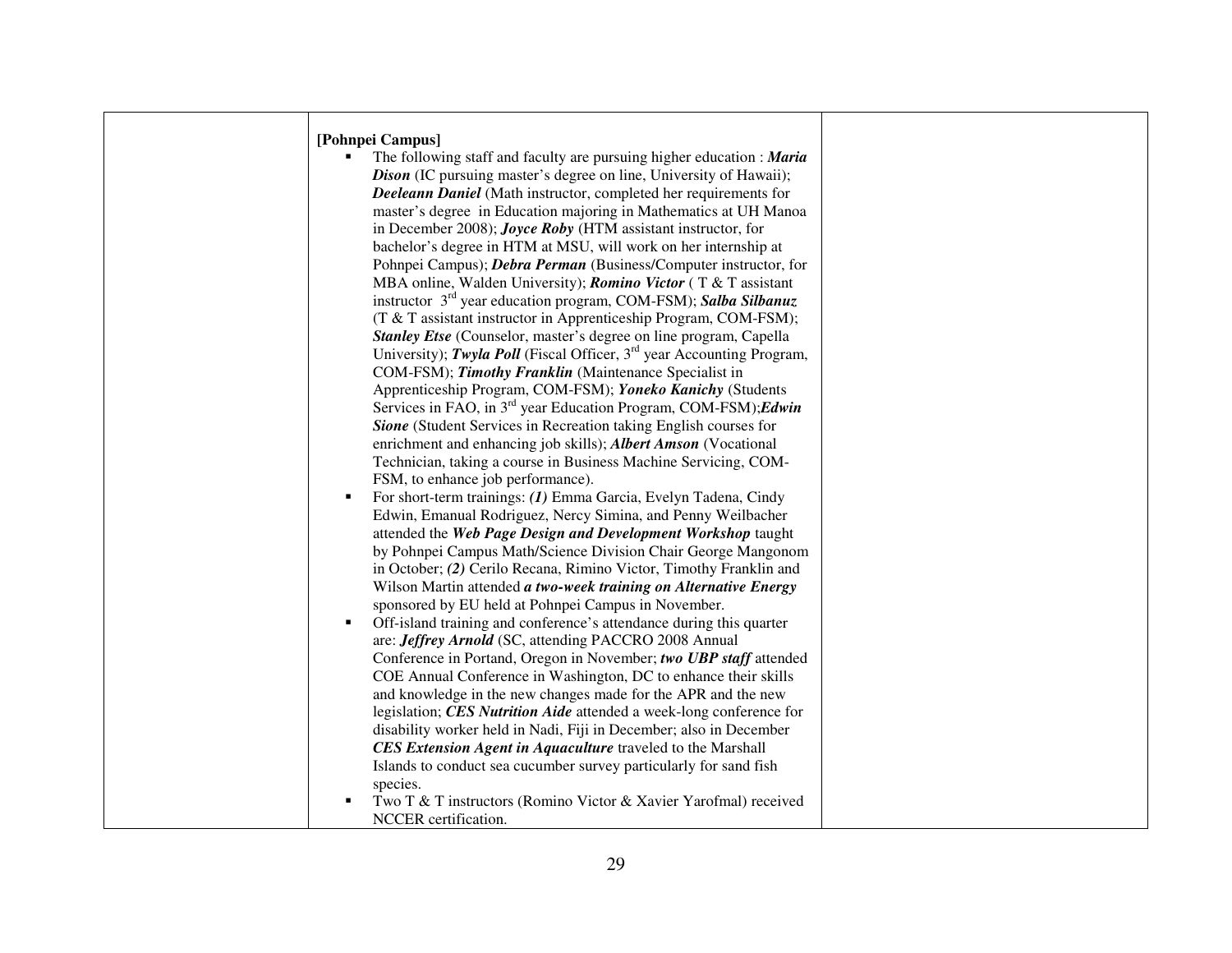|                                                                                        | Division Chair for EN/SS received training in the EBSCO Host<br>п<br>database in order to better facilitate research options for students in<br>EN120b.<br>Stacy Tadlock and Betson Ifamilik were given training on the use of<br>п<br>EBSCO Host database.<br>Staff Development Activities were held on December 15 with the<br>п<br>morning session focusing on staff issues and concerns and Staff<br>Development Program updates; afternoon volleyball and basketball<br>competitions. 64 staff/faculty members were present. Listing of<br>issues and concerns are being compiled and sorted.                                                                                                                                                                                                                                                                                |                                                                                                                                                                                                                      |
|----------------------------------------------------------------------------------------|-----------------------------------------------------------------------------------------------------------------------------------------------------------------------------------------------------------------------------------------------------------------------------------------------------------------------------------------------------------------------------------------------------------------------------------------------------------------------------------------------------------------------------------------------------------------------------------------------------------------------------------------------------------------------------------------------------------------------------------------------------------------------------------------------------------------------------------------------------------------------------------|----------------------------------------------------------------------------------------------------------------------------------------------------------------------------------------------------------------------|
|                                                                                        | [Yap Campus]<br>Jon Berger, Math Instructor, is taking the lead in working with all<br>faculty to do course and program assessment. This is an on-going<br>process. Starting this fall, all faculty (both part time and full time) are<br>expected to administer a pre and post test to students in all classes.<br>Results of these tests are part of the assessment process for courses<br>and instructional programs.<br>Robert Yangerluo, Social Science Instructor, has completed all<br>п<br>required courses for his Master's Degree program in Micronesian<br>Studies. He is now working on his thesis.<br>John Mafel, English Instructor, has begun his Master's Program at<br>п<br>UOG in August. He expects to complete his program in 2010 with a<br>$3rd$ year to work on his thesis.<br>$\mathbf{I}$                                                                | Certificate is always given at the end of the<br>training.<br>* Mike received his BA degree in Elementary                                                                                                            |
| 5B: Recruit and retain<br>qualified personnel to allow<br>delivery of quality services | [President]<br>Hired Joe Habuchmai as the new Vice President for Administration.<br>$\bullet$<br>Continue to review the benefits for employees that may be used in<br>$\bullet$<br>hiring and retaining qualified faculty and staff.<br>Cabinet has recommended that Finance Committee determines the<br>$\bullet$<br>COLA for each of the FSM States. President contacted US Embassy<br>regarding their biannual COLA survey for Pohnpei State and learned<br>that the last COLA Survey for Pohnpei was conducted in 2007 and<br>next one has been scheduled for December 2008. US Embassy is<br>willing to share their 2008 COLA result with the College. The 2007<br>COLA survey result indicated that COLA for Pohnpei State is at 5%.<br>Collaborating with San Diego State University on an online Master<br>Degree Program for professional and administrative staff as an | Need to revisit the policy on recruitment of<br>faculty and staff from abroad. Some of the state<br>campuses are experiencing problem recruiting<br>and retaining qualified faculty due to<br>environmental factors. |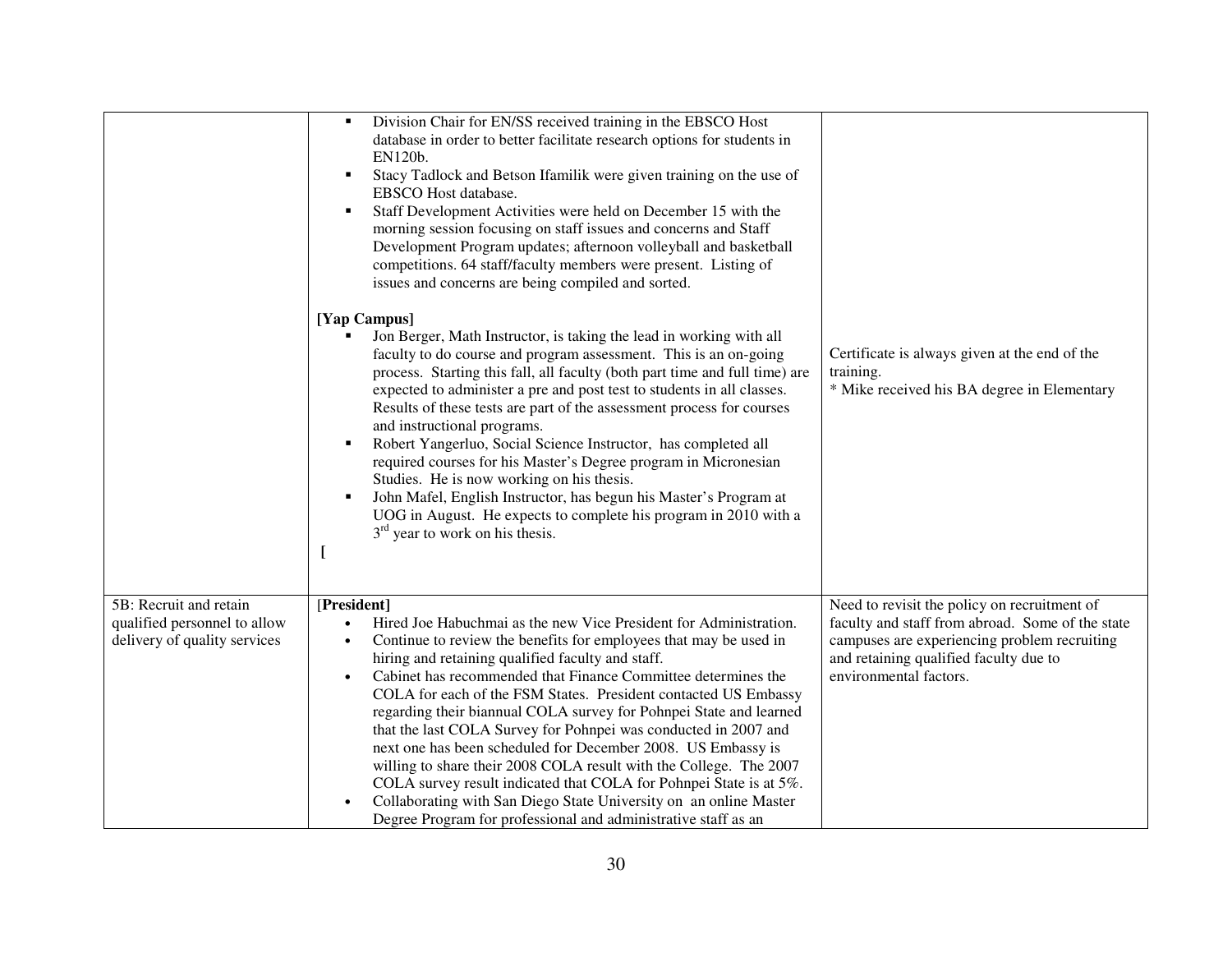| $\bullet$<br>$\blacksquare$<br>٠<br>٠<br>× | incentive for these employees to get their advance degrees and to<br>continue working at the College.<br>The College recently submitted a request to the FSM Foreign Affairs<br>and the Chinese Embassy in the FSM to recruit a qualify Chinese<br>Language Instructor at the College.<br>[Vice President for Instructional Affairs]<br>Two interviews conducted for Director of Distance Learning<br>Coordinator. Recommended candidate withdrew at last minute.<br>National Faculty resignations- Brian Diettrich, music instructor, and<br>Keiko Fuketa, Japanese language instructor resigned at the end of the<br>fall 2008 semester.<br>New instructors hired at National Campus: Fall 08 Rucci Yauvoli -<br>Business Division; Snyther Biza - Division of Science & Math; Mary<br>Chang - Languages & Literature<br>Spring 09 Melancy Fredrick - Language & Literature; Franky Harris-<br>Marine Science; Reynaldo Garcia- Math; and Edper Castro -<br><b>Business</b> |                |                                          |                |                |    | The position of Director of Vocational<br>Community and Continuing Education has<br>remained unfilled for 2 years and three<br>advertisements. Grilly Jack continues to serve as<br>acting director |
|--------------------------------------------|-------------------------------------------------------------------------------------------------------------------------------------------------------------------------------------------------------------------------------------------------------------------------------------------------------------------------------------------------------------------------------------------------------------------------------------------------------------------------------------------------------------------------------------------------------------------------------------------------------------------------------------------------------------------------------------------------------------------------------------------------------------------------------------------------------------------------------------------------------------------------------------------------------------------------------------------------------------------------------|----------------|------------------------------------------|----------------|----------------|----|-----------------------------------------------------------------------------------------------------------------------------------------------------------------------------------------------------|
|                                            | Fall Semester 2008 Full Time vs. Part Time Faculty                                                                                                                                                                                                                                                                                                                                                                                                                                                                                                                                                                                                                                                                                                                                                                                                                                                                                                                            |                |                                          |                |                |    |                                                                                                                                                                                                     |
|                                            | cc                                                                                                                                                                                                                                                                                                                                                                                                                                                                                                                                                                                                                                                                                                                                                                                                                                                                                                                                                                            | <b>FMI</b>     | KC                                       | <b>PC</b>      | NC             | YC |                                                                                                                                                                                                     |
| <b>Total</b>                               |                                                                                                                                                                                                                                                                                                                                                                                                                                                                                                                                                                                                                                                                                                                                                                                                                                                                                                                                                                               |                | 14                                       | 38             |                |    |                                                                                                                                                                                                     |
| Full                                       |                                                                                                                                                                                                                                                                                                                                                                                                                                                                                                                                                                                                                                                                                                                                                                                                                                                                                                                                                                               |                | 10                                       | 27             |                |    |                                                                                                                                                                                                     |
| <b>Time</b>                                |                                                                                                                                                                                                                                                                                                                                                                                                                                                                                                                                                                                                                                                                                                                                                                                                                                                                                                                                                                               |                |                                          |                |                |    |                                                                                                                                                                                                     |
| Part                                       |                                                                                                                                                                                                                                                                                                                                                                                                                                                                                                                                                                                                                                                                                                                                                                                                                                                                                                                                                                               |                | 4                                        | 11             |                |    |                                                                                                                                                                                                     |
| <b>Time</b>                                |                                                                                                                                                                                                                                                                                                                                                                                                                                                                                                                                                                                                                                                                                                                                                                                                                                                                                                                                                                               |                |                                          |                |                |    |                                                                                                                                                                                                     |
| $\%$                                       |                                                                                                                                                                                                                                                                                                                                                                                                                                                                                                                                                                                                                                                                                                                                                                                                                                                                                                                                                                               |                | 73%                                      | 71%            |                |    |                                                                                                                                                                                                     |
| Full                                       |                                                                                                                                                                                                                                                                                                                                                                                                                                                                                                                                                                                                                                                                                                                                                                                                                                                                                                                                                                               |                |                                          |                |                |    |                                                                                                                                                                                                     |
| Time                                       |                                                                                                                                                                                                                                                                                                                                                                                                                                                                                                                                                                                                                                                                                                                                                                                                                                                                                                                                                                               |                |                                          |                |                |    |                                                                                                                                                                                                     |
| College totals:                            | Profile College Faculty by Degree and Origin Spring 2008<br>Profile College Faculty at Pohnpei Campus                                                                                                                                                                                                                                                                                                                                                                                                                                                                                                                                                                                                                                                                                                                                                                                                                                                                         |                | College ratio Full to Part Time Faculty: |                |                |    |                                                                                                                                                                                                     |
| <b>Name</b>                                |                                                                                                                                                                                                                                                                                                                                                                                                                                                                                                                                                                                                                                                                                                                                                                                                                                                                                                                                                                               | <b>Degree</b>  |                                          | Origin         |                |    |                                                                                                                                                                                                     |
| Ada, Alicia                                |                                                                                                                                                                                                                                                                                                                                                                                                                                                                                                                                                                                                                                                                                                                                                                                                                                                                                                                                                                               | MA/Ed. (2)     |                                          |                | UH Manoa       |    |                                                                                                                                                                                                     |
| Alosima, Alan                              |                                                                                                                                                                                                                                                                                                                                                                                                                                                                                                                                                                                                                                                                                                                                                                                                                                                                                                                                                                               | BS/C.Engineer  |                                          |                | Manuel Enverga |    |                                                                                                                                                                                                     |
|                                            |                                                                                                                                                                                                                                                                                                                                                                                                                                                                                                                                                                                                                                                                                                                                                                                                                                                                                                                                                                               |                |                                          |                | University     |    |                                                                                                                                                                                                     |
| Daniel, Deeleeann                          |                                                                                                                                                                                                                                                                                                                                                                                                                                                                                                                                                                                                                                                                                                                                                                                                                                                                                                                                                                               | <b>BA/Math</b> |                                          | <b>UH Hilo</b> |                |    |                                                                                                                                                                                                     |
|                                            |                                                                                                                                                                                                                                                                                                                                                                                                                                                                                                                                                                                                                                                                                                                                                                                                                                                                                                                                                                               | MA/Math        |                                          |                | UH Manoa       |    |                                                                                                                                                                                                     |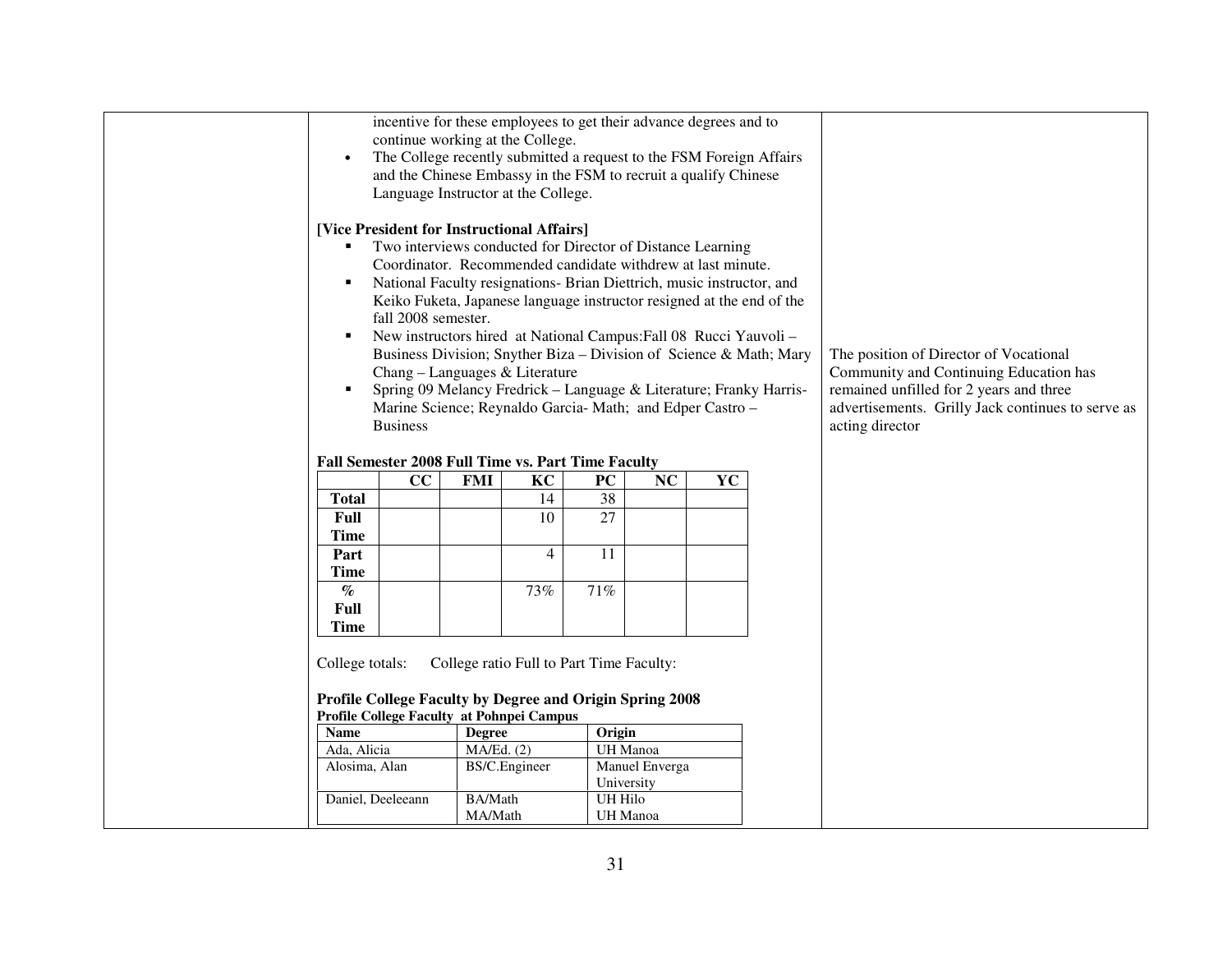| Elidok, Taylor    | <b>BA/ED</b>            | Southwestern Adventist                   |
|-------------------|-------------------------|------------------------------------------|
|                   | MA/ED                   | <b>SDSU</b>                              |
| Esteban, Bertoldo | MA/ET                   | Marikina Institute of<br>Science & Tech. |
| Garcia, Emmanuela | MS/Management           | St. Louis University                     |
|                   | Engineering             |                                          |
| Jano, Shirley     | <b>BA/Management</b>    | Southwestern Adventist                   |
|                   | $\rm MA/ED$             | SDSU                                     |
| Jonas, Robert     | MA/ED                   | UH Manoa                                 |
| Tadlock, Stacy    | MA/English              | Eastern Michigan                         |
|                   | Language &              | University                               |
|                   | Literature              |                                          |
| Lamsis, Pablo     | BS/Industrial Ed.       | Nueva Vizcaya State U.                   |
|                   | MA/ED (in               | Central Luzon State U.                   |
|                   | progress)               |                                          |
| Mangonon, George  | <b>MBA</b>              | St. Louis University                     |
| Perman, Debra     | <b>BA/Business</b>      | UH at Hilo                               |
|                   | Admin.                  | Walden University                        |
|                   | MBA (in progress)       |                                          |
| Permitez, Nelchor | PhD/Ed.                 | Eulogio Amang                            |
|                   | Management              | Rodriguez Institute of                   |
|                   |                         | Science & Technology                     |
| Ranahan, Jean     | M.Ed.                   | University of Maine                      |
|                   | BA, English             | St. Joseph College,                      |
|                   |                         | Maine                                    |
| Recana, Cirilo    | MA/Teaching             | Marikina Institute of                    |
|                   |                         | Science & Technology                     |
| Rice, Howard      | <b>BA/Communication</b> | <b>MSU</b>                               |
|                   | S.                      |                                          |
| Roby, Joycelyn    | AS/HTM                  | <b>COM-FSM</b>                           |
|                   | BS/HTM (in              | <b>MSU</b>                               |
|                   | progress)               |                                          |
| Silbanuz, Phyllis | MS/CIS                  | University of Phoenix                    |
| Silbanuz, Salba   | <b>COA/CM</b>           | <b>COM-FSM</b>                           |
|                   | Journeyman              | US Dept. of Labor                        |
|                   | Certificate (in         |                                          |
|                   | progress)               |                                          |
| Victor, Romino    | AAS/BT in               | <b>COM-FSM</b>                           |
|                   | Electrical              | US Dept. of Labor                        |
|                   | Journeyman              |                                          |
|                   | Certificate             |                                          |
|                   | BA/V. Ed. (in           |                                          |
|                   | progress)               |                                          |
| Edgar, Gardner    | <b>BS/Technology</b>    | <b>Texas State University</b>            |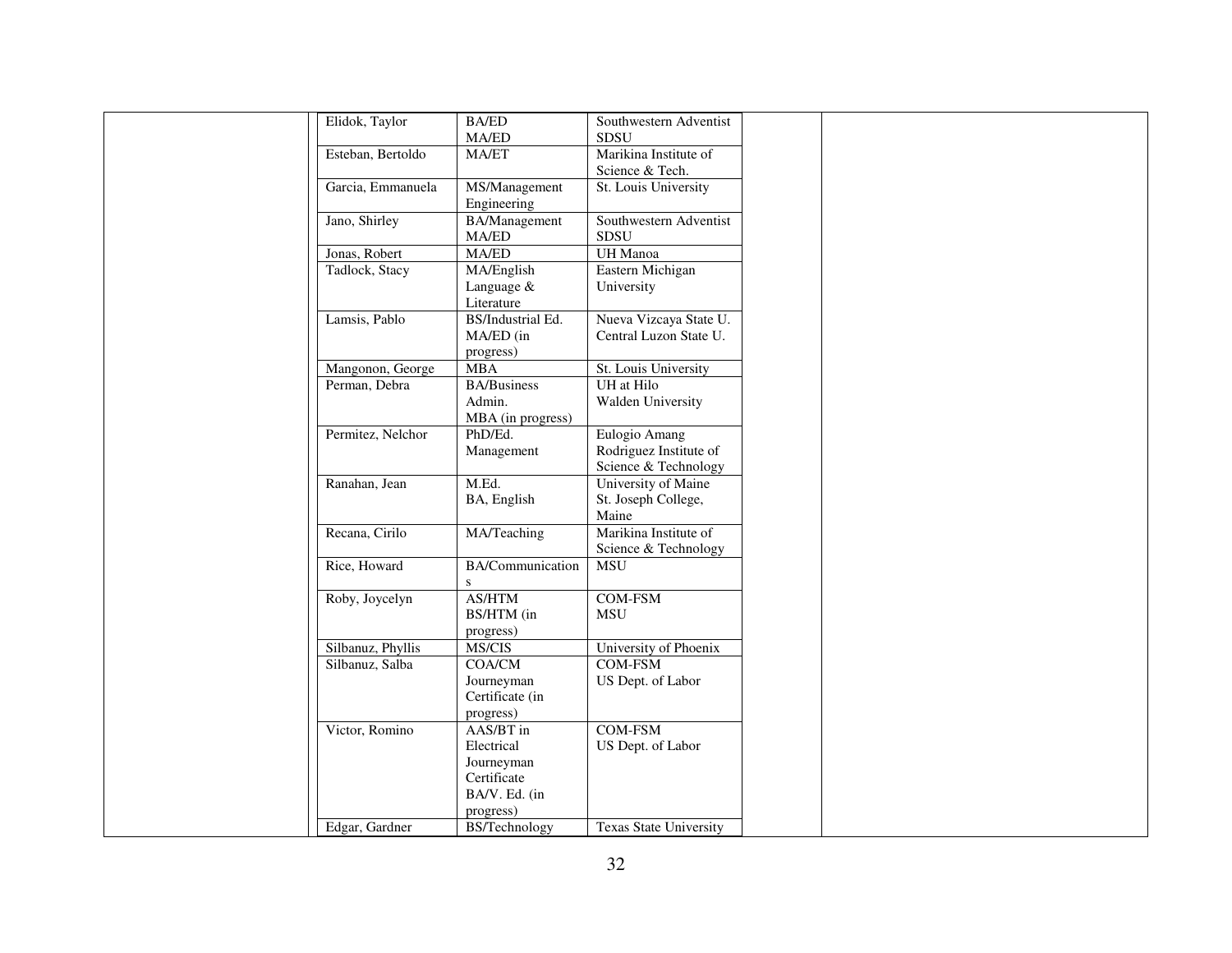|                                                           | Macaraig-Santos,<br>Sheila                                                                                                                                              | MS/HTM                                                                                                                                                                                | <b>Adventist University</b>                                                                                                                                                                    |                                                                                                                                                                                                                                              |
|-----------------------------------------------------------|-------------------------------------------------------------------------------------------------------------------------------------------------------------------------|---------------------------------------------------------------------------------------------------------------------------------------------------------------------------------------|------------------------------------------------------------------------------------------------------------------------------------------------------------------------------------------------|----------------------------------------------------------------------------------------------------------------------------------------------------------------------------------------------------------------------------------------------|
|                                                           | Yarofmal, Xavier                                                                                                                                                        | <b>BA/Elementary Ed.</b>                                                                                                                                                              | <b>UOG</b>                                                                                                                                                                                     |                                                                                                                                                                                                                                              |
|                                                           | Tadena, Evelyn                                                                                                                                                          | Ph.D/Ed:                                                                                                                                                                              | De La Salle University                                                                                                                                                                         |                                                                                                                                                                                                                                              |
|                                                           |                                                                                                                                                                         | MA/Math                                                                                                                                                                               |                                                                                                                                                                                                |                                                                                                                                                                                                                                              |
|                                                           | <b>[VP Cooperative Research &amp; Extension]</b><br>$\bullet$<br>$\bullet$<br>[Yap Campus]<br>Profile College Faculty by Degree and Origin Spring 2008<br>5 US<br>5 FSM | One clerical position filled<br>Faculty Profile by Degree and Origin, Spring 2008<br>Masters $-5$<br>3 Philippine Islands $PhD - 1$ ; Masters - 2<br>Master's $-1$<br>Certificate - 1 | Two Researchers were identified and offered positions<br>Two technical staff were hired for open, full-time positions<br>Bachelors + graduate credits $-2$<br>Associate / Journeymen Cert. - 1 | Pohnpei AES Researcher position offered<br>Chuuk AES Researcher position offered<br>Pohnpei Extension Assistant (Nutrition)<br>position filled<br><b>Chuuk Extension Assistant Position</b><br>(nutrition) and clerk/typist positions filled |
| 5C: Update personnel policies                             | [President]                                                                                                                                                             |                                                                                                                                                                                       |                                                                                                                                                                                                |                                                                                                                                                                                                                                              |
| and procedures to meet on-<br>going human resources needs | $\bullet$                                                                                                                                                               |                                                                                                                                                                                       | Have requested the Director of Human Resources and the Staff<br>development Committee to establish a policy that will places a                                                                 |                                                                                                                                                                                                                                              |
|                                                           |                                                                                                                                                                         |                                                                                                                                                                                       | timeline limit on employees' use of sick leave to take care of their                                                                                                                           |                                                                                                                                                                                                                                              |
|                                                           | immediate families.                                                                                                                                                     |                                                                                                                                                                                       |                                                                                                                                                                                                |                                                                                                                                                                                                                                              |
|                                                           | $\bullet$                                                                                                                                                               |                                                                                                                                                                                       | President directed the VPA and DHR to review the sick leave policy                                                                                                                             |                                                                                                                                                                                                                                              |
|                                                           |                                                                                                                                                                         |                                                                                                                                                                                       | section on use of the sick leave to attend to immediate family                                                                                                                                 |                                                                                                                                                                                                                                              |
|                                                           |                                                                                                                                                                         | members and recommend needed amendment on                                                                                                                                             |                                                                                                                                                                                                |                                                                                                                                                                                                                                              |
|                                                           | [Chuuk Campus]                                                                                                                                                          |                                                                                                                                                                                       |                                                                                                                                                                                                |                                                                                                                                                                                                                                              |
|                                                           |                                                                                                                                                                         |                                                                                                                                                                                       | Marylene Bisalen, our new Human Resources Specialist, has been                                                                                                                                 |                                                                                                                                                                                                                                              |
|                                                           |                                                                                                                                                                         |                                                                                                                                                                                       | conducting training and informational sessions with employees on the                                                                                                                           |                                                                                                                                                                                                                                              |
|                                                           |                                                                                                                                                                         | policy manual and other issues                                                                                                                                                        |                                                                                                                                                                                                |                                                                                                                                                                                                                                              |
|                                                           |                                                                                                                                                                         |                                                                                                                                                                                       |                                                                                                                                                                                                |                                                                                                                                                                                                                                              |

**Strategic goal 6:** Ensure sufficient and well-managed fiscal resources that maintain financial stability

**Objectives** Accomplishments Accomplishments **Accomplishments** Accomplishments **Accomplishments Comments/additional detail Comments/additional detail**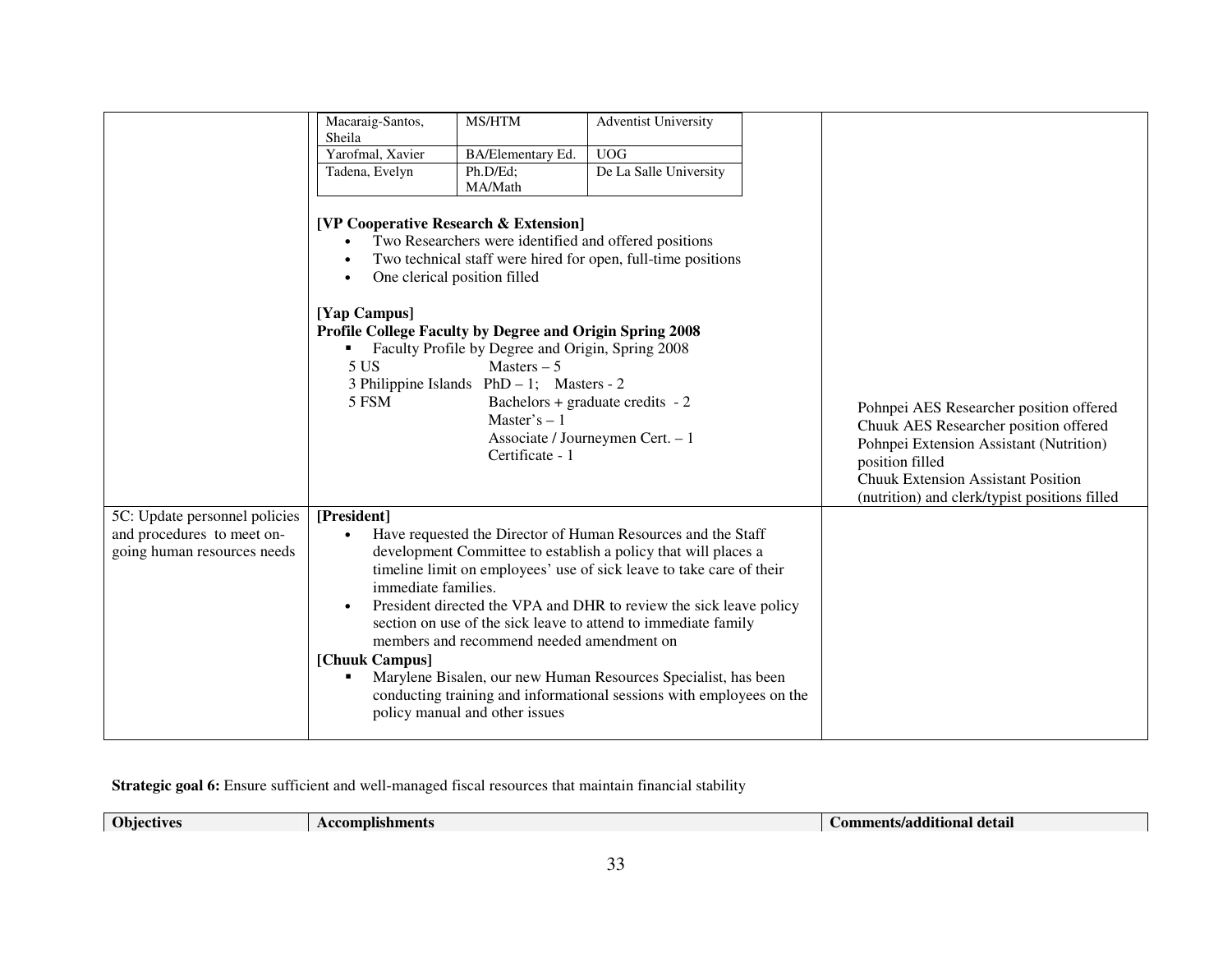| 6A: Enhance new and           | [President]                                                            |                                                                                                   |
|-------------------------------|------------------------------------------------------------------------|---------------------------------------------------------------------------------------------------|
| existing revenue resources to | Negotiation is underway with a company to develop the marketing        |                                                                                                   |
| promote growth and increase   | plan and strategies for the COM-FSM Endowment. This group              |                                                                                                   |
| cost effectiveness            | developed the Marketing Plan for the UOG Endowment                     |                                                                                                   |
|                               | Fundraising Activities continue to raise \$100,000/year.<br>$\bullet$  |                                                                                                   |
|                               | Has been reimbursed on the \$350,000 appropriated for the<br>$\bullet$ |                                                                                                   |
|                               | construction and renovation of Chuuk Campus way back in 2005.          |                                                                                                   |
|                               | [Vice President for Cooperative Research & Extension]                  |                                                                                                   |
|                               | CRE - Response to Soaring Food Prices Project in collaboration with    |                                                                                                   |
|                               | FAO and FSM National Government                                        | An MOU has been established to provide funds                                                      |
|                               | Review and improve the Agriculture in the American Pacific project     | to be administered by COM-FSM for assistance<br>to families at risk due ot the rapid rise in food |
|                               | [Vice President for Student Services]                                  | prices and the environmental effects currently                                                    |
|                               | VPSS took part in several budget consultations with the Finance        | affecting the FSM low-lying islands                                                               |
|                               | Committee to consider supplemental requests by various departments     |                                                                                                   |
|                               | to use college fund balance.                                           |                                                                                                   |
|                               | [Vice President for Administrative Services]                           |                                                                                                   |
|                               | Established mechanism to control POL and Reprogramming of fund<br>п    |                                                                                                   |
|                               | at the end of the fiscal year                                          |                                                                                                   |
|                               | [Institutional Research & Planning Office]                             |                                                                                                   |
|                               | A grant request for the Japanese Grass Roots program is under          |                                                                                                   |
|                               | development                                                            |                                                                                                   |
|                               | Information has been disseminated to interested individuals            |                                                                                                   |
|                               | regarding a grant opportunities for suicide prevention                 |                                                                                                   |
|                               | [Director of Community Relations]                                      | Local fundraising committees were created.                                                        |
|                               | Bring revenue to the college through sale of the Christmas Cards.<br>٠ | International, governmental and alumni                                                            |
|                               | Generated \$105.25                                                     | subcommittees are in the creation process.                                                        |
|                               | Structures are in place to promote processes for revenue sources       |                                                                                                   |
|                               | through the endowment fundraising.                                     |                                                                                                   |
|                               | [Pohnpei Campus]                                                       |                                                                                                   |
|                               | Submitted a proposal for Japanese Grant Aid for Cultural Grassroots    |                                                                                                   |
|                               | Projects through the College Sponsored Program Committee in the        |                                                                                                   |
|                               | amount of \$32,236 to create a fitness center at the new Student       |                                                                                                   |
|                               | Services Center.                                                       |                                                                                                   |
|                               | Successfully accessed CariPac Grant funding to supplement the          |                                                                                                   |
|                               | Agriculture and Food Technology Certificate Program at Pohnpei         |                                                                                                   |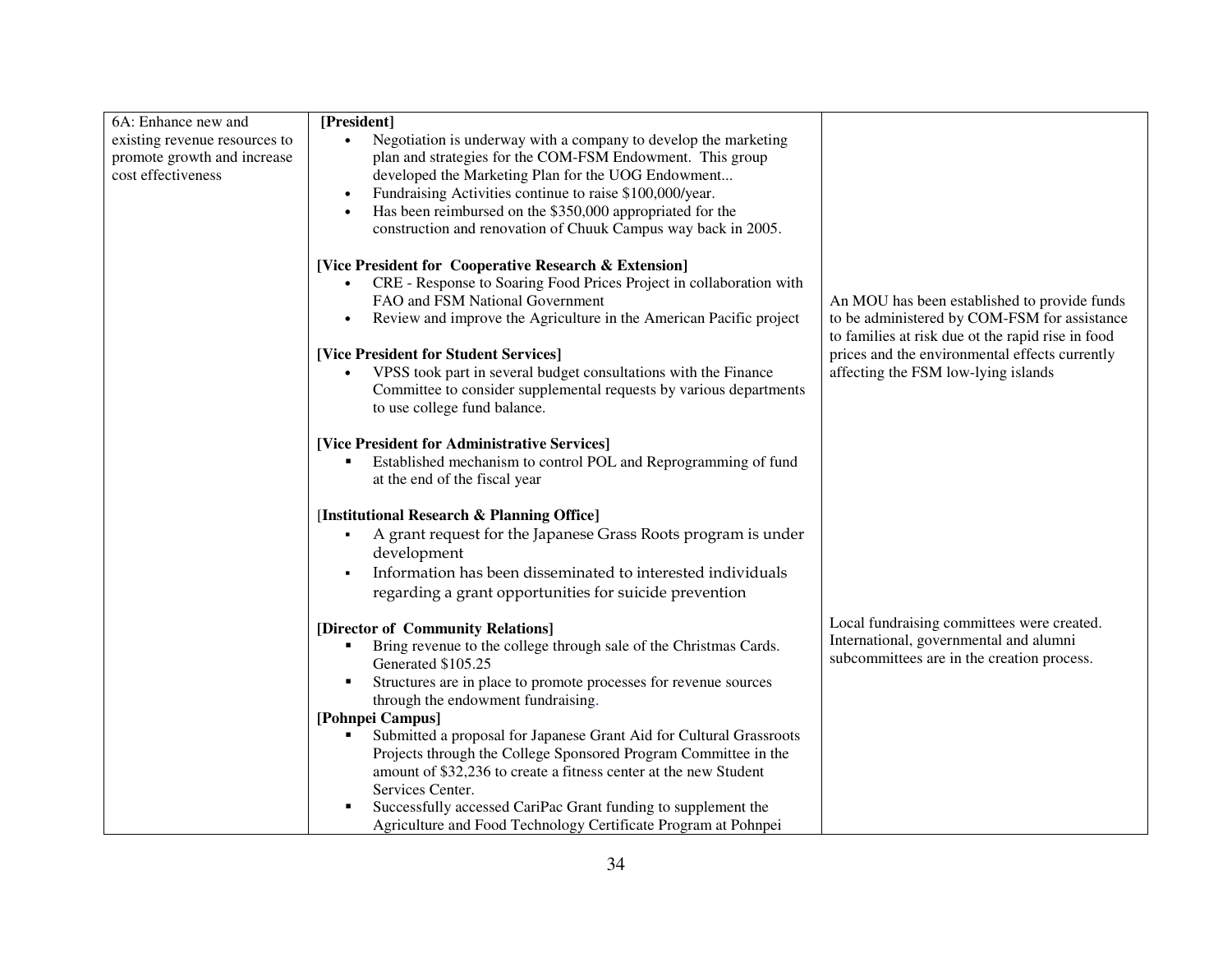|                                | Campus.                                                                                                                                                                                                                                                                                                                                                                                                                                                                                                                                                                                                                                                                                                                                                                                                                                                                                                                                                                                                                                                                                                                                                                                                                                                                                                                                   |  |
|--------------------------------|-------------------------------------------------------------------------------------------------------------------------------------------------------------------------------------------------------------------------------------------------------------------------------------------------------------------------------------------------------------------------------------------------------------------------------------------------------------------------------------------------------------------------------------------------------------------------------------------------------------------------------------------------------------------------------------------------------------------------------------------------------------------------------------------------------------------------------------------------------------------------------------------------------------------------------------------------------------------------------------------------------------------------------------------------------------------------------------------------------------------------------------------------------------------------------------------------------------------------------------------------------------------------------------------------------------------------------------------|--|
|                                | [Kosrae Campus]<br>Did major reallocation and reprogramming of funds due to shortage.<br>Approximately 30% of the land lease payment was reprogrammed<br>from the current budget<br>[Chuuk Campus]<br>CDOE is working with Chuuk Campus to seek assistance from the<br>Compact funding to ease the burden of teacher-student outstanding<br>balance.<br>[Yap Campus]<br>energy conservation measures already in place.                                                                                                                                                                                                                                                                                                                                                                                                                                                                                                                                                                                                                                                                                                                                                                                                                                                                                                                    |  |
|                                |                                                                                                                                                                                                                                                                                                                                                                                                                                                                                                                                                                                                                                                                                                                                                                                                                                                                                                                                                                                                                                                                                                                                                                                                                                                                                                                                           |  |
| 6B: Diversify resources of the | [President]                                                                                                                                                                                                                                                                                                                                                                                                                                                                                                                                                                                                                                                                                                                                                                                                                                                                                                                                                                                                                                                                                                                                                                                                                                                                                                                               |  |
| College                        | COM-FSM Investment Policy Revised.<br>$\bullet$<br>COM-FSM Investment Policy also revised.<br>Provided a support letter for the FSM Department of Health Services<br>$\bullet$<br>Grant Proposal to US Department of Health Services that will provide<br>\$300,000 for the Public Health Program and the College.<br>Received advice of allotment document from SBOC on the \$3.8<br>million FSM Congress appropriation for the COM-FSM for FY 2009.<br>College included in its FY 2009 budgets \$3.9 million; however, the<br>FSM Congress appropriated only \$3.8 million. Adjustments have to<br>made on the FY 2009 budgets to reflect the decrease in \$100,000.<br>President James as been designated by the FSM Congress as the<br>allottee for the College's IDP funds of \$3.5 million. President is<br>consulting the FSM and the OIA officials regarding the administrative<br>cost related to these funds.<br>BOR adopted College's operational budgets for FY 2010 of<br>$\bullet$<br>\$10,960,726 for five campuses at December 2008 meeting.<br>BOR also adopted FSM-FMI operational budgets of \$763,770 for FY<br>$\bullet$<br>2010.<br>BOR adopted the IDP Budgets for FY 2010 of \$2.5 million.<br>BOR also adopted an increase in tuition of \$10 per credit. The tuition<br>increase will be in effect by Fall 2009 |  |
|                                | [Vice President for Administrative Services]                                                                                                                                                                                                                                                                                                                                                                                                                                                                                                                                                                                                                                                                                                                                                                                                                                                                                                                                                                                                                                                                                                                                                                                                                                                                                              |  |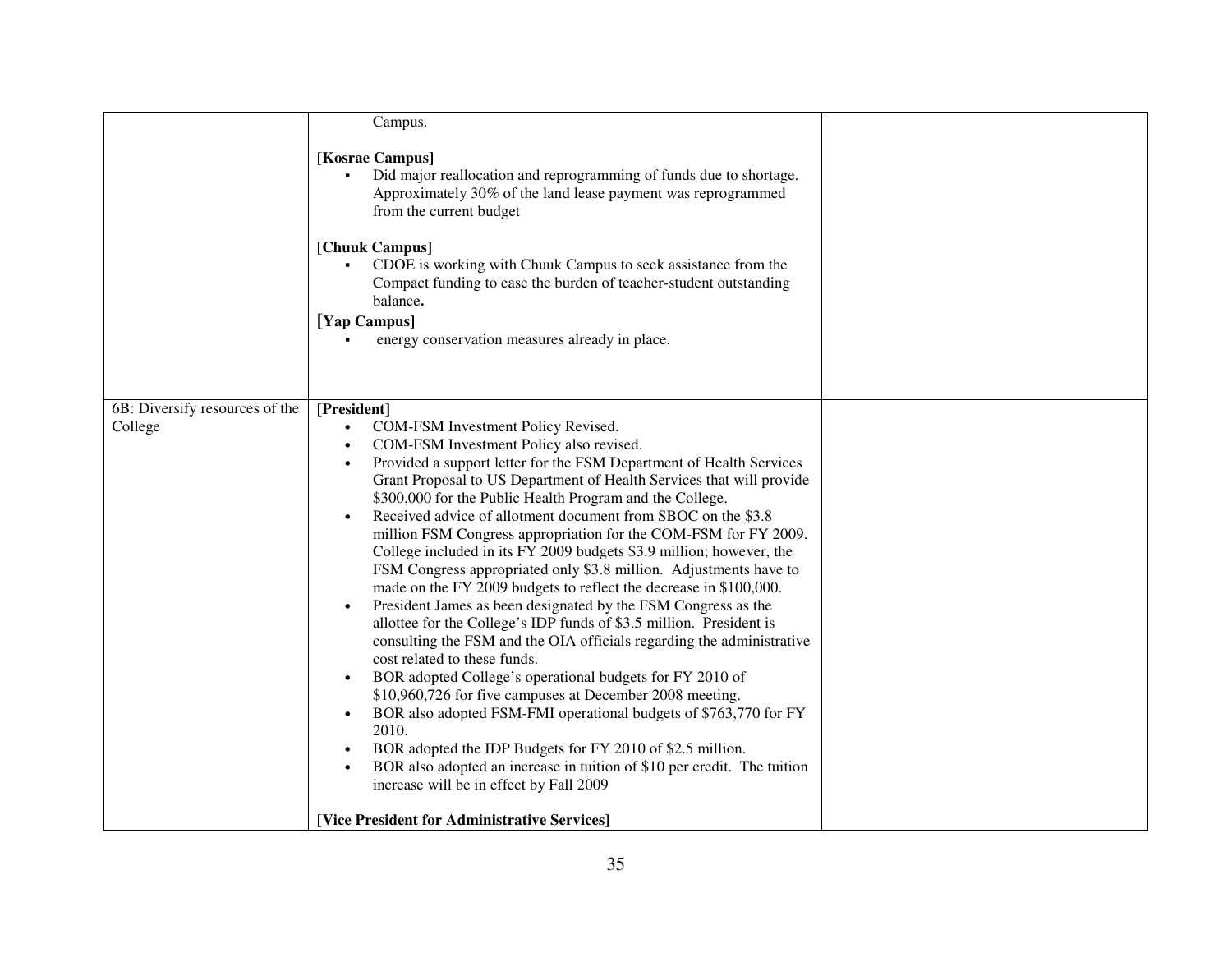|                                                                                                                                                                                       | Work on the release of the \$3.8 million appropriation per the new<br>requirements by the new FSM Administration<br>Secured \$60,000 funding to train nurses at Pohnpei State Hospital<br>Assist SBRC committee in getting the capacity sector funds for<br>٠<br>training<br>Work with SBOC and secured the \$350,000 dollars reimbursement for<br>Chuuk Campus renovations |                                                                                     |
|---------------------------------------------------------------------------------------------------------------------------------------------------------------------------------------|-----------------------------------------------------------------------------------------------------------------------------------------------------------------------------------------------------------------------------------------------------------------------------------------------------------------------------------------------------------------------------|-------------------------------------------------------------------------------------|
| 6C: Budgeting and resource<br>allocation                                                                                                                                              | [President]<br>Budget hearings for FY 2010 will begin soon and budget guidelines<br>stipulated allocations of resources based on priorities and assessment<br>results<br>[Vice President for Administrative Services]<br>Conducted meeting with all directors of the programs on the FY 2010<br>and the Performance Based Budget that IRPO formulated and had all           | The board approved the recommended FY 2010<br>budget on Dec. $3 - 4$ board meeting. |
|                                                                                                                                                                                       | budgets sent to IRPO for compilation.<br>[Business Office]<br>Finance Committee handled the consolidation, discussions and in<br>conducting budget hearings for the following FY 2010 budgets:<br>Operations budget - \$10,960,726<br>FMI - \$757,945<br>Bookstore - \$102,202<br>Cafeteria - \$182,329<br>IDP - \$2,500,000                                                | As of $10/10/2008$ a large number of<br>programs, campuses and office have yet to   |
|                                                                                                                                                                                       | [Institutional Research & Planning Office]<br>Performance budget forms for 2010 were dissemination and<br>٠<br>programs and units requested to provide needed input for<br>compilation of the performance budget. The performance<br>budget 2010 is to be presented to the Planning and Resources<br>Committee and BOR in its December 2008 meeting                         | submit their performance budgets                                                    |
| 6D: Develop and implement<br>college sustainability plans<br>that will lead to the careful<br>stewardship of natural and<br>man-made resources, saving<br>of revenue, and enhancement | [President]<br>An alternate energy plan is under development for conservation of<br>$\bullet$<br>energy and resources at the College.<br>Continue to monitor the submission of travel vouches by employees<br>$\bullet$<br>of the College that traveled on College's TAs.<br>Continue to monitor collections on outstanding balances for students.<br>$\bullet$             |                                                                                     |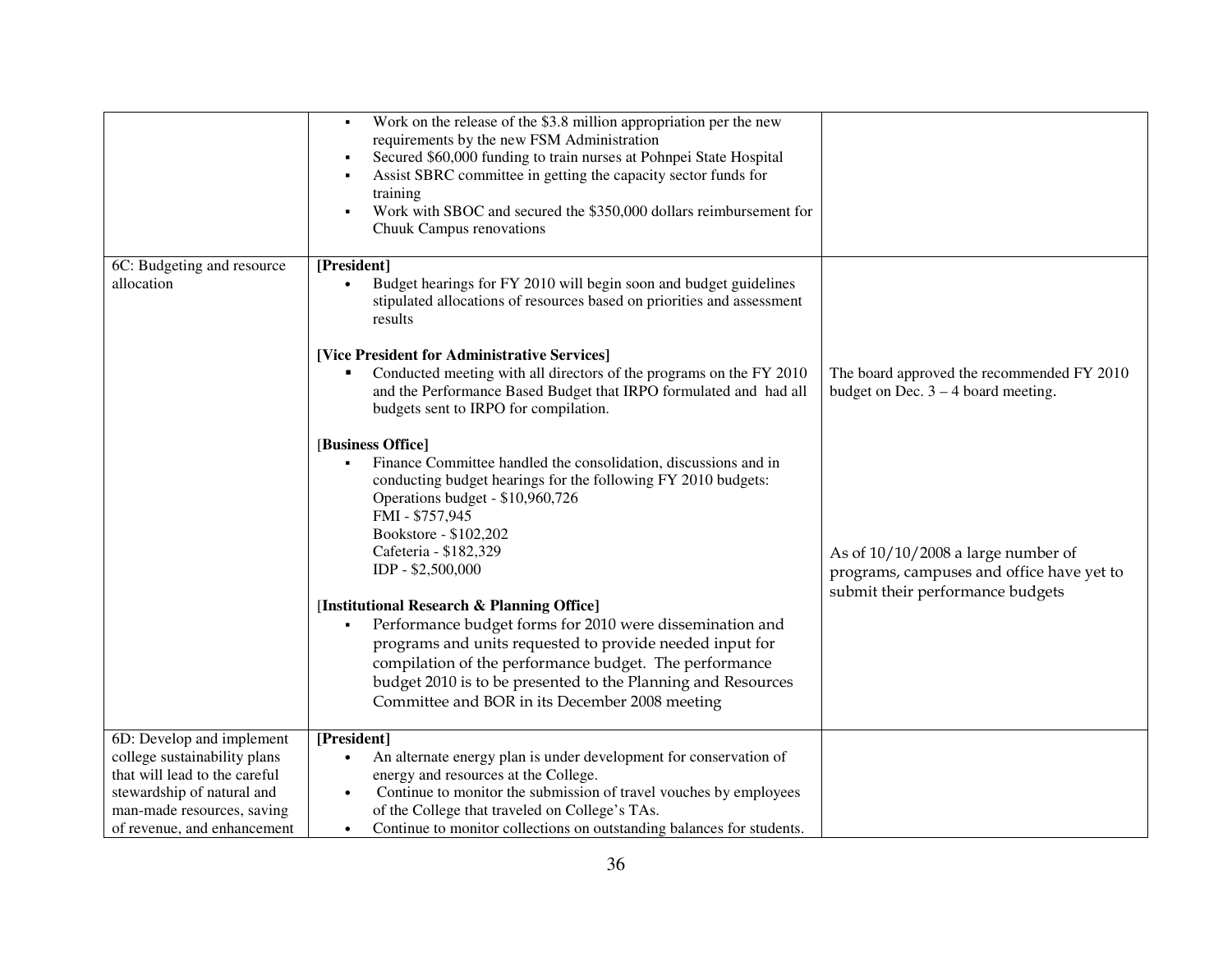| of the college experience; | Signed the agreement on implementation of the audit of fiscal year                                                                         |                                                   |
|----------------------------|--------------------------------------------------------------------------------------------------------------------------------------------|---------------------------------------------------|
| serves as a model for the  | 2008 with Deloitte on November 6, 2008.                                                                                                    |                                                   |
| nation                     |                                                                                                                                            |                                                   |
|                            | [Vice President for Cooperative Research & Extension]                                                                                      |                                                   |
|                            | CRE - Response to Soaring Food Prices Project in collaboration with<br>$\bullet$                                                           |                                                   |
|                            | FAO and FSM National Government                                                                                                            | Meetings were held to develop TOR's for an        |
|                            | Review and improve the Agriculture in the American Pacific project<br>$\bullet$                                                            | establishment consultancy to be funded by EU      |
|                            |                                                                                                                                            | Alternative Energy Program.                       |
|                            |                                                                                                                                            |                                                   |
|                            |                                                                                                                                            | VP-CRE and ANR Coordinator Jackson Phillip        |
|                            |                                                                                                                                            | assisted in the review and strategic plan         |
|                            |                                                                                                                                            | development for the Region 9 Water Quality        |
|                            |                                                                                                                                            | Program and drafting of the proposal for          |
|                            | [Pohnpei Campus]                                                                                                                           | submission.                                       |
|                            | The two landscaping class shown a lot of ability within them. The<br>ability to design and utilized natural materials for their design. We |                                                   |
|                            | had encouraged them to use local materials as much as possible.                                                                            | Materials: Most of the materials that the         |
|                            | Areas that are completed brought a relaxing and beautify the                                                                               | landscaping class uses for their class came from  |
|                            | surrounding.                                                                                                                               | the Traditional and Medicinal Garden area.        |
|                            |                                                                                                                                            | T&M had provide plants and cutting for the        |
|                            |                                                                                                                                            | students. T&M staff assisted in many of the       |
|                            |                                                                                                                                            | landscaping project.                              |
|                            | October – December 2008 Power Consumption (Kw)                                                                                             | Soil: Most of the soil was dug up from areas that |
|                            | KC<br>NC<br>YC<br>CC<br><b>FMI</b><br><b>PC</b>                                                                                            | were cleared which reduce a lot of money. T&M     |
|                            | 75,112<br><b>Total</b><br>26,565                                                                                                           | staff continues to support the students in their  |
|                            |                                                                                                                                            | projects.                                         |
|                            |                                                                                                                                            |                                                   |
|                            |                                                                                                                                            | Yap campus's average monthly cost is \$2,575.65   |
|                            |                                                                                                                                            | of which $89\%$ is usage and $11\%$ is fuel       |
|                            |                                                                                                                                            | surcharge.                                        |
|                            |                                                                                                                                            |                                                   |

**Strategic goal 7:** Build a partnering and service network for community, workforce and economic development

| <b>Objectives</b>           | <b>Accomplishments</b>                                               | Comments/additional detail                         |
|-----------------------------|----------------------------------------------------------------------|----------------------------------------------------|
| 7A: Increase involvement of | [President]                                                          |                                                    |
| the community in college    | President's Office Priority Objectives for the FY 2009 and 2010 will | Need to develop survey instruments to gather       |
| affairs                     | be to improve the image of the College internally and externally.    | inputs of stakeholders on college affairs. Private |
|                             | Strategies are being developed for this objective                    | sector survey is underway to determine what        |
|                             |                                                                      | skills college needs to provide for jobs that they |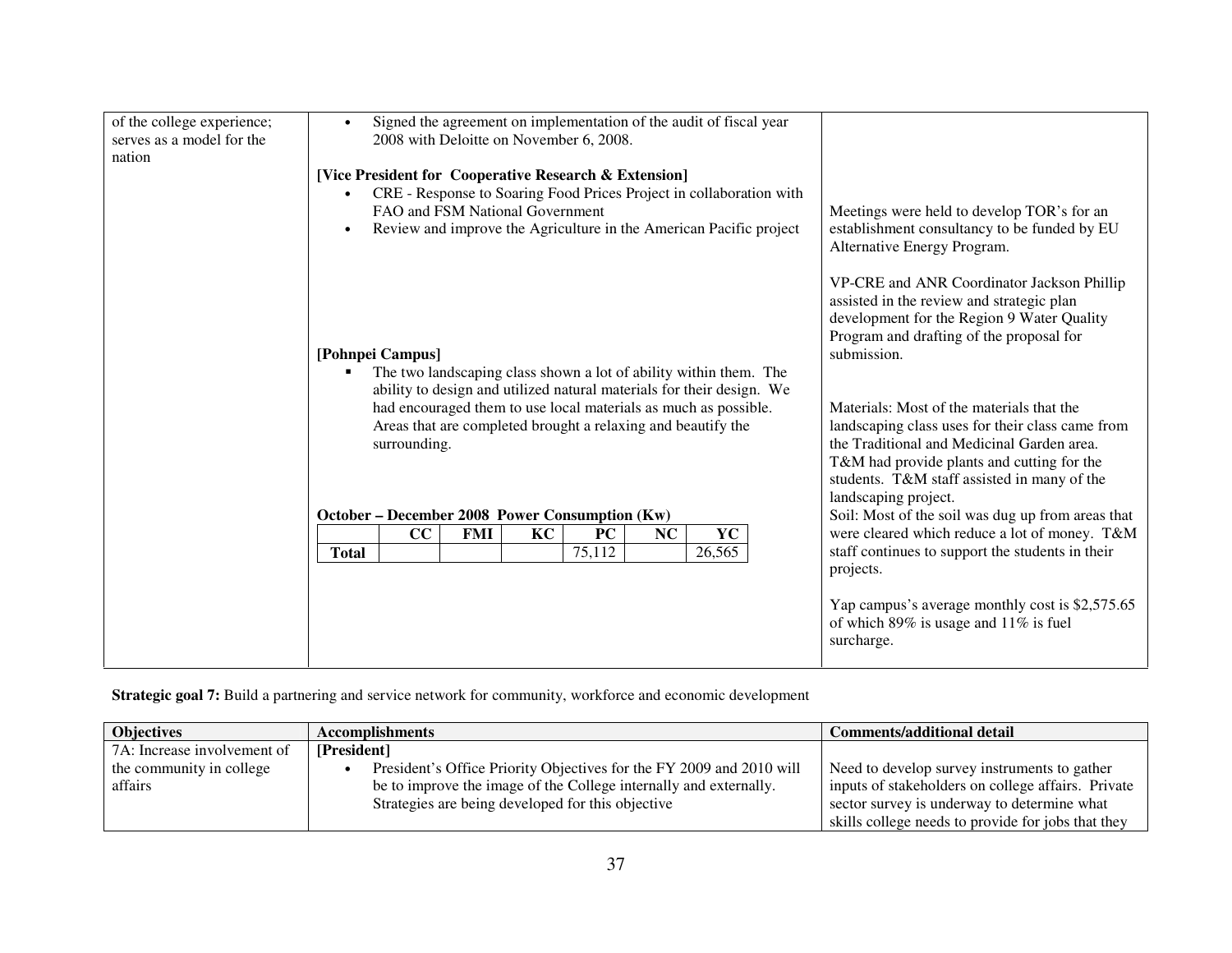| [Vice President for Administrative Services]                                                                                                                                                                                                                                                                                                                                                                                                                                                                                                                                                                                                                                                                                                                                                                                                                                                                                                                                                                                                         | need to be filled at their businesses.                                                                                                                                                                                                         |
|------------------------------------------------------------------------------------------------------------------------------------------------------------------------------------------------------------------------------------------------------------------------------------------------------------------------------------------------------------------------------------------------------------------------------------------------------------------------------------------------------------------------------------------------------------------------------------------------------------------------------------------------------------------------------------------------------------------------------------------------------------------------------------------------------------------------------------------------------------------------------------------------------------------------------------------------------------------------------------------------------------------------------------------------------|------------------------------------------------------------------------------------------------------------------------------------------------------------------------------------------------------------------------------------------------|
| Represent the President in organizing the SPREP conference which<br>was very successful and the Annual Tuna Commission Conference.<br>Provide support to Chuuk Campus with generator problems and other<br>necessary coordination to continue services at Chuuk.                                                                                                                                                                                                                                                                                                                                                                                                                                                                                                                                                                                                                                                                                                                                                                                     | Altogether 41 modules were delivered across the<br>four states at a cost of \$97,552.24. Also three<br>training modules were eliminated from the<br>original list of training modules based on the un                                          |
| [Vice President for Instructional Affairs]<br>Acting DVCEE attended 10th Micronesian Chief Executive<br>Summit(MCES) held at COM-FSM national campus<br>Land management training project completed and closed out. Final<br>training completion were Pohnpei at 100%, Yap at 100%, Kosrae at<br>80% and Chuuk only 30%<br>5 linemen were awarded journeyman USDOL certificates. Acting<br>DVCCE participated in a Journeyman awarding ceremony for Yap<br>Utilities.<br>Acting DVCCE met with New Horizon computer learning center in<br>Guam and discussed possibilities for training for vocational students<br>and COM-FSM personnel.<br>Acting DVCCE accompanied President James, VPA Joe and<br>$\blacksquare$<br>Maintenance Director Fransisco meet with FSM President Mori<br>regarding a resolution passed by FSM Congress to establish<br>vocational training Chuuk campus.<br>[Director of Community Relations]<br>Improve involvement of community in college affairs by compiling<br>and submitting a report to the Dr. Patrick Tellei. | availability of trainers in these areas and these<br>were land valuation, mediation and records<br>management<br>Dr. Tellei is a commissioner with the ACCJC<br>representing the Pacific Postsecondary<br><b>Educational Conference (PPEC)</b> |
| [Kosrae Campus]<br>Initial contact was made by the Kosrae Department of Resources and<br>$\bullet$<br>Economic Affairs to seek possibility of transferring research and<br>extension services in agriculture and marine resources to the College                                                                                                                                                                                                                                                                                                                                                                                                                                                                                                                                                                                                                                                                                                                                                                                                     |                                                                                                                                                                                                                                                |
| [Pohnpei Campus]<br>CD accompanied the President and BOR members to pay courtesy<br>visit to the Pohnpei State Governor and Lt. Governor of Pohnpei State<br>in December. Topics discussed were current collaborative programs<br>and projects between Pohnpei State Government and the College and<br>potential future collaboration.<br>PSBDC launched a statewide community-based business awareness                                                                                                                                                                                                                                                                                                                                                                                                                                                                                                                                                                                                                                              |                                                                                                                                                                                                                                                |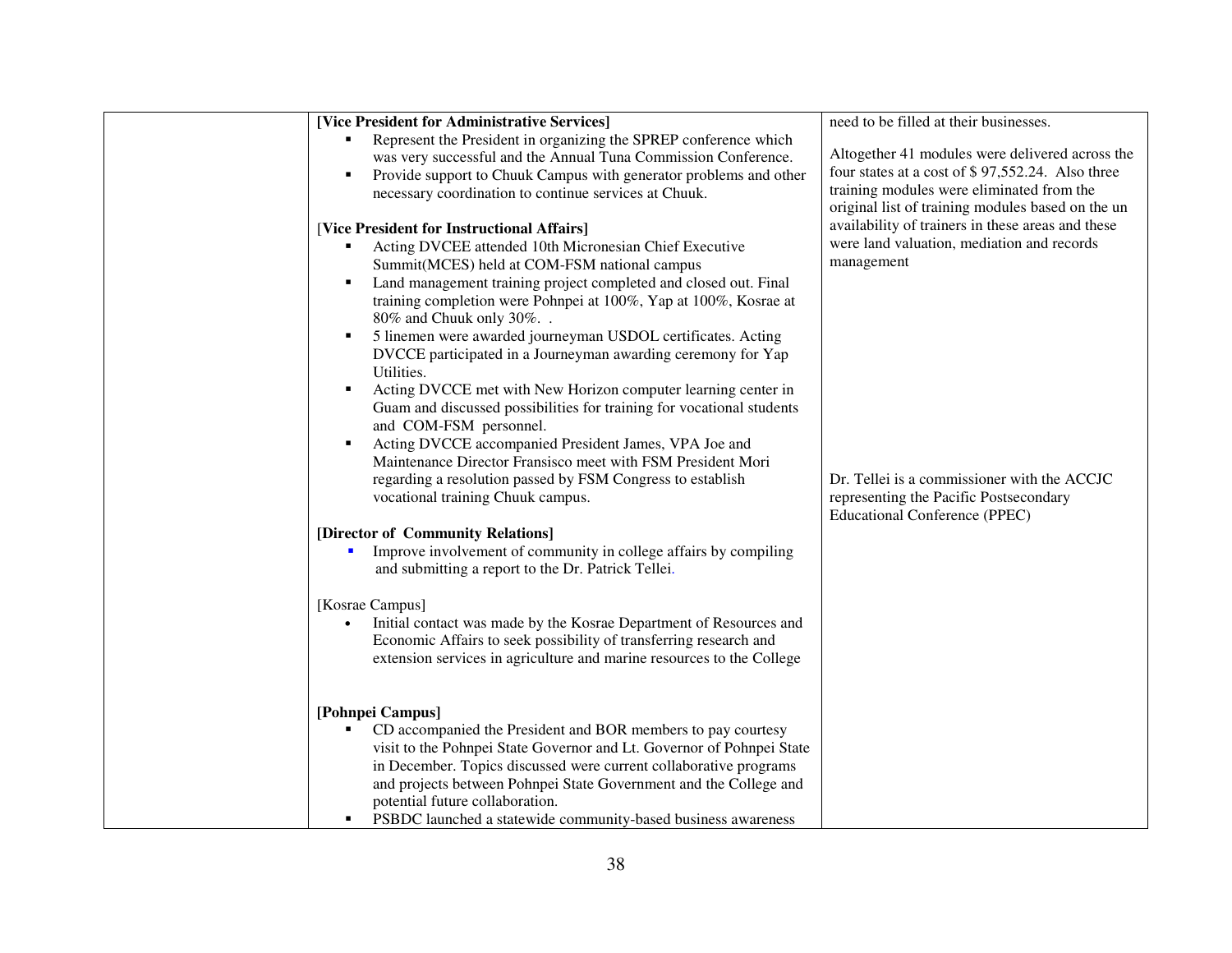|                          | program in October 2008. Awareness trainings were held in all of the<br>municipalities during the three months of this quarter.<br>The following trainings were conducted and completed by PCTI<br>during this quarter: (1) two groups of Basic Accounting II were<br>conducted in October and November. A total of 32 participants<br>completed the training; (2) Land Management Survey and Mapping<br>Computer Training (AutoCad) and Land Development Training with<br>12 participants each; (3) Basic Computer Training requested by<br>Australian Embassy for four students on scholarship was also<br>successfully completed.<br>UBP and ESTP separately held meeting with parents of program<br>٠<br>participants this quarter to begin the cycle of their annual programs.<br>CD and Pohnpei CRE Coordinator worked closely with the Island<br>$\blacksquare$<br>Food Community of Pohnpei, a Pohnpei NGO, in the capacity of<br>board members to support Pohnpei CRE programs and projects.<br>CD and Pohnpei Campus key staff held three meetings, in November,<br>with parents of current and future students and the community at large<br>to inform them of the proposed \$10 tuition increase for Fall Semester<br>2009.<br>T & T Club members (electronic students) repaired the scoreboard at<br>$\blacksquare$ |  |
|--------------------------|----------------------------------------------------------------------------------------------------------------------------------------------------------------------------------------------------------------------------------------------------------------------------------------------------------------------------------------------------------------------------------------------------------------------------------------------------------------------------------------------------------------------------------------------------------------------------------------------------------------------------------------------------------------------------------------------------------------------------------------------------------------------------------------------------------------------------------------------------------------------------------------------------------------------------------------------------------------------------------------------------------------------------------------------------------------------------------------------------------------------------------------------------------------------------------------------------------------------------------------------------------------------------------------------------------------------------------|--|
| 7B: Enhance and promote  | the Spanish Wall Ball Park.<br>[Yap Campus]<br>good working relationships with Health Services, Resources &<br>Development Workforce Enrichment Division (WED), Scholarship<br>Office, Yap DOE, SAIL (School Administrator & Instructional<br>Leader), FEMA/PA Office, Yap High School, Ulithi High School,<br>Woleai High School, Yap SDA High School, and Yap CAP.<br>This is done with Career Day each semester. More and more agencies<br>/ organizations are participating in this event to share information<br>about their program and careers needed in their industries.<br>More agencies / organizations are requesting list of Yapese graduates<br>٠<br>from COM-FSM as part of their recruitment efforts.<br>Yap State Government continues to be very supportive of the college<br>$\blacksquare$<br>by agreeing to provide use of state owned land at a rate of \$1 per year<br>for the $3rd$ five year lease.<br>[President]                                                                                                                                                                                                                                                                                                                                                                                      |  |
| employment opportunities | A letter has been sent to the FSM Department of TC & I at the FSM to<br>established negotiations with shipping companies that frequent the                                                                                                                                                                                                                                                                                                                                                                                                                                                                                                                                                                                                                                                                                                                                                                                                                                                                                                                                                                                                                                                                                                                                                                                       |  |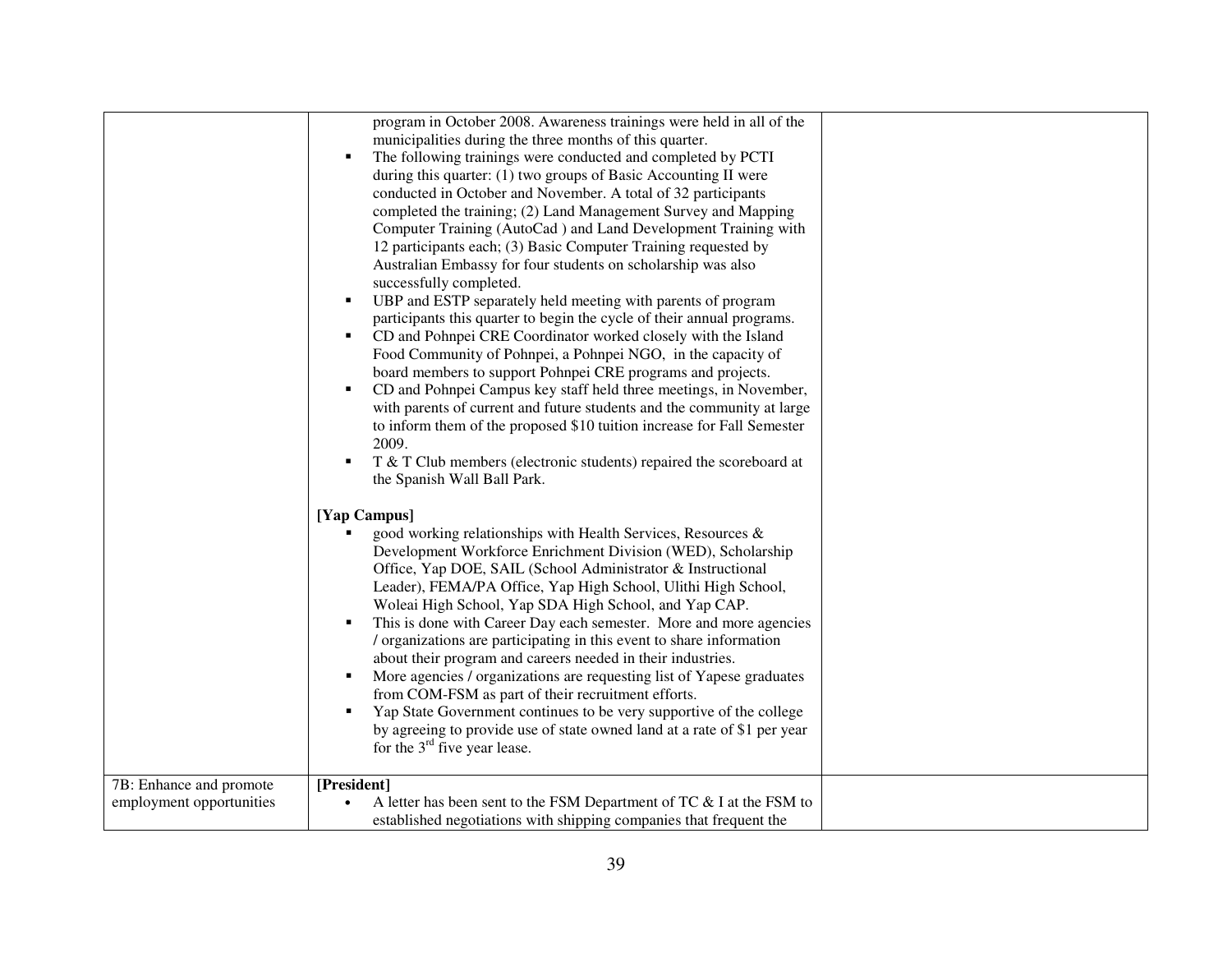|                                                                                                                                   | FSM to hire FSM FMI Graduates.                                                                                                                                                                                                                                                                                                                                                                                                                                                                                                                                                                                                                                                                                                                                                                                                                                                                                                                                                                                                            |                                                                                                                                                 |
|-----------------------------------------------------------------------------------------------------------------------------------|-------------------------------------------------------------------------------------------------------------------------------------------------------------------------------------------------------------------------------------------------------------------------------------------------------------------------------------------------------------------------------------------------------------------------------------------------------------------------------------------------------------------------------------------------------------------------------------------------------------------------------------------------------------------------------------------------------------------------------------------------------------------------------------------------------------------------------------------------------------------------------------------------------------------------------------------------------------------------------------------------------------------------------------------|-------------------------------------------------------------------------------------------------------------------------------------------------|
|                                                                                                                                   | [Vice President for Instructional Affairs]<br>COM-FSM provided technical assistance to PREL, State DOE and<br>FSM DOE to develop a set of career and technical standards for K-12.<br>These standards are currently under review by the all entity involved<br>in their development<br>[Kosrae Campus]<br>A Financial Aid Technician was hired during the month of October as<br>$\bullet$                                                                                                                                                                                                                                                                                                                                                                                                                                                                                                                                                                                                                                                | Acting DVCCE and VPIA had a teleconference<br>with PREL on having another workshop to<br>finalize the career and tech standards for<br>FSMNDOE. |
|                                                                                                                                   | part of recruitment and retention initiative by the Department of the<br>Student Services.                                                                                                                                                                                                                                                                                                                                                                                                                                                                                                                                                                                                                                                                                                                                                                                                                                                                                                                                                |                                                                                                                                                 |
|                                                                                                                                   | [Yap Campus]<br>All vacancy announcements are posted and announced on FM radio.<br>A list of graduates of COM-FSM (national, FSM FMI & yap campus)<br>is shared with government and private companies.                                                                                                                                                                                                                                                                                                                                                                                                                                                                                                                                                                                                                                                                                                                                                                                                                                    |                                                                                                                                                 |
| 7C: Develop new and<br>enhance existing programs to<br>meet the changing<br>educational and workforce<br>needs of our communities | [President]<br>College has collaborated recently with the Department of Health<br>Services in the FSM to develop and implement Public Health,<br>Nursing, and Dentistry at the College.<br>The FSM, Republic of the Marshall Islands, and the Republic of Palau<br>$\bullet$<br>are considering the COM-FSM as the possible site for the Dental<br>Health Program.<br>Submitted two substantial changes report on AS Degree Program in<br>Public Heal and Modified AS Degree Program in General Agriculture.<br>The substantial change report for the AS Degree Program in Public<br>Health was approved with condition as the College needs to provide<br>more information on government's funding support on the program.<br>The substantial change report for the AS Degree program in General<br>Agriculture was not approve by WASC Commissioners as they need<br>information on funding sustainability of the program at the College.<br>Administration is working on providing information needed by<br>WASC by November 17, 2008. |                                                                                                                                                 |
|                                                                                                                                   | [Vice President for Administrative Services]<br>Secured funds from the National Government Resource and<br>Development and made it possible for 2 participants from each<br>campuses to participate in the 2008 Solar PV training                                                                                                                                                                                                                                                                                                                                                                                                                                                                                                                                                                                                                                                                                                                                                                                                         |                                                                                                                                                 |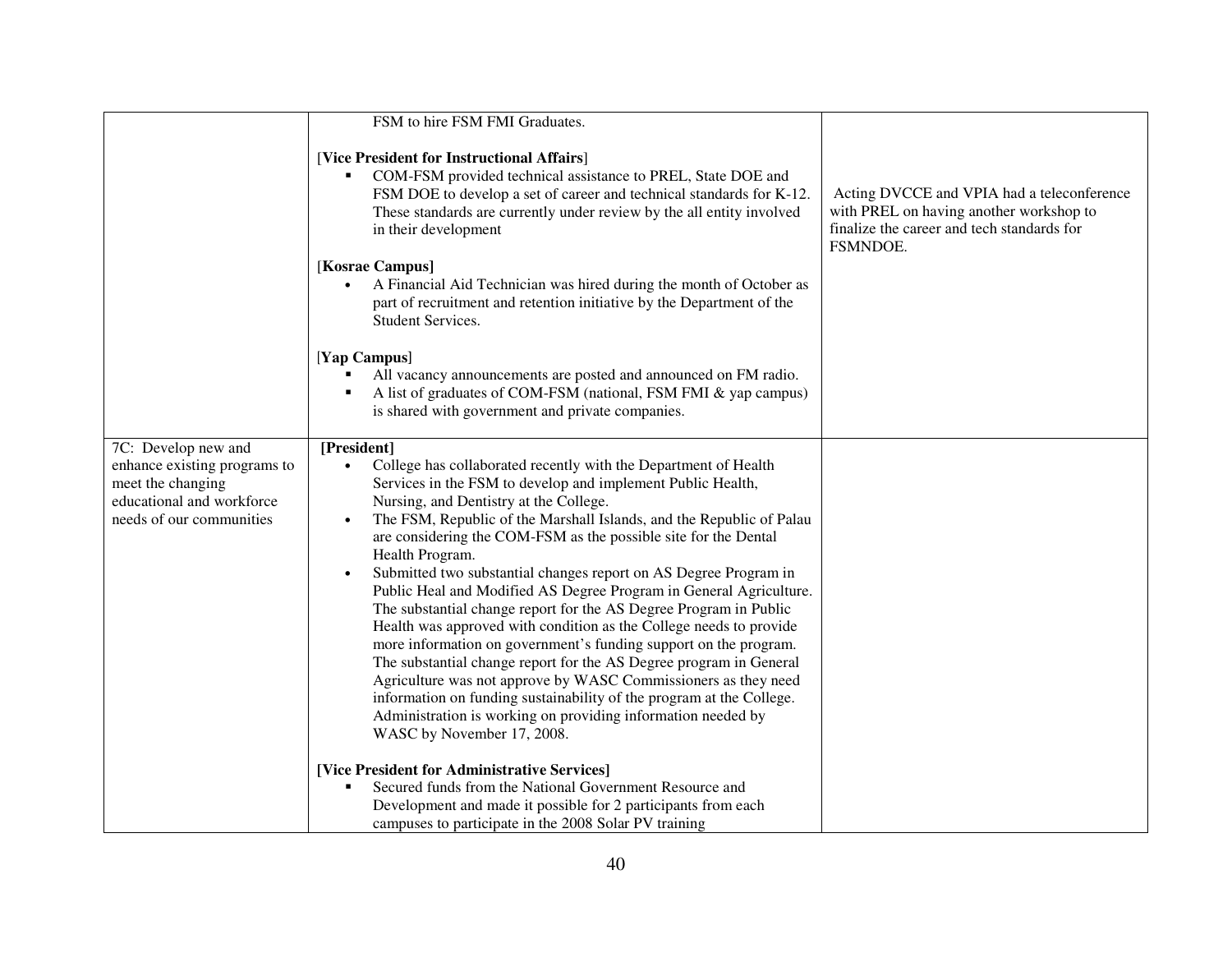| [Vice President for Instructional Affairs]<br>Two day meeting of State and national campus education faculty<br>results in recommendation to phase out AS in Elementary Education<br>and replace with AA in Teacher Prep and 3 <sup>rd</sup> year Teacher<br>Preparation.<br>Acting DVCCE attended a solar system installation training program<br>sponsored by European union held at Pohnpei campus for one week.<br>This training included various governmental agencies and members<br>from the community.<br>Trial Counselor has been revived and four courses offered in Fall 08<br>٠<br>to with more than 20 participants from various legal related agencies<br>participating.<br>4 courses are offered in Trail counselor program for spring 09 on<br>٠<br>Pohnpei, 3 in Yap.<br>AS in Agriculture and Natural Resources reviewed by WASC but not<br>٠<br>approved pending further information on fiscal resources to sustain<br>the program.<br>Public Health Training Program was approved by WASC. Classes<br>are to begin in Spring 09<br>Nursing Program --Consultant, Dr. Karen Merriman was hired to<br>$\blacksquare$<br>assist with replanning the Nursing program and preparing submission<br>to WASC for accreditation approval.<br>SEPPIE (Special Education Program for Pacific Island Entities)<br>٠<br>Teacher Training Project was given a one year extension.<br>16 teachers have completed their AS degree to date. |  |
|------------------------------------------------------------------------------------------------------------------------------------------------------------------------------------------------------------------------------------------------------------------------------------------------------------------------------------------------------------------------------------------------------------------------------------------------------------------------------------------------------------------------------------------------------------------------------------------------------------------------------------------------------------------------------------------------------------------------------------------------------------------------------------------------------------------------------------------------------------------------------------------------------------------------------------------------------------------------------------------------------------------------------------------------------------------------------------------------------------------------------------------------------------------------------------------------------------------------------------------------------------------------------------------------------------------------------------------------------------------------------------------------------------------------------------------------|--|
| Certificate of Achievement in Agriculture and Food Technology<br>٠<br>program revived at Pohnpei Campus.                                                                                                                                                                                                                                                                                                                                                                                                                                                                                                                                                                                                                                                                                                                                                                                                                                                                                                                                                                                                                                                                                                                                                                                                                                                                                                                                       |  |
| [Chuuk Campus]<br>Our Upward Bound Program continue to serve 70 students through its<br>high school college preparatory programs.<br>3 grants under the Compact sectoral funding for CRE Chuuk Campus.                                                                                                                                                                                                                                                                                                                                                                                                                                                                                                                                                                                                                                                                                                                                                                                                                                                                                                                                                                                                                                                                                                                                                                                                                                         |  |
| [Pohnpei Campus]<br>PSBDC promoting technical assistance in business development for<br>Pohnpei State residents by launching a state-wide community-based<br>business awareness program in October 2008. Awareness trainings<br>were held in all of the municipalities during the three months of this<br>quarter.                                                                                                                                                                                                                                                                                                                                                                                                                                                                                                                                                                                                                                                                                                                                                                                                                                                                                                                                                                                                                                                                                                                             |  |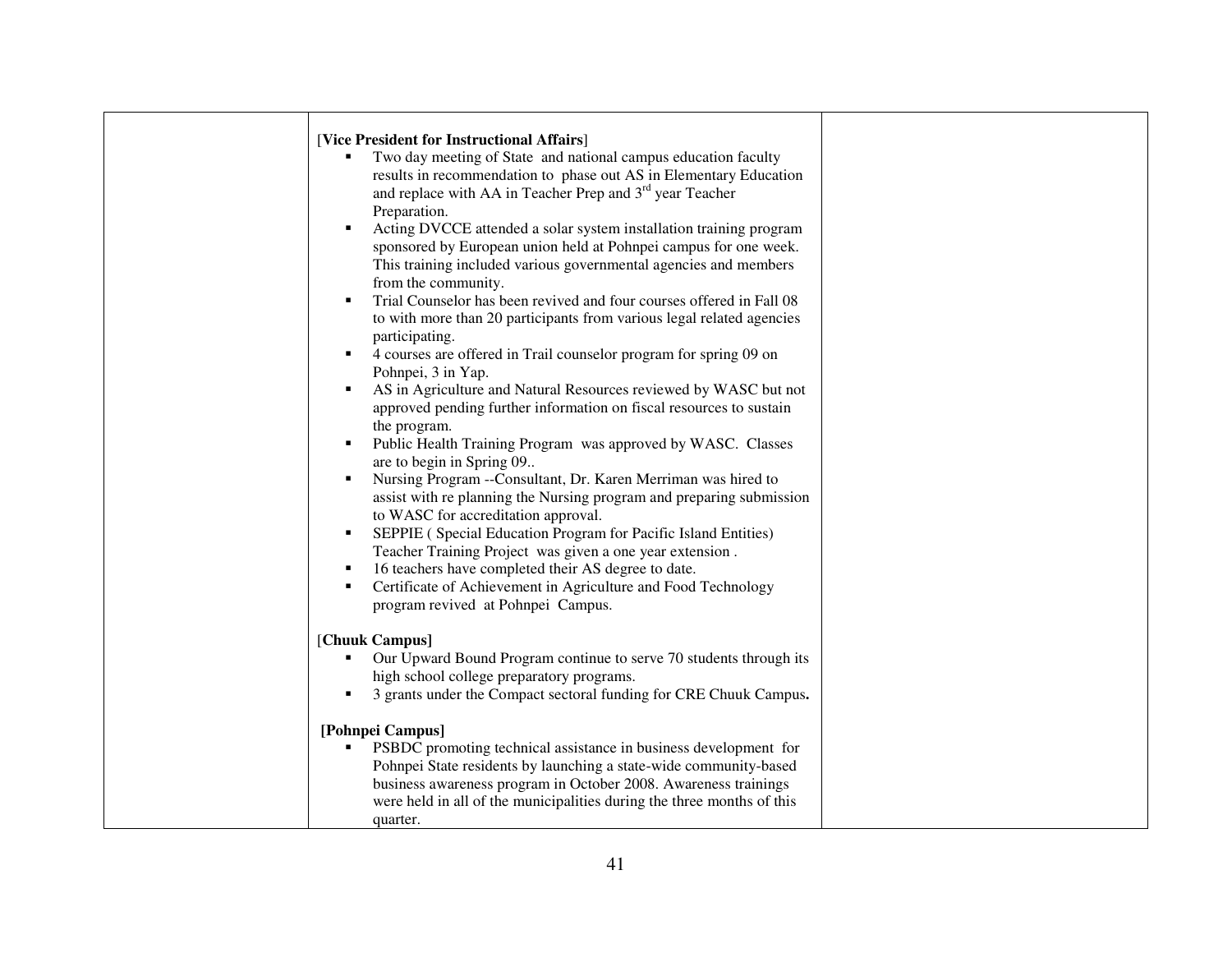|                                                                   | PCTI continued to promote the College as a major source of technical<br>$\blacksquare$<br>assistance through regular communication with clients and potential<br>clients, and through advertisement of programs and trainings to the<br>Government agencies and the community.<br>T & T students under the supervision of Instructor Nelchor Permitez<br>٠<br>was requested by the Pohnpei State Lt. Governor to repair the baseball<br>score board as part of a class project. The task, which had not been<br>able to be successfully performed by other on-island technicians, was<br>successfully done by the College T & T students, a very good<br>promotion for the College T $&$ T program. |                                                                                                                                                                                |
|-------------------------------------------------------------------|-----------------------------------------------------------------------------------------------------------------------------------------------------------------------------------------------------------------------------------------------------------------------------------------------------------------------------------------------------------------------------------------------------------------------------------------------------------------------------------------------------------------------------------------------------------------------------------------------------------------------------------------------------------------------------------------------------|--------------------------------------------------------------------------------------------------------------------------------------------------------------------------------|
|                                                                   | [Kosrae Campus]<br>At a lunch meeting, the Governor of Kosrae, Director of DREA, and<br>$\bullet$<br>KSL Chairman of Education were informed of an attempt to create a<br>short term training institute to service both the public and private<br>sectors in Kosrae. The replication of PTI at Pohnpei Campus is being<br>considered.                                                                                                                                                                                                                                                                                                                                                               |                                                                                                                                                                                |
|                                                                   | [Yap Campus]<br>Yap Campus and Yap DOE have been working together to get<br>teachers to achieve their AS degrees in elem. Ed. At end of summer<br>session, 25 teachers received their AS - Teacher Education -<br>Elementary degrees. We expect to graduate more by end of this fall<br>semester.<br>We are also working with Health Services to train their nurses and<br>٠<br>health assistants to man the dispensaries and community health<br>centers. Health Assistants Program will resume in spring semester<br>with courses to be offered.<br>We also will offer Trial Counselor's Program in spring semester by<br>request of the Yap State Court.                                         |                                                                                                                                                                                |
| 7D: Provide Cooperative<br>Extension Services to the<br>community | [President]<br>The COM-FSM CRE Programs continue to provide Cooperative<br>Extension to Communities in the FSM.<br>The completion of the new Land Grant Research Labs will enhance<br>$\bullet$<br>these aspects of the CRE Programs at the College. The construction of<br>the Research Lab for Chuuk and Pohnpei States have been completed<br>and will increase the capabilities of the researches in these two states<br>to provide cooperative extension services needed for these two states.<br>The renovation of the Research lab at Kosrae State Campus is<br>ongoing and will be completed soon.                                                                                          | Need to work on the offices for the Cooperative<br>Extension Offices in Chuuk and Pohnpei States<br>so they can be included in the newly and to be<br>completed Research Labs. |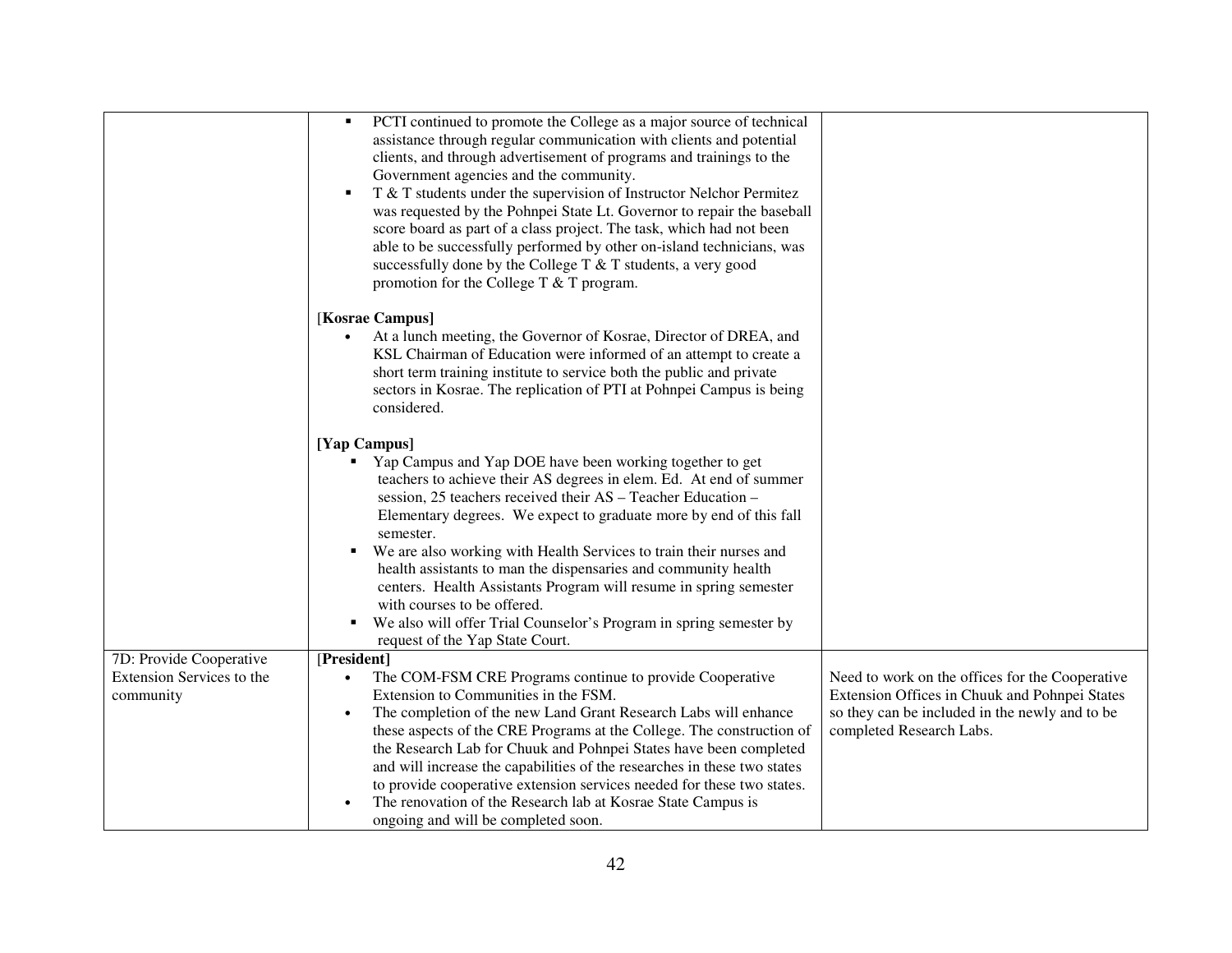| Pohnpei Campus Extension services office is nearly completed and<br>$\bullet$ |                                                |
|-------------------------------------------------------------------------------|------------------------------------------------|
| will house the extension agents' offices.                                     |                                                |
|                                                                               |                                                |
| [VP Cooperative Research & Extension]                                         |                                                |
| Recognition of Excellence in Extension of Dr. Verma                           |                                                |
| Conferences attended<br>$\bullet$                                             | Dr. Vema of Kosrae AES was awarded the         |
|                                                                               | Excellence in Extension Award for the Northern |
| [Yap Campus]                                                                  | Region by the Secretariat of the Pacific       |
| Monthly information bulletin helped to create greater awareness about         | Community                                      |
| diverse uses of noni among the community at large                             | Dr. Muru of AES Yap was sponsored to attend a  |
| п                                                                             |                                                |
| Morphological characterization revealed significant variation in the          | South Asia Noni Development conference         |
| morphological features of three noni varieties                                | VP-CRE Attended the New Deans and Directors    |
| Extension leaflets helped to disseminate research findings to farmers<br>٠    | Orientation                                    |
| and home owners so that interested could adopt appropriate measures           |                                                |
| Greater enthusiasm of community members in home gardening using<br>٠          |                                                |
| simplified micro gardens                                                      |                                                |
| Improved well-being of families at Gargey<br>٠                                |                                                |
| Gargey community incorporated vegetables from home gardens in                 |                                                |
| their daily food menu, thus improving general health                          |                                                |
| Groups show great enthusiasm in vegetable gardening<br>п                      |                                                |
| Discussion with NRCS Scientist helped to know more about Yap's<br>п           |                                                |
| soils and steps need to reclaim them                                          |                                                |
| Community gained considerable experience in managing<br>п                     |                                                |
| biodegradable wastes and effectively undertakes composting                    |                                                |
| Identified a potential buyer for noni fruits<br>п                             |                                                |
| Collective participation of community members in gardening<br>п               |                                                |
| activities                                                                    |                                                |
| Physical activity of women members increased due to gardening<br>п            |                                                |
|                                                                               |                                                |
| [Chuuk Campus]                                                                |                                                |
| Chuuk CRE continued working with the various community in                     |                                                |
|                                                                               |                                                |
| different outreach programs.                                                  |                                                |
|                                                                               |                                                |
| [Yap Campus]                                                                  |                                                |
| CES:                                                                          |                                                |
| Monthly information bulletin helped to create greater awareness about         |                                                |
| diverse uses of noni among the community at large                             |                                                |
| Morphological characterization revealed significant variation in the          |                                                |
| morphological features of three noni varieties                                |                                                |
| Extension leaflets helped to disseminate research findings to farmers         |                                                |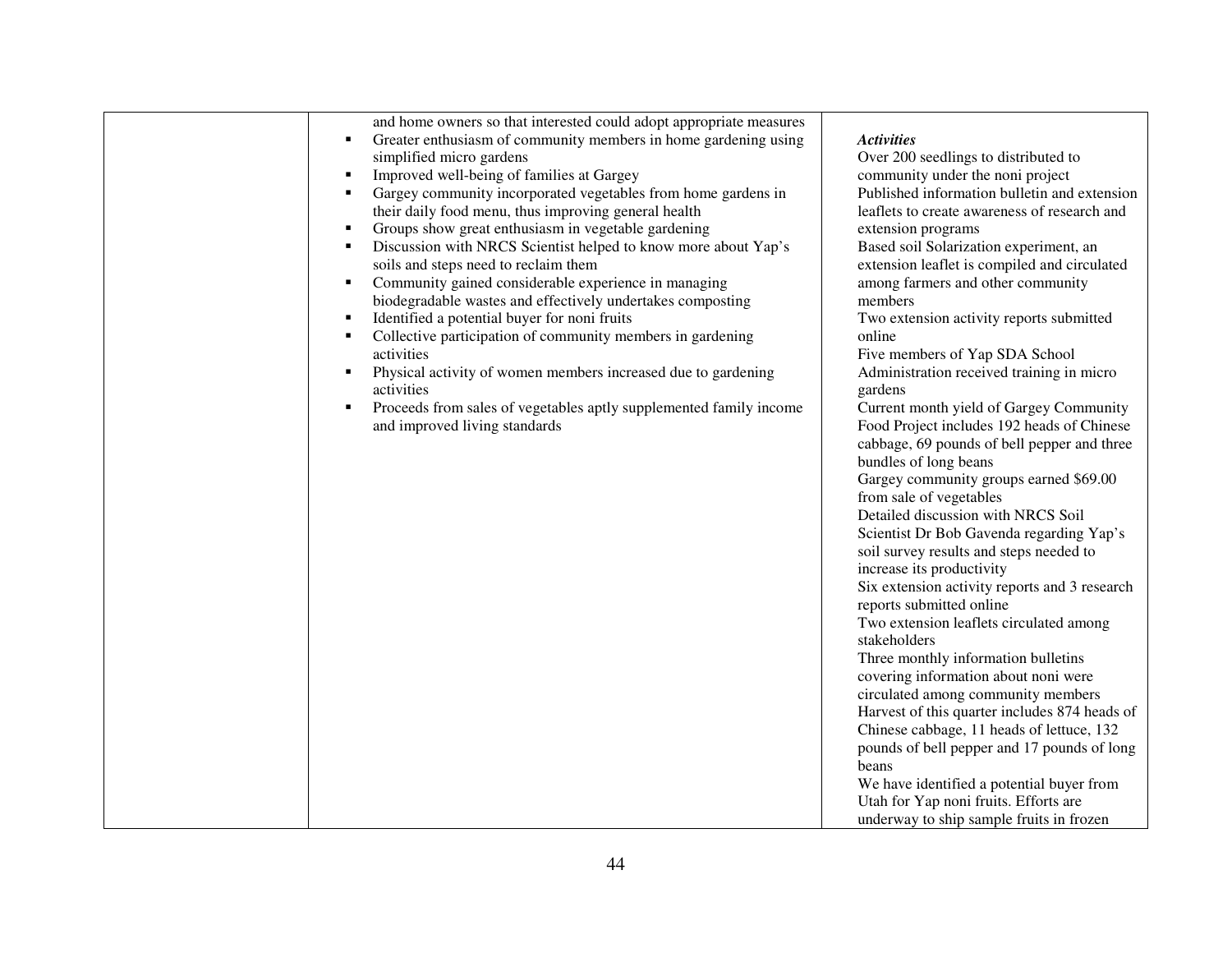| condition<br><sup>7</sup> analysis<br><b>Tuality</b><br>TOT |
|-------------------------------------------------------------|
|-------------------------------------------------------------|

| 8A: Increase community<br>[President]<br>involvement in college affairs<br>President's Office is already making this objective as its priority.<br>$\bullet$<br>Strategies for the objectives are being developed on will be used as its |  |
|------------------------------------------------------------------------------------------------------------------------------------------------------------------------------------------------------------------------------------------|--|
|                                                                                                                                                                                                                                          |  |
|                                                                                                                                                                                                                                          |  |
|                                                                                                                                                                                                                                          |  |
| objectives for 2009 and 2010,                                                                                                                                                                                                            |  |
| Communications have been sent to the FSM President and Speaker of<br>$\bullet$                                                                                                                                                           |  |
| the FSM Congress regarding quarterly meetings with them on ways of                                                                                                                                                                       |  |
| improving the communication between their offices.                                                                                                                                                                                       |  |
| [Vice President for Instructional Affairs]                                                                                                                                                                                               |  |
| English language Debate conducted in PNI State Legislature chamber.                                                                                                                                                                      |  |
| National Campus librarians assist in organizing workshop for other                                                                                                                                                                       |  |
| Pohnpei librarians as follow up on Leaders in Pacific Libraries project                                                                                                                                                                  |  |
| and PIALA workshop training.                                                                                                                                                                                                             |  |
| Annual Christmas Concert held at National campus in Dec well                                                                                                                                                                             |  |
| attended.                                                                                                                                                                                                                                |  |
| [Vice President for Student Services]                                                                                                                                                                                                    |  |
| VPSS was invited by the Pohnpei Rotary Club to talk about Project                                                                                                                                                                        |  |
| Graduation where school supplies are donated by the college                                                                                                                                                                              |  |
| community, especially the graduates and their families to be given to a                                                                                                                                                                  |  |
| designated school. Rotary Club wanted to join this effort.                                                                                                                                                                               |  |
| VPSS participated in a Congressional Hearing for the Board of<br>$\bullet$                                                                                                                                                               |  |
| Regents nomination, Kasio Mida. Mr. Mida was confirmed as a result                                                                                                                                                                       |  |
| of the hearing testimonies from the college administration.                                                                                                                                                                              |  |
| Board of Regents held its December meeting at Pohnpei Campus.<br>$\bullet$                                                                                                                                                               |  |
| Prior to the meeting the State Campus Directors also met with the                                                                                                                                                                        |  |
| members of the President's Cabinet regarding on-going issues about                                                                                                                                                                       |  |
| instructional and student services programs as well as budgetary                                                                                                                                                                         |  |
| concerns. Future direction of the college was also discussed. The                                                                                                                                                                        |  |
| Board instructed the administration and to come up with talking points                                                                                                                                                                   |  |
| about the future direction of the college for the March 2009 Board                                                                                                                                                                       |  |
| meeting in Chuuk.                                                                                                                                                                                                                        |  |
| [Yap Campus]                                                                                                                                                                                                                             |  |
| Recruitment campaign to resume this fall.<br>п                                                                                                                                                                                           |  |

**Strategic goal 8:** Promote the uniqueness of our community, cultivate respect for individual differences and champion diversity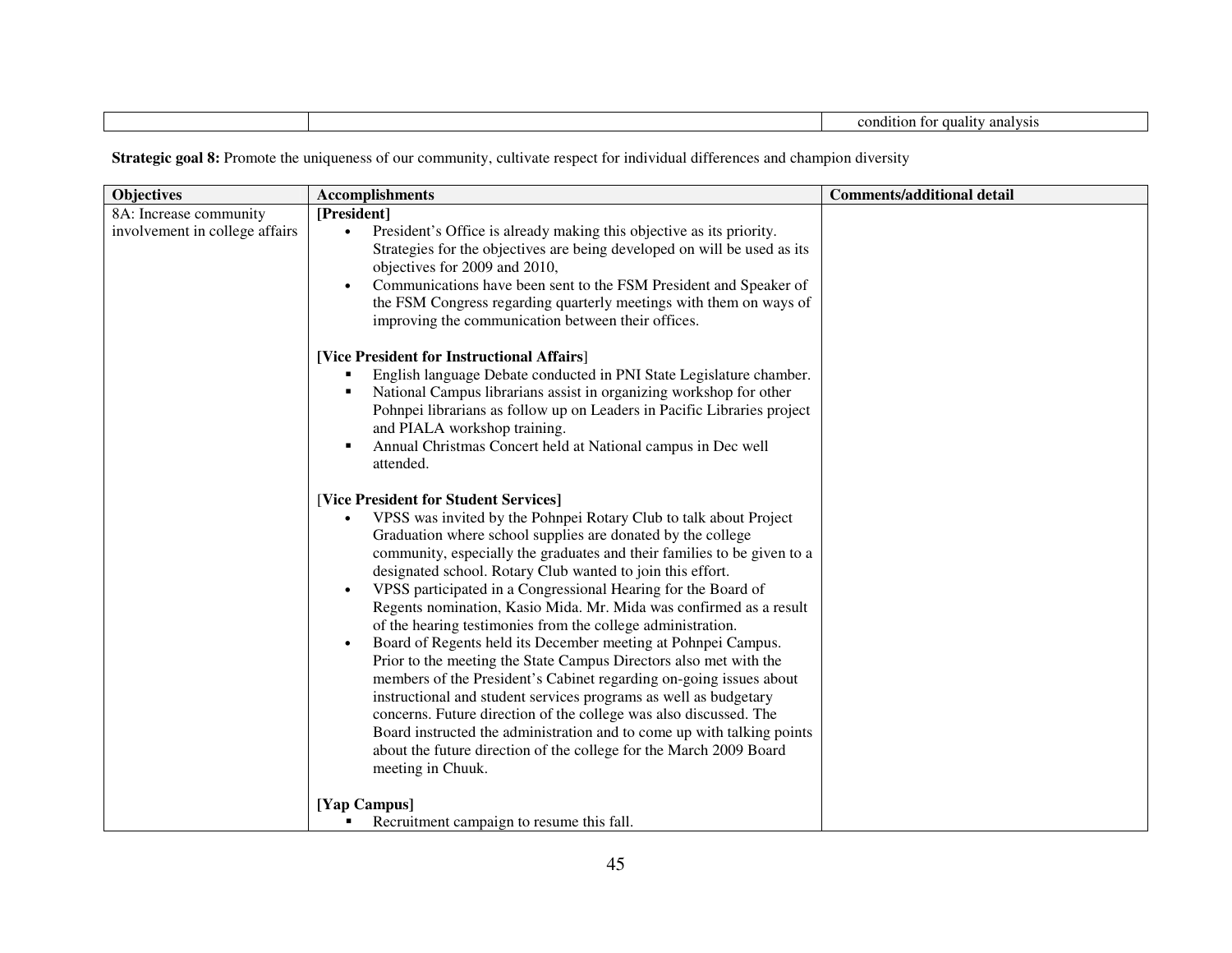|                                                                                | Business organizations, government agencies, and individuals<br>$\blacksquare$<br>supported our efforts to raise funds for the 5 Yapese students to<br>participate in ISETS - China this December.<br>Public was invited to the movie nights. 100+ people showed up for<br>П<br>the movies.                                         |                                                                                      |
|--------------------------------------------------------------------------------|-------------------------------------------------------------------------------------------------------------------------------------------------------------------------------------------------------------------------------------------------------------------------------------------------------------------------------------|--------------------------------------------------------------------------------------|
| 8B: Cultivate respect for<br>individual differences, and<br>champion diversity | [President]<br>College continues to develop and offer programs and services that<br>promote cultural difference and diversity. For example, offering of<br>Micronesian Studies, Japanese Language Courses, Chinese Language<br>Courses, and developmental courses that also address the diversity of<br>learners among its students |                                                                                      |
|                                                                                | [Vice President for Student Services]<br>VPSS traveled to Saipan with the President to attend the<br>$\bullet$<br>Boardmanship training and to represent the President at the PPEC<br>meeting. All the regional institutions attended the meetings. (UOG,<br>GCC, NMC, CMI, PCC, and COM-FSM)                                       |                                                                                      |
|                                                                                | [Kosrae Campus]<br>There are 7 Filipinos, 2 Indians, 1 Nauruan, 2 U.S. citizens, and 24<br>Micronesians staffing 245 Micronesian students at KC.                                                                                                                                                                                    |                                                                                      |
|                                                                                | [Chuuk Campus]<br>Students continue to enjoy using our two traditional canoes and<br>learning about them.<br>Myjolenda Kim took student from her Micronesia Culture class on a<br>п<br>weekend retreat                                                                                                                              | Student in SS150 History of Micronesia utilized<br>the paddling canoe in its course. |

**Strategic Goal 9**: Provide for continuous improvement of programs, services and college environment

| <b>Objectives</b>         | <b>Accomplishments</b>                                                  | <b>Comments/additional detail</b> |
|---------------------------|-------------------------------------------------------------------------|-----------------------------------|
| 9A: Improve institutional | [President]                                                             |                                   |
| assessment and evaluation | The College is doing this at all levels. For example, the instructional |                                   |
|                           | programs, students service programs, and all administrative units.      |                                   |
|                           | An Assessment Planning Group has developed an Assessment                |                                   |
|                           | Handbook that will assist in this regard.                               |                                   |
|                           | The accreditation evaluation of the College takes place every six       |                                   |
|                           | years. The next evaluation and reaffirmation visit is in March 2010 so  |                                   |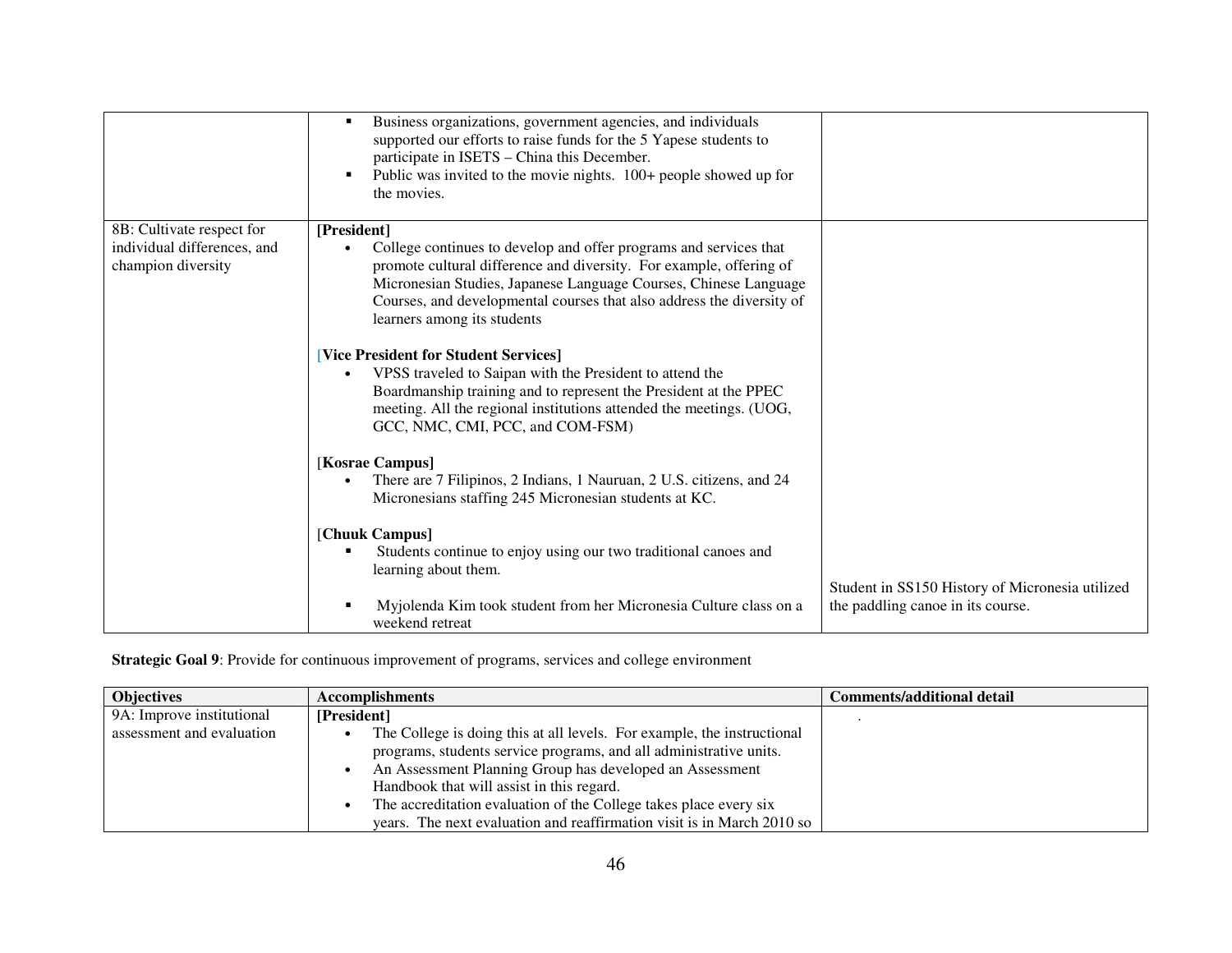|                                                                                                | members of the College Community are busy working on writing the<br>self-study report for that evaluation. The COM-FSM accreditation<br>was reaffirmed in 2004. This means that it has good standings on its<br>accreditation with WASC.                                                                                    |                                                                                                                                                                 |
|------------------------------------------------------------------------------------------------|-----------------------------------------------------------------------------------------------------------------------------------------------------------------------------------------------------------------------------------------------------------------------------------------------------------------------------|-----------------------------------------------------------------------------------------------------------------------------------------------------------------|
|                                                                                                | [Vice President for Administrative Services]<br>Liaison between COM-FSM and SDSU on the Master Program<br>п<br>Work with SDSU on plans and logistics to smooth the SDSU<br>п<br><b>Master Program startup</b>                                                                                                               |                                                                                                                                                                 |
|                                                                                                | [Vice President for Instructional Affairs]<br>Program Evaluations for the following programs have been submitted<br>to the Director of Academic Programs:<br>Micronesian Studies<br>Education – all programs<br>Agriculture<br>Yap campus has submitted assessment reports on their General<br>п<br>Education core courses. |                                                                                                                                                                 |
|                                                                                                | [Pohnpei Campus]<br>Program assessment reports were completed in the following<br>programs: Electronics/Telecommunication; Small Engine Repair, and<br>Career education in Motor Vehicle Mechanics.                                                                                                                         |                                                                                                                                                                 |
|                                                                                                | [Yap Campus]<br>Jon Berger, Math Instructor, has taken the lead in assisting all faculty<br>members with the assessment process. This is an on-going process.<br>Yap Campus has submitted assessment worksheets for all<br>administrative units                                                                             |                                                                                                                                                                 |
| 9B: Integrate planning,<br>evaluation and resource<br>allocation for continuous<br>improvement | [Vice President for Student Services]<br>As chair for the Accreditation Self Study Standard III, VPSS took part<br>in biweekly meetings of the Self Study Steering Committee to receive<br>guidance for the self study process.                                                                                             | Problem statement 2: Inadequate<br>development, understanding and application of<br>quality standards for an effective student centered<br>learning environment |
|                                                                                                | [Vice President for Administrative Services]<br>Develop VPAS continuous plan in which two workshops with<br>$\blacksquare$<br>customer services and protocols were prioritized<br>Meet with departments and obtained recommendations on areas for<br>٠                                                                      | Follow up is need with UOG Liberal Arts to<br>determine an action plan for joint evaluation                                                                     |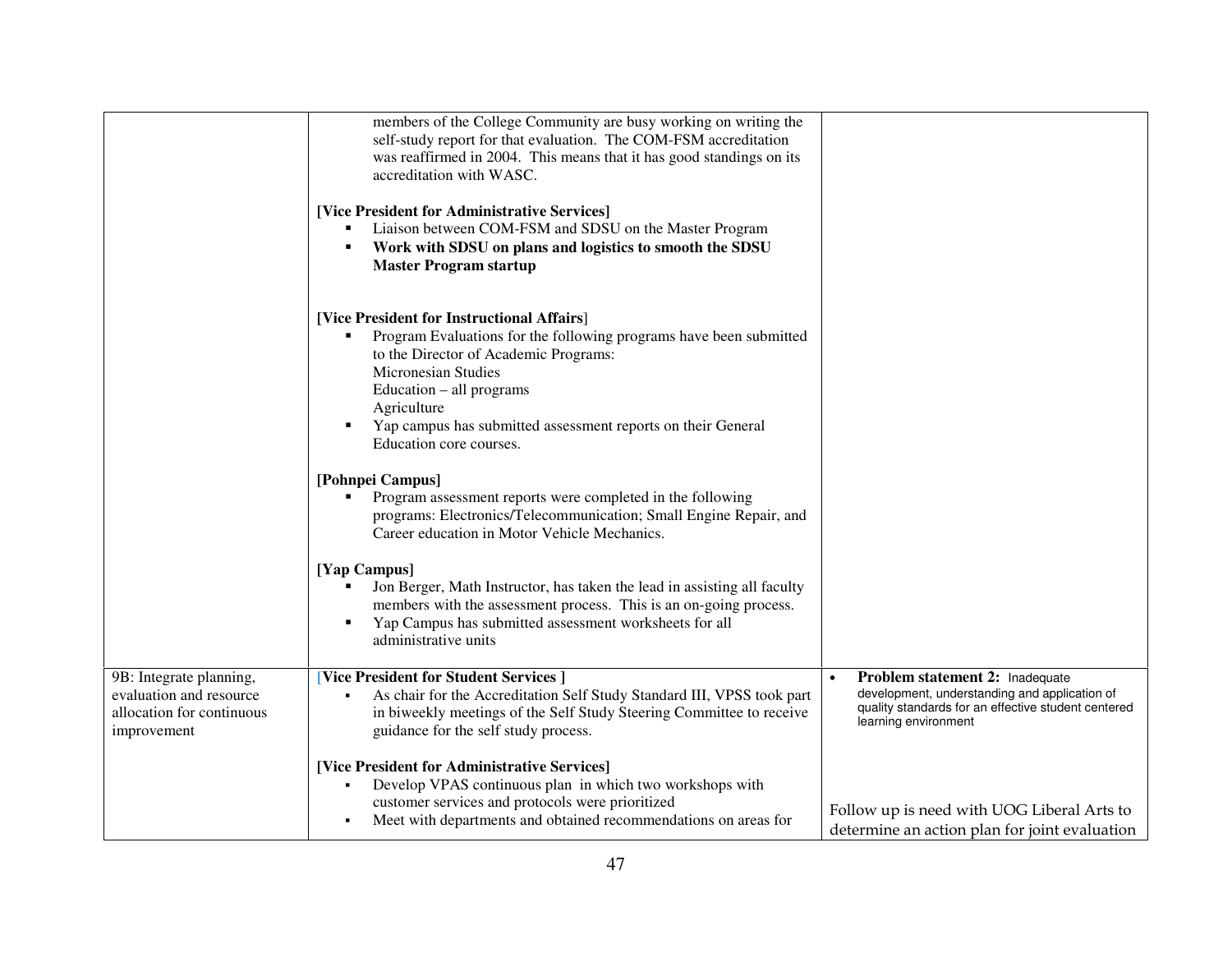| improvement                                                                                                                 | of articulated courses. |
|-----------------------------------------------------------------------------------------------------------------------------|-------------------------|
|                                                                                                                             |                         |
| [Institutional Research & Planning Office]                                                                                  |                         |
| Provided presentations and working sessions at Chuuk, Yap<br>٠                                                              |                         |
| and FMI sites on developing/reviewing improvement and                                                                       |                         |
| assessment plans.                                                                                                           |                         |
| Meeting with UOG Dean of Liberal Arts resulted in discussion                                                                |                         |
| to explore joint evaluation of articulated course between UOG                                                               |                         |
| and COM-FSM. IRPO is working with DAP to identify course                                                                    |                         |
| and instructors for the joint assessment/evaluation project.                                                                |                         |
| The working group for Self Study Standard II being lead by<br>٠                                                             |                         |
| IRPO has been formed with ongoing working sessions to                                                                       |                         |
| develop the descriptive analysis of the college against                                                                     |                         |
| standards related to student learning outcomes. Descriptive<br>section for standard II is to be completed by December 2008. |                         |
| Based on IAP presentations national faculty begin<br>٠                                                                      |                         |
| development/revision of mission, goals and improvement                                                                      |                         |
| outcomes for degree programs.                                                                                               |                         |
| Technical assistance was provided for conducting an After<br>$\blacksquare$                                                 |                         |
| Action Review of fall semester registration. Based on the                                                                   |                         |
| review - recommendations were made for improvement of the                                                                   |                         |
| registration process.                                                                                                       |                         |
| [Assessment Committee has been formed and is initiating                                                                     |                         |
| review/development of policies to support                                                                                   |                         |
| assessment/evaluation at the college.                                                                                       |                         |
| [Board of Regents]                                                                                                          |                         |
| The following were elected Board officers for 2009:                                                                         |                         |
| Graceful Enlet<br>Chairman                                                                                                  |                         |
| Lyndon Cornelius<br>Vice Chairman                                                                                           |                         |
| Mary B. Figir<br>Secretary-Treasurer                                                                                        |                         |
| A balanced operations budget for FY 2010 in the amount of                                                                   |                         |
| $$10,960,726$ was approved and a request for $$3,900,000$ is to be                                                          |                         |
| submitted to the FSM National Government.                                                                                   |                         |
| A budget of \$757,945 for FSM FMI for FY 2010 was approved for<br>submission to the FSM National Government.                |                         |
| FY 2010 budgets for the following auxiliary enterprises were                                                                |                         |
| approved as follows:                                                                                                        |                         |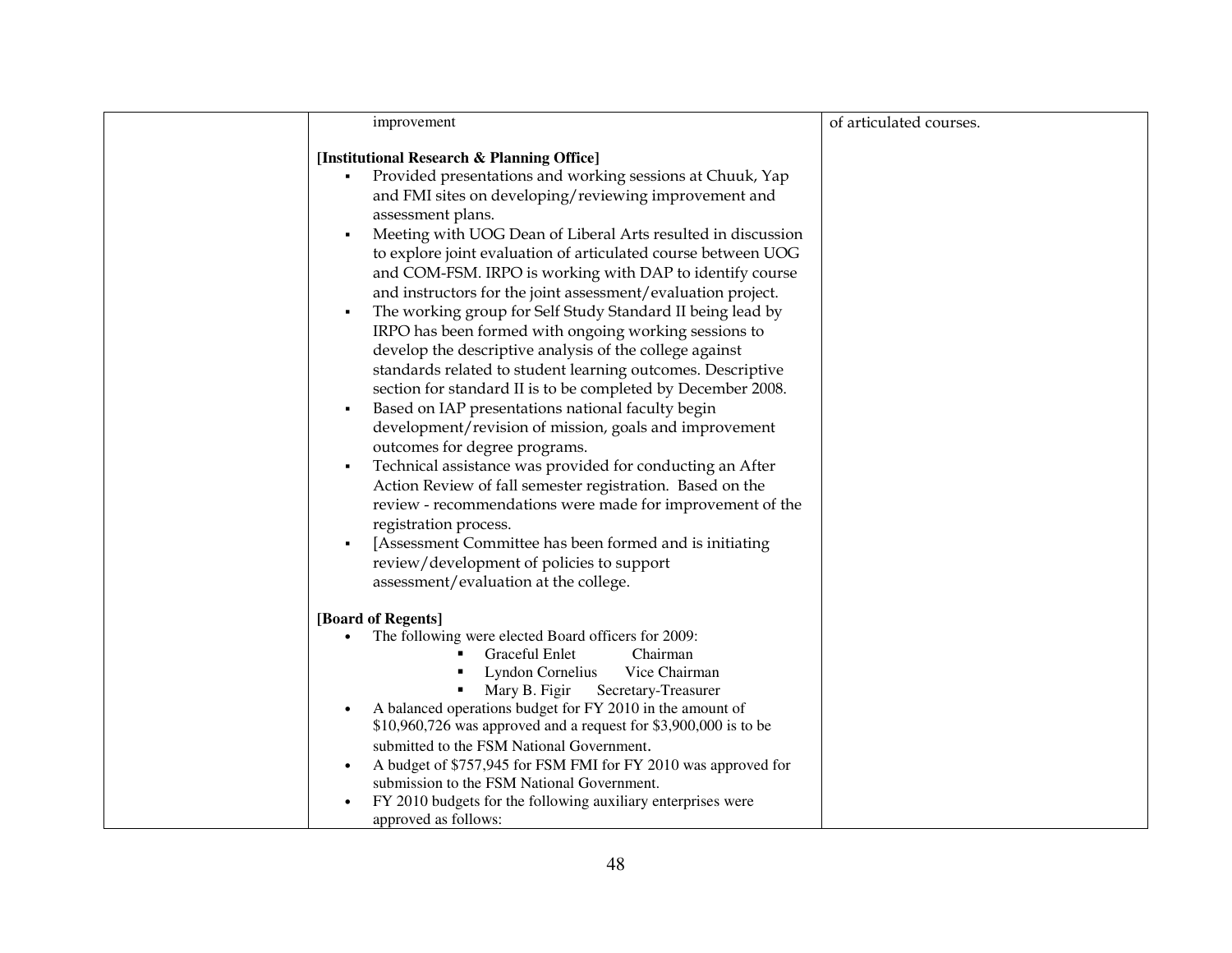| \$102,202<br><b>Bookstore</b>                                                      |  |
|------------------------------------------------------------------------------------|--|
| Cafeteria<br>\$182,329                                                             |  |
| A budget of \$2,500,000 for Infrastructure Development Projects for                |  |
| FY 2010 was approved for submission to the FSM National                            |  |
| Government.                                                                        |  |
| A FY 2010 budget of \$96,000 for the Board of Regents was approved                 |  |
| for submission to the FSM National Government.                                     |  |
|                                                                                    |  |
| The Board approved a tuition increase of \$10, from \$95 to \$105 per<br>$\bullet$ |  |
| credit effective fall 2009.                                                        |  |
| The following were authorized as signatories of the College's bank                 |  |
| accounts:                                                                          |  |
| President<br>٠                                                                     |  |
| Vice President for Administrative Services                                         |  |
| Vice President for Instructional Affairs                                           |  |
| Vice President for Student Services                                                |  |
| Vice President for Cooperative Research and                                        |  |
| Extension                                                                          |  |
| Comptroller<br>٠                                                                   |  |
| Bank accounts will to be maintained by two signatures from any of                  |  |
| the above authorized signatories.                                                  |  |
| Existing authorized signatures at state campuses for imprest funds and             |  |
| training bank accounts will be maintained on status quo.                           |  |
| Action on the proposed revisions to the College of Micronesia-FSM                  |  |
| Endowment Fund Investment Policy Statement was deferred pending                    |  |
| review of the revisions by the investment consultant to take into                  |  |
| consideration the current market environment.                                      |  |
| The Board directed the administration to provide talking points for the            |  |
| Board's discussion during the next meeting on the future direction of              |  |
| the College.                                                                       |  |
| The minutes of the August 27-28, 2008, special meeting as amended                  |  |
| were adopted.                                                                      |  |
| The next Board meeting will be held in Chuuk a week after the                      |  |
| Congressional elections in March 2009.                                             |  |
|                                                                                    |  |
|                                                                                    |  |
| [President]                                                                        |  |
| FY 2010 Budget will be allocating budget based on established<br>$\bullet$         |  |
| priorities at the College.                                                         |  |
| The annual single audit for the College of Micronesia-FSM for fiscal               |  |
| year 2008 has started. The Business and Financial Aid Offices had                  |  |
| been requested by Deloitte to submit student's financial information               |  |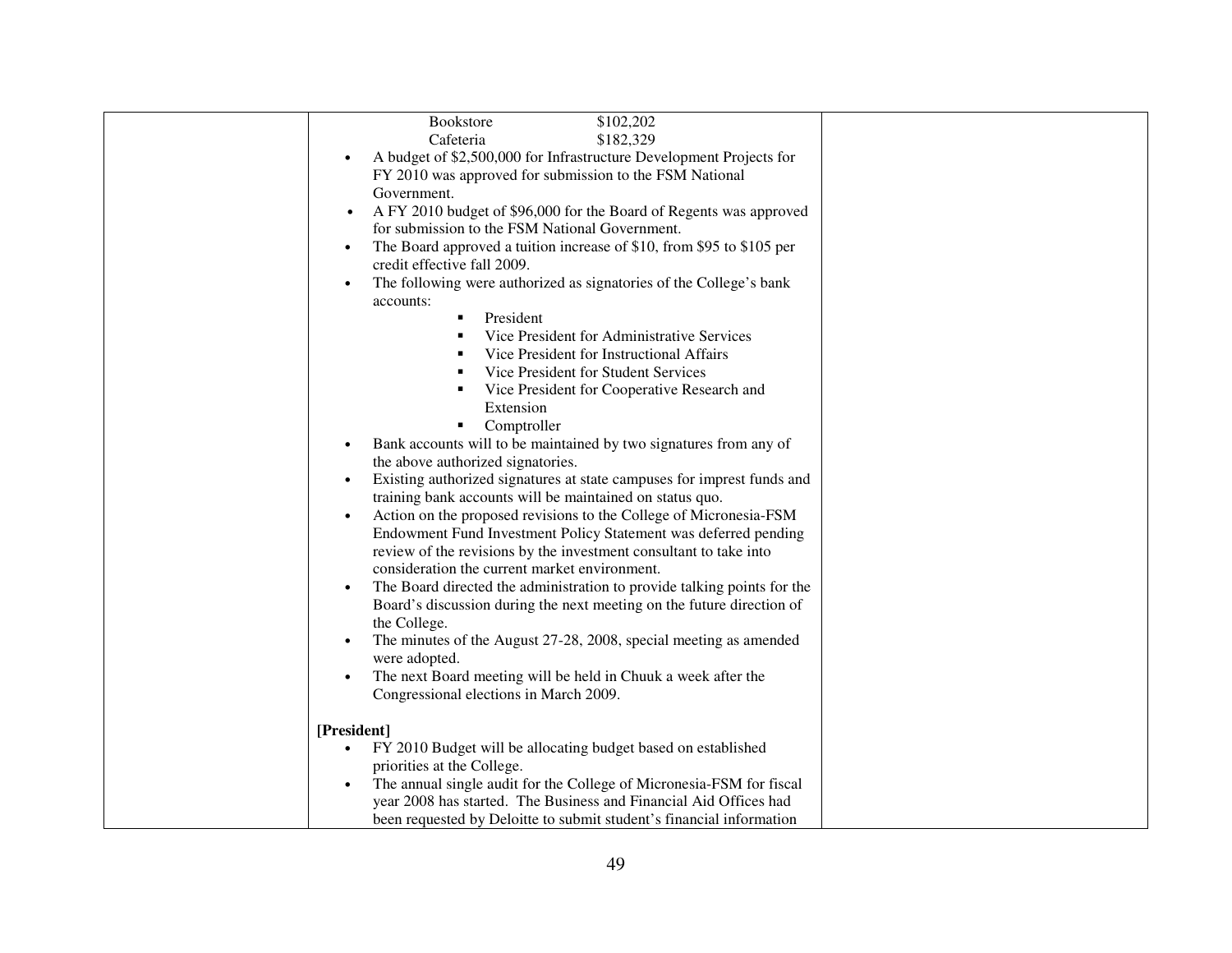|                             | and financial statements so FY 2008 audit can resume.                                                                                                                                                                                                                                                                                                                                                                                                                                                                                                                                                                                                                                                                                                                                                                                                                                                                                                      |                                                     |
|-----------------------------|------------------------------------------------------------------------------------------------------------------------------------------------------------------------------------------------------------------------------------------------------------------------------------------------------------------------------------------------------------------------------------------------------------------------------------------------------------------------------------------------------------------------------------------------------------------------------------------------------------------------------------------------------------------------------------------------------------------------------------------------------------------------------------------------------------------------------------------------------------------------------------------------------------------------------------------------------------|-----------------------------------------------------|
|                             | [Director of Community Relations]<br>Ensure the college to establish communication with its alumni by<br>creating and updating an alumni contact list.<br>Improve enrollment at the college contributing as a committee<br>٠<br>member in the marketing, recruitment and retention committee.<br>Ensure that the college will be able to deal with future energy needs<br>٠<br>through membership in an alternative energy group which will<br>generate plans and guidelines for the college in regards to alternative<br>energy.                                                                                                                                                                                                                                                                                                                                                                                                                          |                                                     |
|                             | [Institutional Research & Planning]<br>Provided presentation to cabinet on continuous improvement<br>$\blacksquare$<br>process to increase understanding of roles and responsibilities<br>of key leaders at the college in coordinating the development of<br>department goals and objectives based on program assessment<br>and program review and development of institutional priorities<br>to drive resource allocation decisions.<br>A draft FMI Strategic Plan was completed and is under going<br>٠<br>review by FMI staff prior to transmittal to appropriate<br>committees for review.<br>Assistance has been continued to be provided for development<br>٠<br>of the enrollment management plan.<br>Compiled Performance Budget 2010 for presentation to college<br>٠<br>community and BOR.<br>[Yap Camus]<br>Assessment workshop provided and assessment of each unit done<br>Better understanding of need for assessment and governance policy | Cabinet members are developing<br>improvement plans |
| 9C: Increase research and   | [President]                                                                                                                                                                                                                                                                                                                                                                                                                                                                                                                                                                                                                                                                                                                                                                                                                                                                                                                                                |                                                     |
| data driven decision making | Research and Planning Office continues to collect data quarterly,<br>semiannually, and annually that have assisted the management to<br>make decisions that are data driven.                                                                                                                                                                                                                                                                                                                                                                                                                                                                                                                                                                                                                                                                                                                                                                               |                                                     |
|                             |                                                                                                                                                                                                                                                                                                                                                                                                                                                                                                                                                                                                                                                                                                                                                                                                                                                                                                                                                            |                                                     |
|                             | [Institutional Research & Planning]                                                                                                                                                                                                                                                                                                                                                                                                                                                                                                                                                                                                                                                                                                                                                                                                                                                                                                                        |                                                     |
|                             | IPEDS Fall Semester collection was opened and information is                                                                                                                                                                                                                                                                                                                                                                                                                                                                                                                                                                                                                                                                                                                                                                                                                                                                                               |                                                     |
|                             | being gathered to complete the survey                                                                                                                                                                                                                                                                                                                                                                                                                                                                                                                                                                                                                                                                                                                                                                                                                                                                                                                      |                                                     |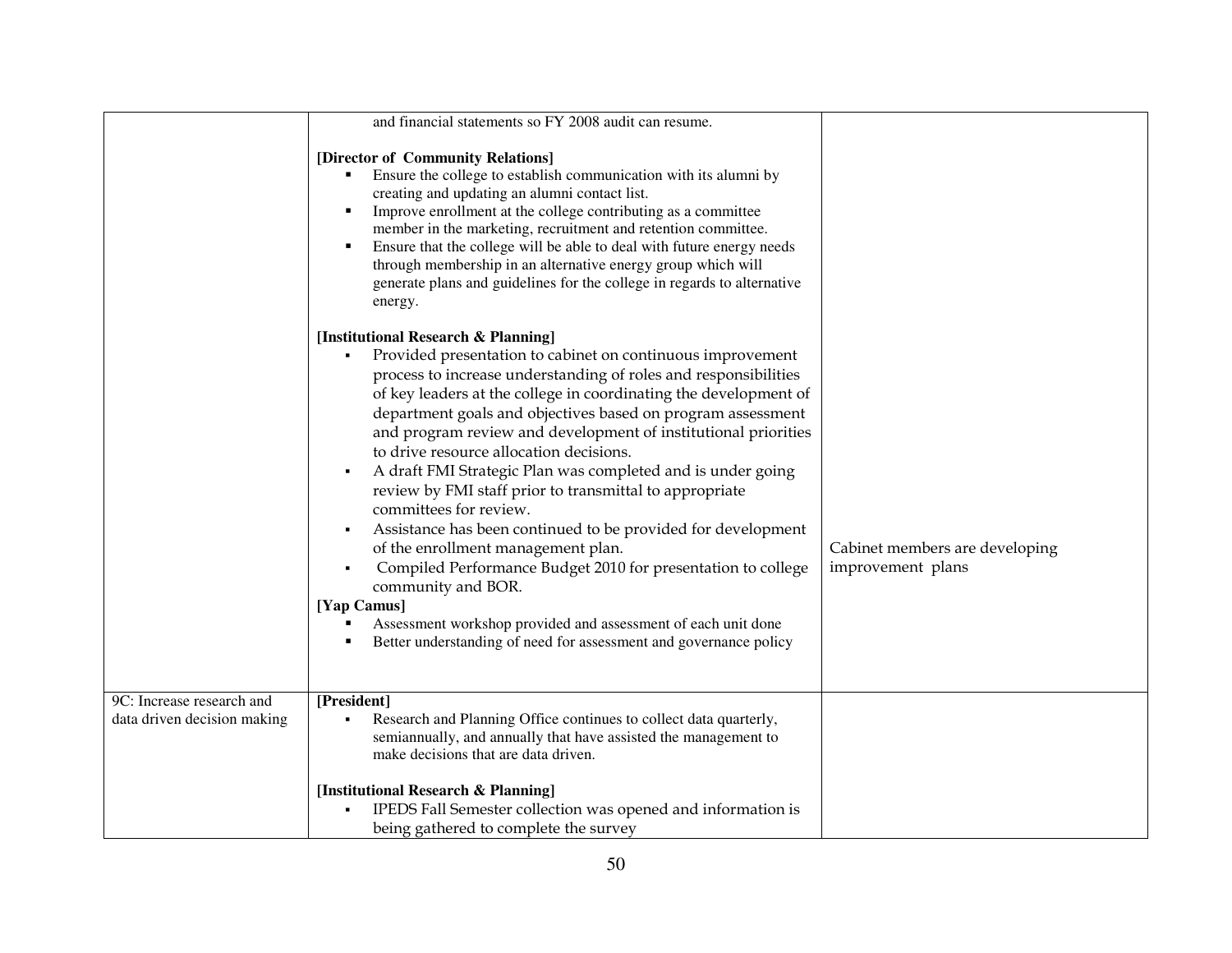|                                          | Director provided presentations on Governance policy and new<br>$\blacksquare$<br>standing committee structure to Pohnpei Campus<br>(presentations have been completed at all campuses) and<br>conducted discussion regarding the implementation and<br>impact of the governance policy.<br>IRPO has received and responded to 13 data requests with 3<br>$\blacksquare$<br>additional data requests being developed. Requests are |  |
|------------------------------------------|------------------------------------------------------------------------------------------------------------------------------------------------------------------------------------------------------------------------------------------------------------------------------------------------------------------------------------------------------------------------------------------------------------------------------------|--|
|                                          | primarily related to enrolment and graduate data.<br>[Kosrae Campus]<br>A scientific trial was made on pig feed (fermented breadfruit) at the<br>Agriculture Farm conducted in affiliation with WSARE. The result is<br>ready to be disseminated to the farming communities.                                                                                                                                                       |  |
| 9D: Develop an integrated<br>data system | [President]<br>The first phase of this task has been completed. The Board of Regents<br>approved \$95,000 at its August 2008 meeting to complete the second<br>phase of this project. The end results of this will be improvement on<br>sharing data and information for making decisions. The second phase<br>has started already.                                                                                                |  |
|                                          | [Vice President for Administrative Services]<br>Secured the best contractor to work on the SIS database                                                                                                                                                                                                                                                                                                                            |  |
|                                          | [Institutional Research & Planning]<br>Discussions were held with IT and OAR regarding modifications of<br>the SIS to meet the reporting needs of the college.                                                                                                                                                                                                                                                                     |  |
|                                          | [Admissions & Records]<br>Registrar and OAR-National Campus clerk/typist travelled to Chuuk<br>Campus last November 17 to 24, 2008 to provide technical assistance<br>and/or support in terms of the SIS and the reorganization of its paper-<br>filing systems; as such, the 2008.3 records of Chuuk Campus had<br>been reconciled, and 1,022 academic dossiers were prepared for<br>students attending the campus                |  |
|                                          | [Kosrae Campus]<br>The development of the Bridging the Gap proposal (Pathways to<br>College Success) was based on data and experience gathered from the<br>GEARUP projected administered at KC 4 years ago.                                                                                                                                                                                                                        |  |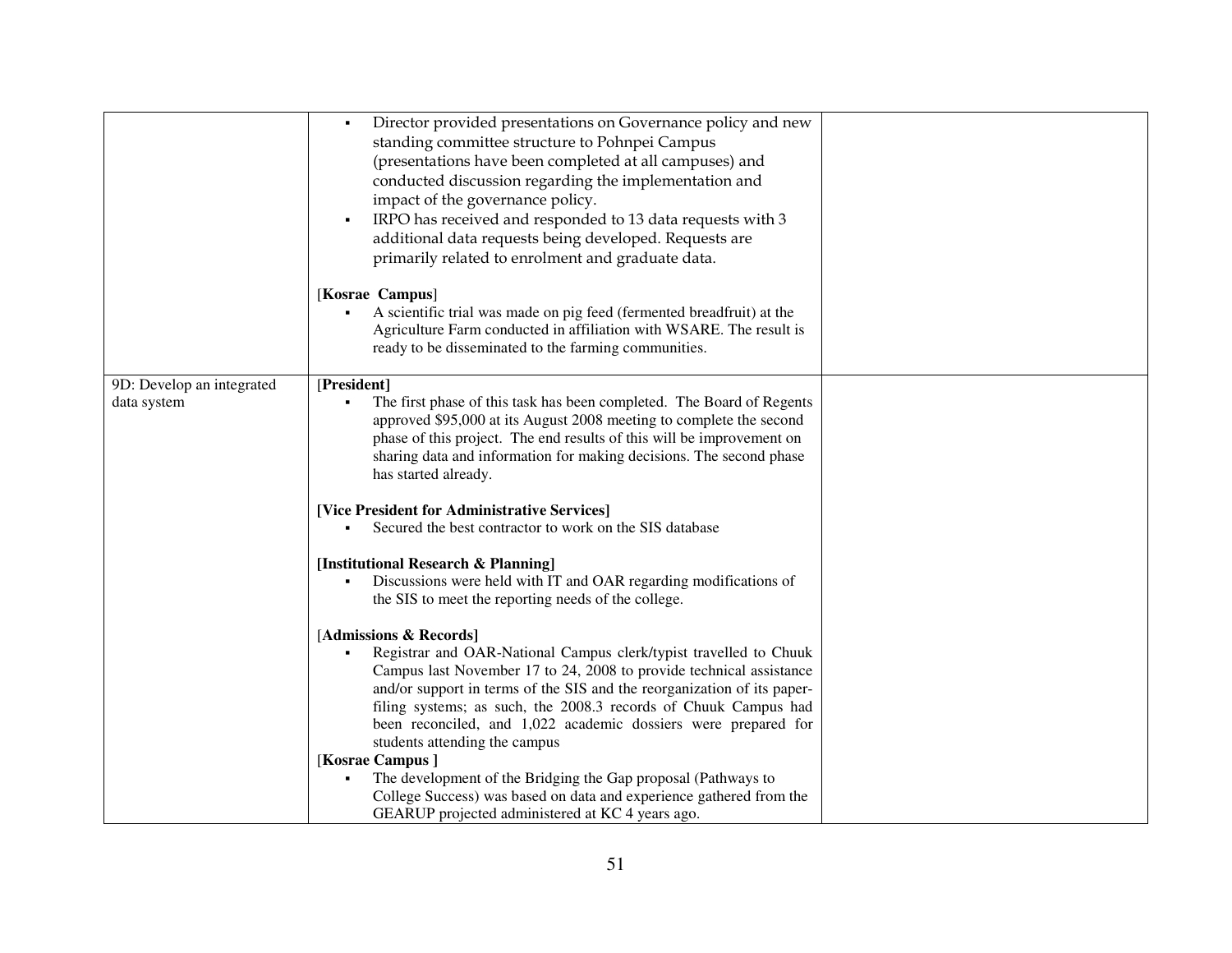| [Information Technology]<br>SIS phase II has begun. Currently efforts to integrate existing<br>usernames and passwords for com-fsm personnel and students into the<br>LDAP system used by the SIS database is underway. |  |
|-------------------------------------------------------------------------------------------------------------------------------------------------------------------------------------------------------------------------|--|
| [Chuuk Campus]<br>This is our first full semester to utilize the Student Information<br>$\blacksquare$<br>System                                                                                                        |  |
| [Yap Campus]<br>Yap Campus provide information, data, and survey results to IRPO<br>SIS in use now starting summer 2008.                                                                                                |  |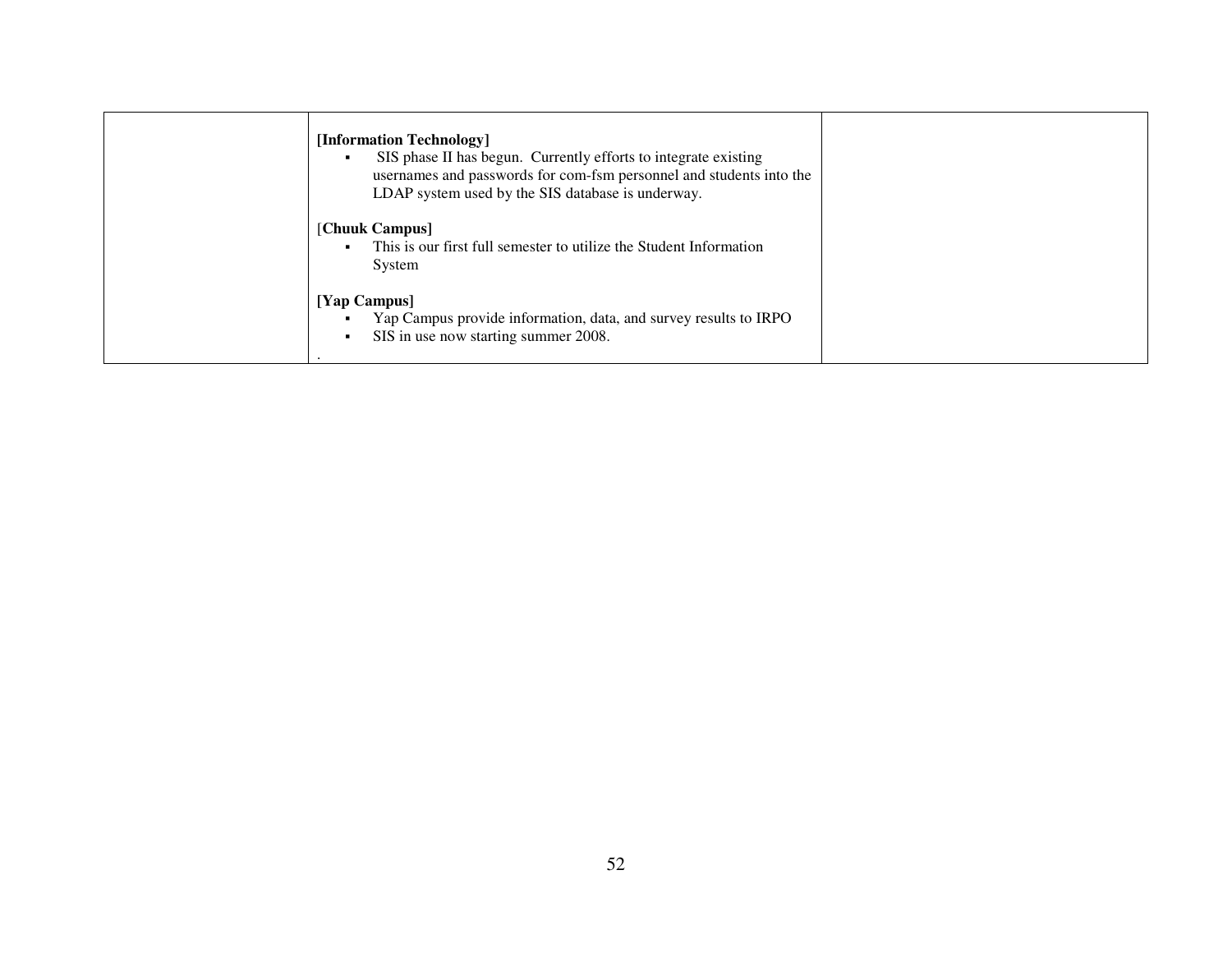# College of Micronesia - FSM Institutional Priorities FY 2009

## **Introduction**

The institutional priorities for FY 2009 guide major improvement efforts for the College of Micronesia – FSM. The institutional priorities form a basis of allocation of resources (human and financial) to support improvement efforts of the college and are a foundation for reporting on the college to the Board of Regents, FSM national government and other key stakeholders.

### 1. Improve communications, governance and technical assistance by:

- a. Promoting linkages with K 12 and external stakeholders. PRPS 1, 3, 4, 5 WR 1, 4, 5 REPORT against SG 4a
- b. Promoting the college as a major source of technical assistance for the nation. PRPS 1, 3 REPORT against SG 7c
- c. Ensure that all WASC recommendations on communications and governance are meet by implementation of the communications and governance policies and plans with emphasis on completing all decision grids for roles and responsibilities and decision making and development of written processes and procedures. PRPS 1, 3 WR 1, 2, 3, 4, 5 REPORT against SG 4a
- 2. Enhance instructional and student services (Promoting all aspects of the college as a learning centered community college) by:
	- a. Expanding service learning opportunities on all campuses through student organizations and academic courses. REPORT against SG 1a (instruction) 2b (student services)
	- b. Increasing opportunities for improved transfer and continuing education opportunities for students. REPORT against SG 2b
	- c. Conducting training for all faculty and staff for the college on student centered learning, TESOL techniques and improved assessment activities. REPORT against SG 5a
	- d. Implementing at least one learning community at each campus per semester. REPORT against SG 1a
	- e. Revising program and course outlines to reflect learning centered learning approaches. REPORT against SG 1a
	- f. Revising job descriptions of faculty and staff to reflect learning centered work activities. REPORT against SG 5c
- g. Implementing a uniform general education core assessment across all campuses. REPORT against SG 9a 3. Improve fiscal stability and facilities by:
	- a. Implementing a comprehensive strategy for the college's endowment fund. WR 4 REPORT against SG 6b
	- b. Developing a plan for attaining fiscal stability of the college. PRPS 1 REPORT against SG 6a
	- c. Conducting a comprehensive review of college operations for equity in resource allocation, based on data and evidence collected in FY 2008. WR 4, 6 REPORT against SG 9b
	- d. Implementing the college's facilities master plan with emphasis on:
		- i. Promoting infrastructure development for Chuuk campus permanent site WR 8 WR 9 REPORT against SG 3a
		- ii. Improving preventive maintenance and energy management in new and existing building WR 9 REPORT against SG 3b
		- iii. Promoting facilities design and renovation to enhance a learning centered physical environment WR 9 REORT against SG 3a

## 4. Ensure Continuous improvement by:

- 1. Implementing and monitoring progress on the college's enrollment management plan and conducting formative assessment. PRPS 4, 5 REPORT against SG 2a
- 2. Review and revision of the college's technology plan that evaluates, supports and plans for the future of instruction, student services and administrative functions across the college's sites. WR 4 REPORT against SG 4b
- 3. Raising the profile of the college through enhanced research and reporting. PRPS 1 REPORT against SG 9c
- 4. Monitoring implementation of the institutional assessment system for all programs and services of the college to ensure program review occurs for all programs and services and met training needs of faculty and staff with emphasis on closing the loop to determine change based on evidence. PRPS 4, 6 WR 3, 4, 5, 6 REPORT against SG 9a
- 5. Providing continuous improvement through a comprehensive staff training program. WR 4 REPORT against SG 5a
- 6. Preparing for development of the college's self study to meet WASC accreditation standards in FY 2010. PRPS All WR All REPORT against all strategic goals as appropriate
- 7. Meeting all WASC Recommendations by March 31, 2009 REPORT against all strategic goals as appropriate 8. Following up on implementation and status of FY 2008 priorities. PRPS All WR All REPORT against all strategic goals as appropriate

## PRPS # (President's Retreat 2007 Problem Statement #) WR # (WASC Recommendation #)